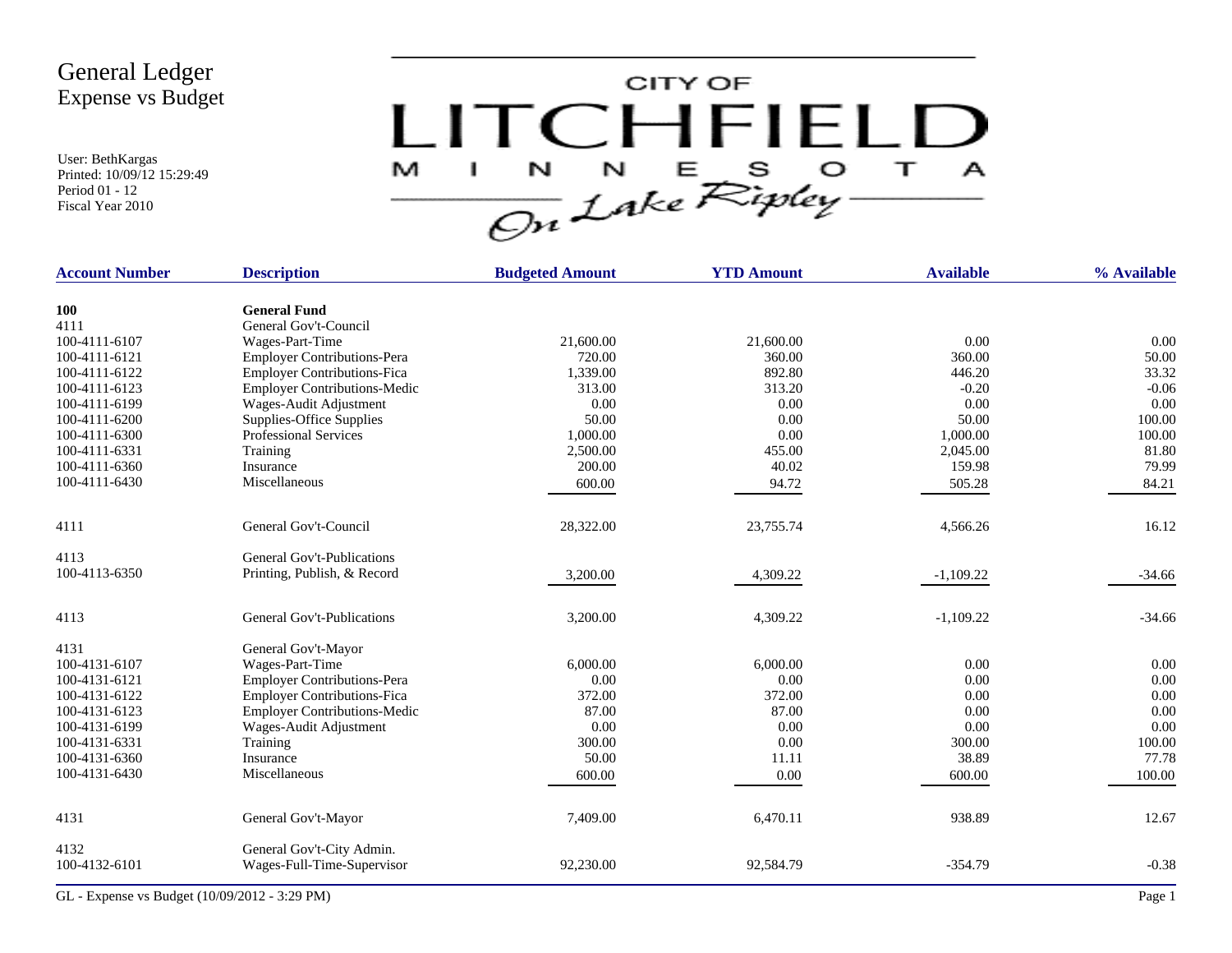| <b>Account Number</b> | <b>Description</b>                  | <b>Budgeted Amount</b> | <b>YTD Amount</b> | <b>Available</b> | % Available |
|-----------------------|-------------------------------------|------------------------|-------------------|------------------|-------------|
| 100-4132-6102         | Wages-Full-Time-Regular             | 74,667.00              | 74,954.53         | $-287.53$        | $-0.39$     |
| 100-4132-6106         | Wages-Full-Time-Overtime            | 0.00                   | 0.00              | $0.00\,$         | 0.00        |
| 100-4132-6112         | Other Pay-Sick Leave Pay            | 1,632.00               | 1,723.09          | $-91.09$         | $-5.58$     |
| 100-4132-6121         | <b>Employer Contributions-Pera</b>  | 5,227.00               | 5,045.13          | 181.87           | 3.48        |
| 100-4132-6122         | <b>Employer Contributions-Fica</b>  | 10,449.00              | 9,444.98          | 1,004.02         | 9.61        |
| 100-4132-6123         | <b>Employer Contributions-Medic</b> | 2,444.00               | 2,208.98          | 235.02           | 9.62        |
| 100-4132-6125         | Employer Contributions-Indv.        | 6,456.00               | 6,232.12          | 223.88           | 3.47        |
| 100-4132-6131         | Employer Paid Ins.-Health           | 28,016.00              | 27,339.88         | 676.12           | 2.41        |
| 100-4132-6132         | <b>Employer Paid Ins.-Dental</b>    | 2,305.00               | 2,311.35          | $-6.35$          | $-0.28$     |
| 100-4132-6133         | Employer Paid Ins.-Life             | 312.00                 | 288.64            | 23.36            | 7.49        |
| 100-4132-6134         | <b>Employer Paid Ins-Disability</b> | 834.00                 | 772.02            | 61.98            | 7.43        |
| 100-4132-6148         | Cafeteria Plan Service Chgs.        | 108.00                 | 108.00            | 0.00             | 0.00        |
| 100-4132-6199         | Wages-Audit Adjustment              | 0.00                   | 0.00              | 0.00             | 0.00        |
| 100-4132-6220         | Supplies-RepairMaintenance          | 300.00                 | 0.00              | 300.00           | 100.00      |
| 100-4132-6331         | Training                            | 1,600.00               | 0.00              | 1,600.00         | 100.00      |
| 100-4132-6360         | Insurance                           | 750.00                 | 1,044.06          | $-294.06$        | $-39.21$    |
| 100-4132-6430         | Miscellaneous                       | 275.00                 | 259.00            | 16.00            | 5.82        |
| 100-4132-6433         | Misc.-Dues & Subscriptions          | 500.00                 | 0.00              | 500.00           | 100.00      |
|                       |                                     |                        |                   |                  |             |
| 4132                  | General Gov't-City Admin.           | 228,105.00             | 224,316.57        | 3,788.43         | 1.66        |
| 4133                  | General Gov't-Commissions           |                        |                   |                  |             |
| 100-4133-6360         | Insurance                           | 30.00                  | 0.00              | 30.00            | 100.00      |
| 100-4133-6430         | Miscellaneous                       | 1,000.00               | 0.00              | 1,000.00         | 100.00      |
| 100-4133-6432         | Misc.-Elected Or Appointed          | 4,000.00               | 3,050.00          | 950.00           | 23.75       |
| 4133                  | General Gov't-Commissions           | 5,030.00               | 3,050.00          | 1,980.00         | 39.36       |
| 4141                  | <b>General Gov't-Elections</b>      |                        |                   |                  |             |
| 100-4141-6106         | Wages-Full-Time-Overtime            | 0.00                   | 0.00              | 0.00             | 0.00        |
| 100-4141-6107         | Wages-Part-Time                     | 0.00                   | 0.00              | 0.00             | 0.00        |
| 100-4141-6121         | <b>Employer Contributions-Pera</b>  | 0.00                   | 0.00              | 0.00             | 0.00        |
| 100-4141-6122         | Employer Contributions-Fica         | 0.00                   | 0.00              | $0.00\,$         | 0.00        |
| 100-4141-6123         | Employer Contributions-Medic        | 0.00                   | 0.00              | 0.00             | 0.00        |
| 100-4141-6199         | Wages-Audit Adjustment              | 0.00                   | 0.00              | 0.00             | 0.00        |
| 100-4141-6200         | Supplies-Office Supplies            | 0.00                   | 6.93              | $-6.93$          | 0.00        |
| 100-4141-6210         | <b>Supplies-Operating Supplies</b>  | 100.00                 | 0.00              | 100.00           | 100.00      |
| 100-4141-6220         | Supplies-RepairMaintenance          | 2,000.00               | 1,030.98          | 969.02           | 48.45       |
| 100-4141-6350         | Printing, Publish, & Record         | 500.00                 | 0.00              | 500.00           | 100.00      |
| 100-4141-6360         | Insurance                           | 0.00                   | 0.00              | 0.00             | 0.00        |
|                       | Miscellaneous                       |                        |                   |                  |             |
| 100-4141-6430         |                                     | 9,000.00               | 12,871.75         | $-3,871.75$      | $-43.02$    |
| 4141                  | General Gov't-Elections             | 11,600.00              | 13,909.66         | $-2,309.66$      | $-19.91$    |
| 4143                  | General Gov't-Clerk-Treas.          |                        |                   |                  |             |
| 100-4143-6101         | Wages-Full-Time-Supervisor          | 0.00                   | 0.00              | 0.00             | 0.00        |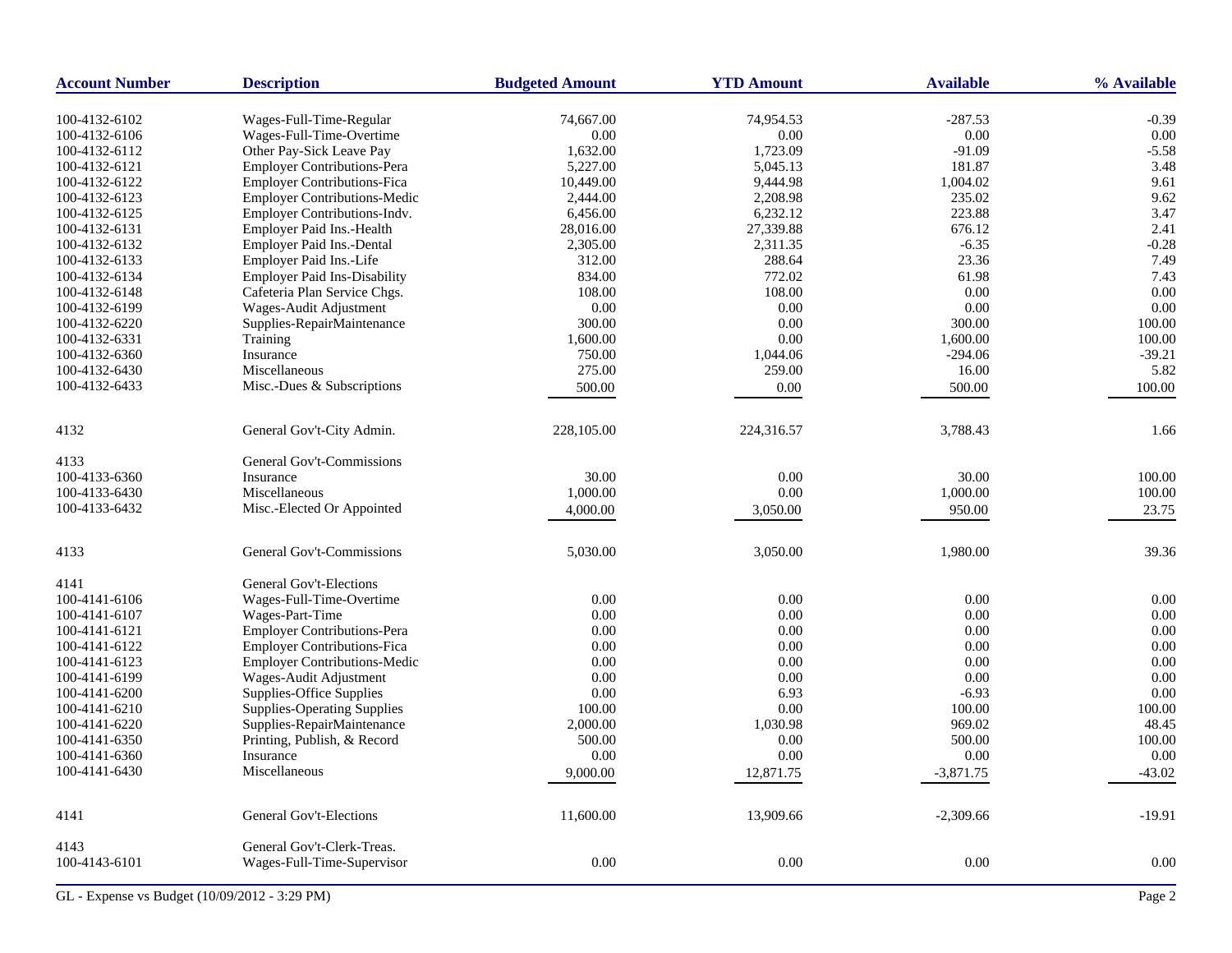| <b>Account Number</b> | <b>Description</b>                  | <b>Budgeted Amount</b> | <b>YTD Amount</b> | <b>Available</b> | % Available |
|-----------------------|-------------------------------------|------------------------|-------------------|------------------|-------------|
| 100-4143-6102         | Wages-Full-Time-Regular             | 25,459.00              | 24,577.92         | 881.08           | 3.46        |
| 100-4143-6106         | Wages-Full-Time-Overtime            | 500.00                 | 0.00              | 500.00           | 100.00      |
| 100-4143-6107         | Wages-Part-Time                     | 15,000.00              | 979.20            | 14,020.80        | 93.47       |
| 100-4143-6108         | Wages-Part-Time-Overtime            | 0.00                   | 0.00              | 0.00             | 0.00        |
| 100-4143-6111         | Other Pay-Severance Pay             | 0.00                   | 0.00              | 0.00             | 0.00        |
| 100-4143-6112         | Other Pay-Sick Leave Pay            | 0.00                   | 0.00              | 0.00             | 0.00        |
| 100-4143-6121         | <b>Employer Contributions-Pera</b>  | 1,782.00               | 1,720.11          | 61.89            | 3.47        |
| 100-4143-6122         | <b>Employer Contributions-Fica</b>  | 1,578.00               | 1,523.82          | 54.18            | 3.43        |
| 100-4143-6123         | <b>Employer Contributions-Medic</b> | 369.00                 | 356.42            | 12.58            | 3.41        |
| 100-4143-6131         | Employer Paid Ins.-Health           | 0.00                   | 5,800.20          | $-5,800.20$      | 0.00        |
| 100-4143-6132         | <b>Employer Paid Ins.-Dental</b>    | 0.00                   | 451.30            | $-451.30$        | 0.00        |
| 100-4143-6133         | Employer Paid Ins.-Life             | 156.00                 | 144.32            | 11.68            | 7.49        |
| 100-4143-6134         | <b>Employer Paid Ins-Disability</b> | 127.00                 | 117.79            | 9.21             | 7.25        |
| 100-4143-6148         | Cafeteria Plan Service Chgs.        | 200.00                 | 0.00              | 200.00           | 100.00      |
| 100-4143-6199         | Wages-Audit Adjustment              | 0.00                   | 0.00              | 0.00             | 0.00        |
| 100-4143-6200         | Supplies-Office Supplies            | 500.00                 | 0.00              | 500.00           | 100.00      |
| 100-4143-6220         | Supplies-RepairMaintenance          | 200.00                 | 0.00              | 200.00           | 100.00      |
| 100-4143-6240         | Small Tools & Minor Equip.          | 300.00                 | 0.00              | 300.00           | 100.00      |
| 100-4143-6307         | Professional Services               | 500.00                 | 0.00              | 500.00           | 100.00      |
| 100-4143-6331         | Training                            | 600.00                 | 0.00              | 600.00           | 100.00      |
| 100-4143-6360         | Insurance                           | 1,000.00               | 438.69            | 561.31           | 56.13       |
| 100-4143-6430         | Miscellaneous                       | 15,500.00              | 12,146.07         | 3,353.93         | 21.64       |
| 100-4143-6433         | Misc.-Dues & Subscriptions          | 300.00                 | 0.00              | 300.00           | 100.00      |
| 100-4143-6455         | Misc.-New Employee Costs            | 0.00                   | 0.00              | 0.00             | 0.00        |
| 4143                  | General Gov't-Clerk-Treas.          | 64,071.00              | 48,255.84         | 15,815.16        | 24.68       |
| 4155                  | General Gov't-Assessing             |                        |                   |                  |             |
| 100-4155-6101         | Wages-Full-Time-Supervisor          | 0.00                   | 0.00              | 0.00             | 0.00        |
| 100-4155-6102         | Wages-Full-Time-Regular             | 0.00                   | 0.00              | 0.00             | 0.00        |
| 100-4155-6106         | Wages-Full-Time-Overtime            | 0.00                   | 0.00              | 0.00             | 0.00        |
| 100-4155-6107         | Wages-Part-Time                     | 0.00                   | 0.00              | 0.00             | 0.00        |
| 100-4155-6108         | Wages-Part-Time-Overtime            | 0.00                   | 0.00              | 0.00             | 0.00        |
| 100-4155-6112         | Other Pay-Sick Leave Pay            | 0.00                   | 0.00              | 0.00             | 0.00        |
| 100-4155-6114         | Auto Allowance                      | 0.00                   | 0.00              | 0.00             | 0.00        |
| 100-4155-6121         | <b>Employer Contributions-Pera</b>  | 0.00                   | 0.00              | 0.00             | 0.00        |
| 100-4155-6122         | <b>Employer Contributions-Fica</b>  | 0.00                   | 0.00              | 0.00             | 0.00        |
| 100-4155-6123         | <b>Employer Contributions-Medic</b> | 0.00                   | 0.00              | 0.00             | 0.00        |
| 100-4155-6131         | Employer Paid Ins.-Health           | 0.00                   | 0.00              | 0.00             | 0.00        |
| 100-4155-6132         | Employer Paid Ins.-Dental           | 0.00                   | 0.00              | 0.00             | 0.00        |
| 100-4155-6133         | Employer Paid Ins.-Life             | 0.00                   | 0.00              | 0.00             | 0.00        |
| 100-4155-6134         | <b>Employer Paid Ins-Disability</b> | 0.00                   | 0.00              | 0.00             | 0.00        |
| 100-4155-6148         | Cafeteria Plan Service Chgs.        | 0.00                   | 0.00              | 0.00             | 0.00        |
| 100-4155-6199         | Wages-Audit Adjustment              | 0.00                   | 0.00              | $0.00\,$         | 0.00        |
| 100-4155-6200         | Supplies-Office Supplies            | 0.00                   | 0.00              | 0.00             | 0.00        |
| 100-4155-6220         | Supplies-RepairMaintenance          | 0.00                   | 0.00              | 0.00             | 0.00        |
| 100-4155-6240         | Small Tools & Minor Equip.          | 0.00                   | 0.00              | 0.00             | 0.00        |
| 100-4155-6300         | <b>Professional Services</b>        | 35,000.00              | 33,180.00         | 1,820.00         | 5.20        |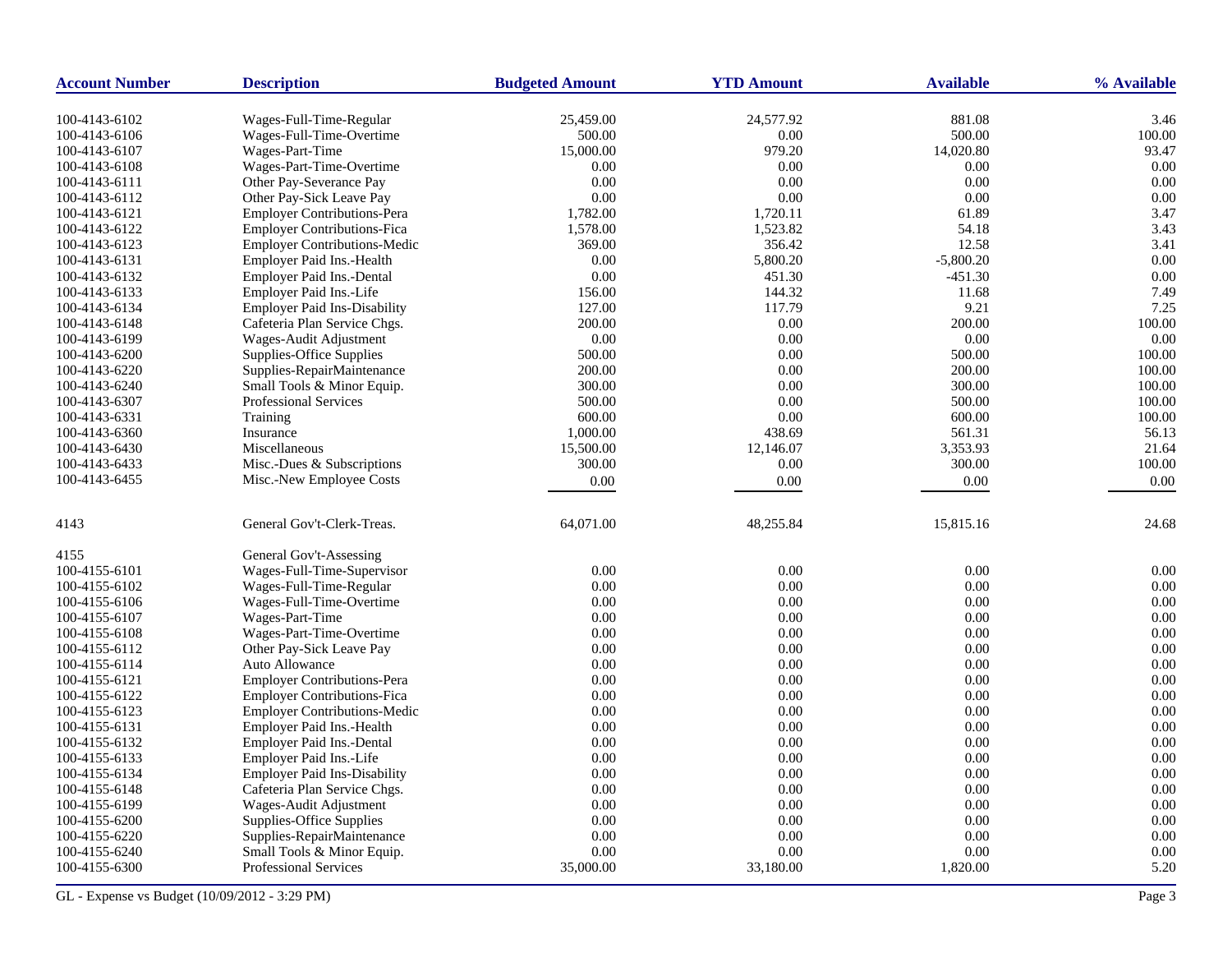| <b>Account Number</b> | <b>Description</b>                                   | <b>Budgeted Amount</b> | <b>YTD Amount</b> | <b>Available</b> | % Available |
|-----------------------|------------------------------------------------------|------------------------|-------------------|------------------|-------------|
| 100-4155-6331         | Training                                             | 0.00                   | 0.00              | 0.00             | 0.00        |
| 100-4155-6360         | Insurance                                            | 0.00                   | 51.14             | $-51.14$         | 0.00        |
| 100-4155-6400         | Repairs And Maintenance                              | 0.00                   | 0.00              | 0.00             | 0.00        |
|                       | Repairs & Maint.-Mach.Equip                          | 0.00                   | 0.00              | 0.00             | 0.00        |
| 100-4155-6404         |                                                      |                        |                   |                  |             |
| 100-4155-6430         | Miscellaneous                                        | 0.00                   | 0.00              | 0.00             | 0.00        |
| 100-4155-6462         | Misc.-Severance Pay                                  | $0.00\,$               | 0.00              | 0.00             | 0.00        |
| 4155                  | General Gov't-Assessing                              | 35,000.00              | 33,231.14         | 1,768.86         | 5.05        |
| 4157                  | General Gov't-Purchasing                             |                        |                   |                  |             |
| 100-4157-6200         | Supplies-Office Supplies                             | 10,000.00              | 8,445.21          | 1,554.79         | 15.55       |
| 100-4157-6210         | <b>Supplies-Operating Supplies</b>                   | 0.00                   | 2,588.77          | $-2,588.77$      | 0.00        |
| 100-4157-6212         | Supplies-Operating-Fuel                              | 500.00                 | 0.00              | 500.00           | 100.00      |
| 100-4157-6220         | Supplies-RepairMaintenance                           | 4,700.00               | 29.00             | 4,671.00         | 99.38       |
| 100-4157-6228         | Supplies-R & M-Vehicle                               | 400.00                 | 0.00              | 400.00           | 100.00      |
| 100-4157-6240         | Small Tools & Minor Equip.                           | 500.00                 | 0.00              | 500.00           | 100.00      |
| 100-4157-6300         | <b>Professional Services</b>                         | 8,000.00               | 0.00              | 8,000.00         | 100.00      |
| 100-4157-6322         | Communication - Postage                              | 12,000.00              | 7,874.93          | 4,125.07         | 34.38       |
| 100-4157-6360         | Insurance                                            | 400.00                 | 462.00            | $-62.00$         | $-15.50$    |
| 100-4157-6400         | Repairs And Maintenance                              | 100.00                 | 5,577.99          | $-5,477.99$      | $-5,477.99$ |
| 100-4157-6404         | Repairs & Maint.-Mach.Equip                          | 6,000.00               | 2,054.44          | 3,945.56         | 65.76       |
| 100-4157-6406         | Repairs & Maint.-Communicate                         | 0.00                   | 0.00              | 0.00             | 0.00        |
| 100-4157-6413         | Rentals - Office Equipment                           | 6,400.00               | 5,764.45          | 635.55           | 9.93        |
| 100-4157-6417         | Rentals - Revolving - 2008                           | 3,452.00               | 3,452.00          | 0.00             | 0.00        |
| 100-4157-6418         | Rentals - Revolving - 2007                           | 4,932.00               | 4,932.00          | 0.00             | 0.00        |
| 100-4157-6419         | Rentals-Revolving-2000                               | 0.00                   | 0.00              | 0.00             | 0.00        |
| 100-4157-6421         | Rentals-Revolving-2003                               | 0.00                   | 0.00              | 0.00             | 0.00        |
| 100-4157-6422         | Rentals-Revolving-2004                               | 0.00                   | 0.00              | 0.00             | 0.00        |
| 100-4157-6423         | Rentals-Revolving-2001                               | 0.00                   | 0.00              | 0.00             | 0.00        |
| 100-4157-6424         | Rentals-Revolving-2002                               | 0.00                   | 0.00              | 0.00             | 0.00        |
| 100-4157-6425         | Rentals-Revolving-2006                               | 0.00                   | 0.00              | 0.00             | 0.00        |
| 100-4157-6427         |                                                      | 0.00                   | 0.00              | 0.00             | 0.00        |
|                       | Rentals-Revolving-2005<br>Rentals - Revolving - 2009 |                        |                   | 0.00             |             |
| 100-4157-6428         |                                                      | 1,195.00               | 1,195.00          |                  | 0.00        |
| 100-4157-6430         | Miscellaneous                                        | 1,600.00               | 70.42             | 1,529.58         | 95.60       |
| 100-4157-6433         | Misc.-Dues & Subscriptions                           | 1,000.00               | 115.06            | 884.94           | 88.49       |
| 4157                  | General Gov't-Purchasing                             | 61,179.00              | 42,561.27         | 18,617.73        | 30.43       |
| 4158                  | General Gov't-Ind. Auditing                          |                        |                   |                  |             |
| 100-4158-6300         | <b>Professional Services</b>                         | 0.00                   | 0.00              | 0.00             | 0.00        |
| 100-4158-6301         | Professional-Auditing                                | 20,000.00              | 17,510.00         | 2,490.00         | 12.45       |
| 100-4158-6314         | Professional-Budgeting                               | 0.00                   | 0.00              | 0.00             | 0.00        |
| 100-4158-6360         | Insurance                                            | 20.00                  | 0.00              | 20.00            | 100.00      |
|                       |                                                      |                        |                   |                  |             |
| 4158                  | General Gov't-Ind. Auditing                          | 20,020.00              | 17,510.00         | 2,510.00         | 12.54       |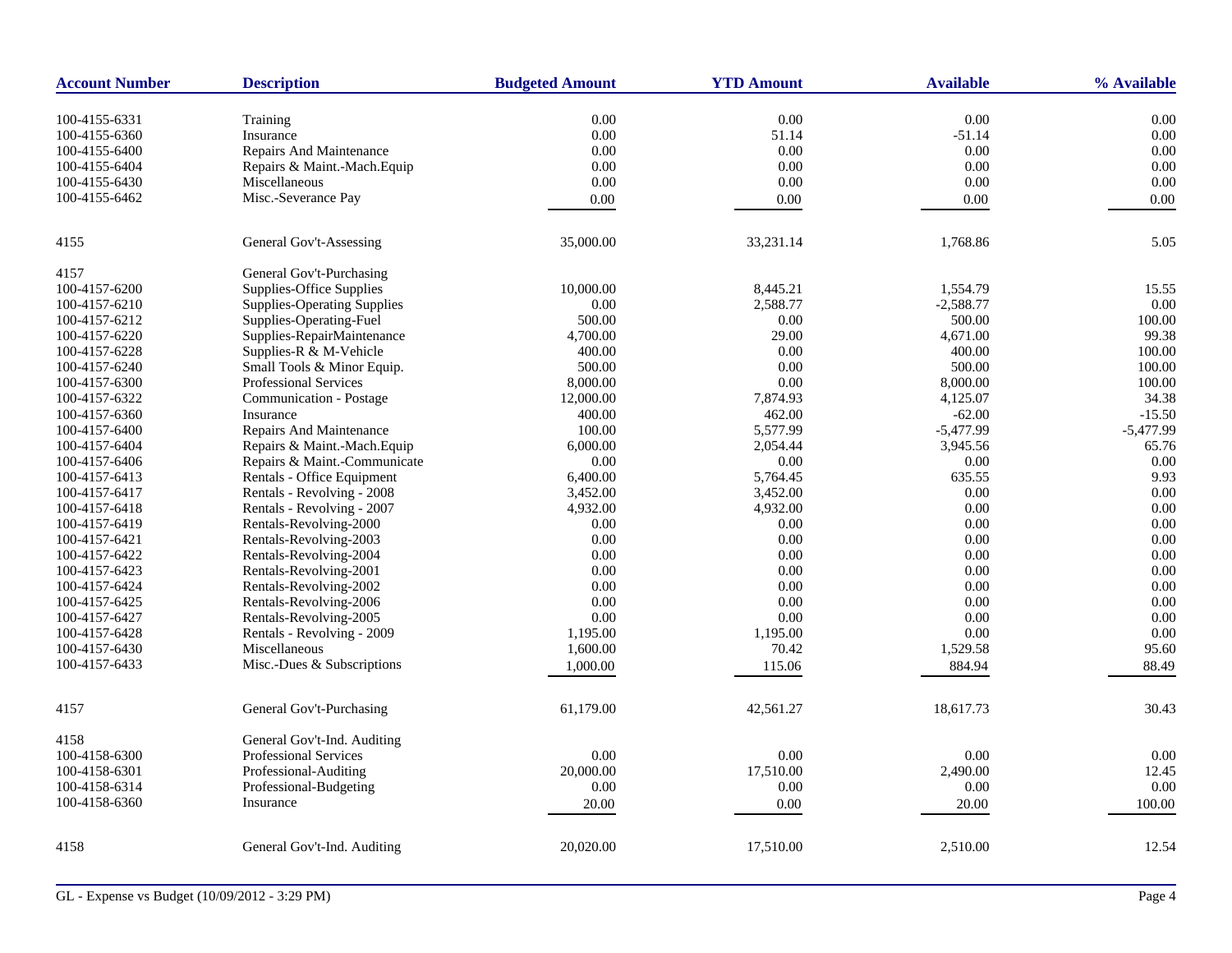| <b>Account Number</b> | <b>Description</b>                 | <b>Budgeted Amount</b> | <b>YTD Amount</b> | <b>Available</b> | % Available |
|-----------------------|------------------------------------|------------------------|-------------------|------------------|-------------|
|                       |                                    |                        |                   |                  |             |
| 4159                  | <b>Technology Services</b>         |                        |                   |                  |             |
| 100-4159-6220         | Supplies-RepairMaintenance         | 11,000.00              | 17,351.04         | $-6,351.04$      | $-57.74$    |
| 100-4159-6300         | <b>Professional Services</b>       | 25,000.00              | 24,064.42         | 935.58           | 3.74        |
| 100-4159-6417         | Rentals - Revolving - 2008         | 4,839.00               | 4,839.00          | 0.00             | $0.00\,$    |
| 100-4159-6530         | C.O.-Other Imp.                    | 0.00                   | 0.00              | $0.00\,$         | 0.00        |
| 4159                  | <b>Technology Services</b>         | 40,839.00              | 46,254.46         | $-5,415.46$      | $-13.26$    |
| 4161                  | General Gov't-City Attorney        |                        |                   |                  |             |
| 100-4161-6304         | Professional-Legal-Civil           | 12,000.00              | 7.201.20          | 4,798.80         | 39.99       |
| 100-4161-6308         | Professional-Legal-Criminal        | 100,000.00             | 64,848.15         | 35,151.85        | 35.15       |
| 100-4161-6319         | Professional-Retainer Fee          | 9,600.00               | 9,600.00          | 0.00             | 0.00        |
| 100-4161-6360         | Insurance                          | 125.00                 | 0.00              | 125.00           | 100.00      |
| 100-4161-6430         | Miscellaneous                      | 1,000.00               | 0.00              | 1,000.00         | 100.00      |
| 4161                  | General Gov't-City Attorney        | 122,725.00             | 81,649.35         | 41,075.65        | 33.47       |
|                       |                                    |                        |                   |                  |             |
| 4162                  | General Gov't-Other Legal          |                        |                   |                  |             |
| 100-4162-6304         | Professional-Legal-Civil           | 0.00                   | 0.00              | 0.00             | 0.00        |
| 100-4162-6308         | Professional-Legal-Criminal        | 0.00                   | 0.00              | 0.00             | 0.00        |
| 100-4162-6430         | Misc.-Ordinance Codification       | 0.00                   | 0.00              | 0.00             | 0.00        |
| 4162                  | General Gov't-Other Legal          | 0.00                   | 0.00              | 0.00             | 0.00        |
|                       |                                    |                        |                   |                  |             |
| 4191                  | General Gov't-Plan. & Zoning       |                        |                   |                  |             |
| 100-4191-6220         | Supplies-RepairMaintenance         | 200.00                 | 12.50             | 187.50           | 93.75       |
| 100-4191-6300         | <b>Professional Services</b>       | 0.00                   | 0.00              | 0.00             | 0.00        |
| 100-4191-6331         | Training                           | 0.00                   | 0.00              | 0.00             | 0.00        |
| 100-4191-6430         | Miscellaneous                      | 0.00                   | 0.00              | 0.00             | 0.00        |
| 4191                  | General Gov't-Plan. & Zoning       | 200.00                 | 12.50             | 187.50           | 93.75       |
| 4194                  | General Gov't-City Hall            |                        |                   |                  |             |
| 100-4194-6210         | <b>Supplies-Operating Supplies</b> | 3,500.00               | 0.00              | 3,500.00         | 100.00      |
| 100-4194-6223         | Supplies-RepairMaintenance         | 2,000.00               | 3,021.83          | $-1,021.83$      | $-51.09$    |
| 100-4194-6240         | Small Tools & Minor Equip.         | 100.00                 | 0.00              | 100.00           | 100.00      |
| 100-4194-6307         | Professional Services              | 6,000.00               | 0.00              | 6,000.00         | 100.00      |
| 100-4194-6321         | Communication - Telephone          | 6,300.00               | 6,044.88          | 255.12           | 4.05        |
| 100-4194-6360         | Insurance                          | 3,500.00               | 2,130.25          | 1,369.75         | 39.14       |
| 100-4194-6380         | <b>Utility Services</b>            | 16,000.00              | 13,883.85         | 2,116.15         | 13.23       |
| 100-4194-6401         | Repairs & Maint.-Bldgs             | 3,000.00               | 6,291.17          | $-3,291.17$      | $-109.71$   |
| 100-4194-6407         | Repairs & Maint.-Contractual       | 18,500.00              | 15,372.78         | 3,127.22         | 16.90       |
| 100-4194-6410         | Rental                             | 0.00                   | 0.00              | 0.00             | 0.00        |
| 100-4194-6430         | Miscellaneous                      | 1,000.00               | 0.00              | 1,000.00         | 100.00      |
| 100-4194-6530         | C.O.-Other Imp.                    | 1,000.00               | 0.00              | 1,000.00         | 100.00      |
|                       |                                    |                        |                   |                  |             |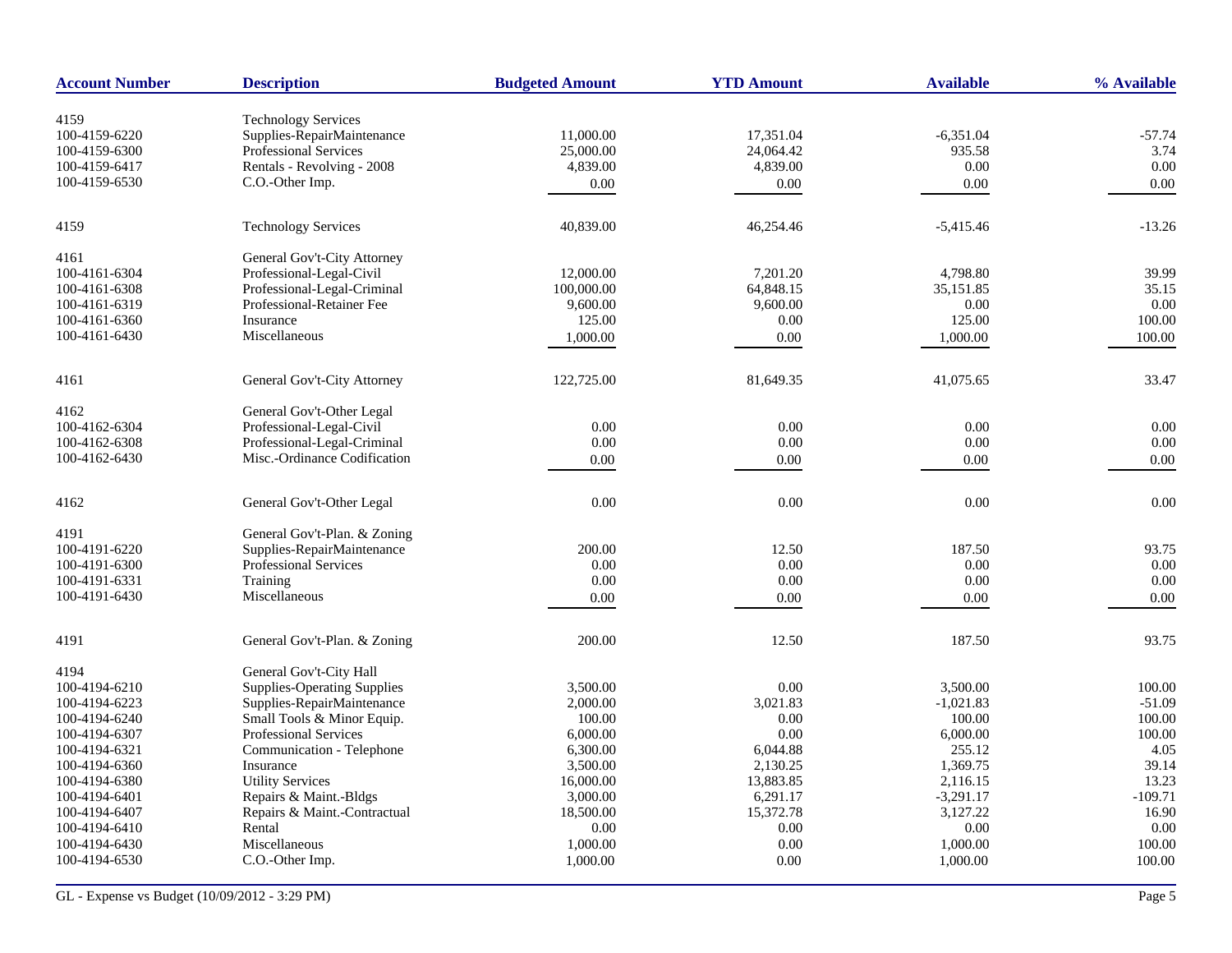| <b>Account Number</b> | <b>Description</b>                  | <b>Budgeted Amount</b> | <b>YTD Amount</b> | <b>Available</b> | % Available |
|-----------------------|-------------------------------------|------------------------|-------------------|------------------|-------------|
|                       |                                     |                        |                   |                  |             |
| 4194                  | General Gov't-City Hall             | 60,900.00              | 46,744.76         | 14,155.24        | 23.24       |
| 4195                  | General Gov't-Chamber Bldg.         |                        |                   |                  |             |
| 100-4195-6360         | Insurance                           | 30.00                  | 0.00              | 30.00            | 100.00      |
| 100-4195-6401         | Repairs & Maint.-Bldgs              | 0.00                   | $0.00\,$          | 0.00             | 0.00        |
| 4195                  | General Gov't-Chamber Bldg.         | 30.00                  | 0.00              | 30.00            | 100.00      |
| 4210                  | Public Safety-Police                |                        |                   |                  |             |
| 100-4210-6101         | Wages-Full-Time-Supervisor          | 68,789.00              | 69,053.51         | $-264.51$        | $-0.38$     |
| 100-4210-6102         | Wages-Full Time-Regular             | 40,023.00              | 40.176.61         | $-153.61$        | $-0.38$     |
| 100-4210-6103         | Wages-Full-Time-Maintenance         | 0.00                   | 0.00              | 0.00             | 0.00        |
| 100-4210-6104         | Wages-Full Time-Sergeants           | 58,784.00              | 61,496.30         | $-2,712.30$      | $-4.61$     |
| 100-4210-6105         | Wages-Full Time-Officers            | 376,464.00             | 395,317.76        | $-18,853.76$     | $-5.01$     |
| 100-4210-6106         | Wages-Full Time-Overtime            | 40,000.00              | 32,837.12         | 7,162.88         | 17.91       |
| 100-4210-6107         | Wages-Part-Time                     | 2,000.00               | 0.00              | 2,000.00         | 100.00      |
| 100-4210-6108         | Wages-Part-Time-Overtime            | 0.00                   | 0.00              | 0.00             | 0.00        |
| 100-4210-6110         | Overtime-Community Service          | 0.00                   | 0.00              | 0.00             | 0.00        |
| 100-4210-6111         | Other Pay-Severance Pay             | 0.00                   | 0.00              | 0.00             | 0.00        |
| 100-4210-6112         | Other Pay-Sick Leave Pay            | 3,644.00               | 3,882.08          | $-238.08$        | $-6.53$     |
| 100-4210-6113         | Other Pay-Continuous Train          | 0.00                   | 0.00              | 0.00             | 0.00        |
| 100-4210-6115         | <b>Holiday Pay</b>                  | 20,088.00              | 0.00              | 20,088.00        | 100.00      |
| 100-4210-6116         | Pager Allowance                     | 6,300.00               | 5,425.00          | 875.00           | 13.89       |
| 100-4210-6121         | <b>Employer Contributions-Pera</b>  | 77,591.00              | 79,451.73         | $-1,860.73$      | $-2.40$     |
| 100-4210-6122         | <b>Employer Contributions-Fica</b>  | 2,481.00               | 2,239.31          | 241.69           | 9.74        |
| 100-4210-6123         | <b>Employer Contributions-Medic</b> | 8,033.00               | 7,848.87          | 184.13           | 2.29        |
| 100-4210-6131         | Employer Paid Ins.-Health           | 123,555.00             | 124,961.04        | $-1,406.04$      | $-1.14$     |
| 100-4210-6132         | Employer Paid Ins.-Dental           | 12,222.00              | 11,753.40         | 468.60           | 3.83        |
| 100-4210-6133         | Employer Paid Ins.-Life             | 1,560.00               | 1,446.70          | 113.30           | 7.26        |
| 100-4210-6134         | <b>Employer Paid Ins-Disability</b> | 2,720.00               | 2,523.06          | 196.94           | 7.24        |
| 100-4210-6148         | Cafeteria Plan Service Chgs.        | 400.00                 | 486.00            | $-86.00$         | $-21.50$    |
| 100-4210-6199         | Wages-Audit Adjustment              | 0.00                   | 0.00              | 0.00             | 0.00        |
| 100-4210-6200         | Supplies-Office Supplies            | 3,200.00               | 3,447.01          | $-247.01$        | $-7.72$     |
| 100-4210-6210         | <b>Supplies-Operating Supplies</b>  | 0.00                   | 0.00              | 0.00             | 0.00        |
| 100-4210-6212         | Supplies-Operating-Fuel             | 35,000.00              | 25,167.12         | 9,832.88         | 28.09       |
| 100-4210-6217         | Supplies-Operating-Uniforms         | 7,500.00               | 9,483.83          | $-1,983.83$      | $-26.45$    |
| 100-4210-6220         | Supplies-RepairMaintenance          | 3,300.00               | 2,055.03          | 1,244.97         | 37.73       |
| 100-4210-6224         | Supplies-Canine                     | 2,000.00               | 860.23            | 1,139.77         | 56.99       |
| 100-4210-6228         | Supplies-R & M-Vehicle              | 3,500.00               | 3,969.44          | $-469.44$        | $-13.41$    |
| 100-4210-6240         | Small Tools & Minor Equip.          | 2,000.00               | 1,757.93          | 242.07           | 12.10       |
| 100-4210-6302         | Legal                               | 500.00                 | 0.00              | 500.00           | 100.00      |
| 100-4210-6305         | Professional-Medical                | 300.00                 | 375.00            | $-75.00$         | $-25.00$    |
| 100-4210-6320         | Communication                       | 12,000.00              | 6,458.60          | 5,541.40         | 46.18       |
| 100-4210-6331         | Training                            | 8,000.00               | 4,523.59          | 3,476.41         | 43.46       |
| 100-4210-6350         | Printing, Publish, & Record         | 1,000.00               | 447.11            | 552.89           | 55.29       |
| 100-4210-6360         | Insurance                           | 25,000.00              | 21,078.10         | 3,921.90         | 15.69       |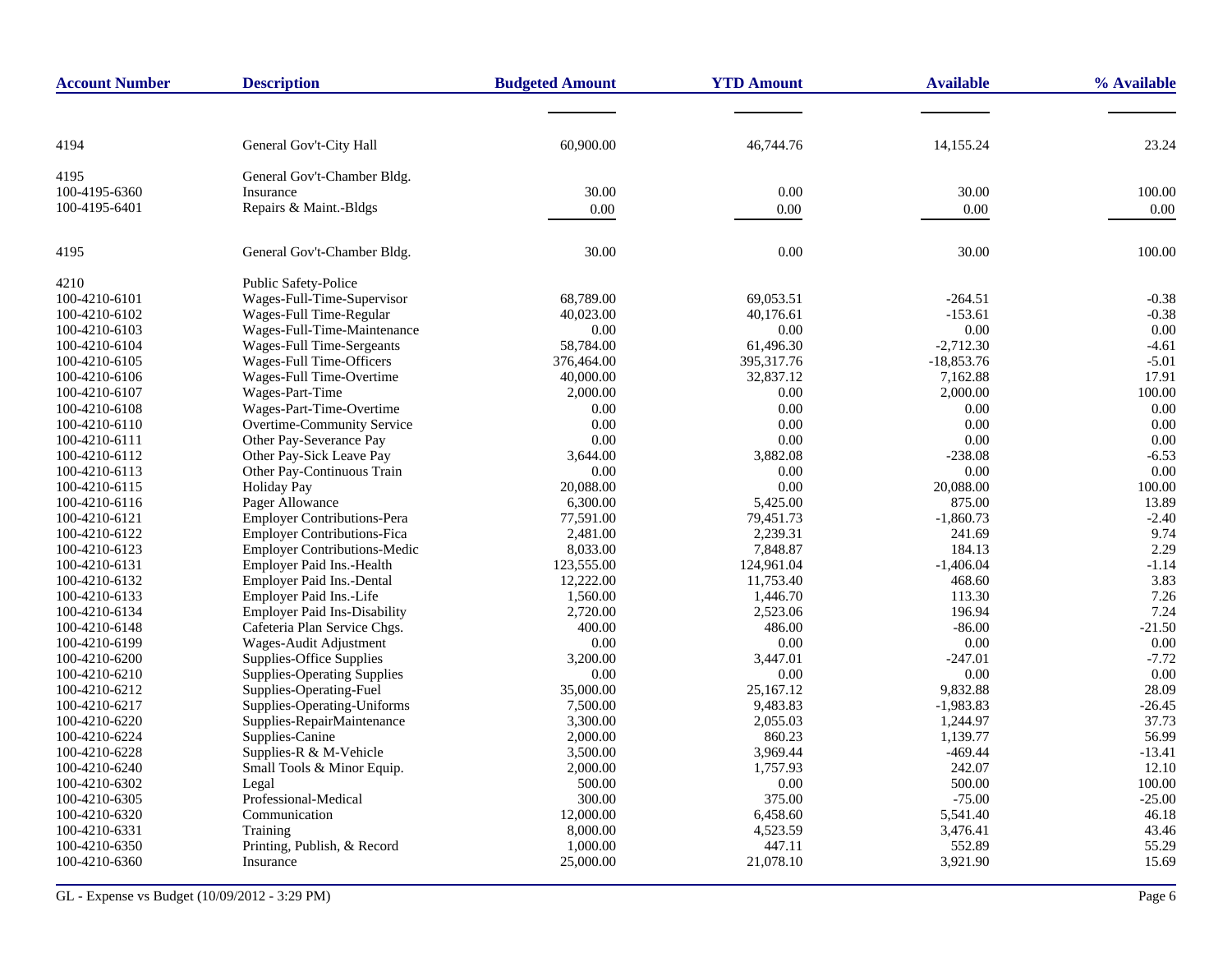| <b>Account Number</b> | <b>Description</b>                  | <b>Budgeted Amount</b> | <b>YTD Amount</b> | <b>Available</b> | % Available |
|-----------------------|-------------------------------------|------------------------|-------------------|------------------|-------------|
| 100-4210-6380         | <b>Utility Services</b>             | 250.00                 | 293.08            | $-43.08$         | $-17.23$    |
| 100-4210-6400         | Repairs And Maintenance             | 8,000.00               | 6,802.53          | 1,197.47         | 14.97       |
| 100-4210-6402         | Repairs & Maint.-Vehicles           | 7,000.00               | 10,907.49         | $-3,907.49$      | $-55.82$    |
| 100-4210-6406         | Repairs & Maint.-Communicate        | 2,700.00               | 631.86            | 2,068.14         | 76.60       |
| 100-4210-6412         | Rentals - Buildings                 | 15,000.00              | 15,000.00         | 0.00             | 0.00        |
| 100-4210-6416         | Rentals - Revolving - 2009          | 14,298.00              | 14,298.00         | 0.00             | 0.00        |
| 100-4210-6417         | Rentals - Revolving - 2008          | 27,511.00              | 27,511.00         | 0.00             | 0.00        |
| 100-4210-6418         | Rentals-Revolving-2007              | 33,134.00              | 33,134.00         | 0.00             | 0.00        |
| 100-4210-6419         | Rentals-Revolving-2000              | 0.00                   | 0.00              | 0.00             | 0.00        |
| 100-4210-6421         | Rentals-Revolving-2003              | 0.00                   | 0.00              | 0.00             | 0.00        |
| 100-4210-6422         | Rentals-Revolving-2004              | 0.00                   | 0.00              | 0.00             | 0.00        |
| 100-4210-6423         | Rentals-Revolving-2001              | 0.00                   | 0.00              | 0.00             | 0.00        |
| 100-4210-6424         | Rentals-Revolving-2002              | 0.00                   | 0.00              | 0.00             | 0.00        |
| 100-4210-6425         | Rentals-Revolving-2006              | 36,080.00              | 36,080.00         | 0.00             | 0.00        |
| 100-4210-6427         | Rentals-Revolving-2005              | 28,725.00              | 28,725.00         | 0.00             | 0.00        |
| 100-4210-6430         | Miscellaneous                       | 8,000.00               | 11,787.15         | $-3,787.15$      | $-47.34$    |
| 100-4210-6433         | Misc.-Dues & Subscriptions          | 2,000.00               | 1,858.00          | 142.00           | 7.10        |
| 100-4210-6436         | Misc.-Towing Charges                | 2,000.00               | 141.25            | 1,858.75         | 92.94       |
| 100-4210-6455         | Misc.-New Employee Costs            | 0.00                   | 0.00              | 0.00             | 0.00        |
| 100-4210-6731         | Transfers-Gov.-Perm.-Records        | 0.00                   | 0.00              | 0.00             | 0.00        |
| 100-4210-6732         | Transfers-Gov.-Perm-Dispatch        |                        |                   |                  |             |
|                       |                                     | 92,000.00              | 91,409.57         | 590.43           | 0.64        |
| 4210                  | <b>Public Safety-Police</b>         | 1,224,652.00           | 1,197,100.41      | 27,551.59        | 2.25        |
| 4220                  | Public Safety-Fire                  |                        |                   |                  |             |
| 100-4220-6107         | Wages-Part-Time                     | 40,000.00              | 35,928.96         | 4,071.04         | 10.18       |
| 100-4220-6108         | Wages-Part-time-Annual              | 6,550.00               | 6,792.37          | $-242.37$        | $-3.70$     |
| 100-4220-6109         | Wages-Part Time-Supervisor          | 6,650.00               | 6,000.00          | 650.00           | 9.77        |
| 100-4220-6121         | <b>Employer Contributions-Pera</b>  | 0.00                   | 0.00              | 0.00             | 0.00        |
| 100-4220-6122         | <b>Employer Contributions-Fica</b>  | 2,500.00               | 2,355.79          | 144.21           | 5.77        |
| 100-4220-6123         | <b>Employer Contributions-Medic</b> | 600.00                 | 704.12            | $-104.12$        | $-17.35$    |
| 100-4220-6199         | Wages-Audit Adjustment              | 0.00                   | 0.00              | 0.00             | 0.00        |
| 100-4220-6200         | Supplies-Office Supplies            | 400.00                 | 0.00              | 400.00           | 100.00      |
| 100-4220-6210         | <b>Supplies-Operating Supplies</b>  | 0.00                   | 0.00              | 0.00             | 0.00        |
| 100-4220-6212         | Supplies-Operating-Fuel             | 3,200.00               | 2,263.16          | 936.84           | 29.28       |
| 100-4220-6217         | Supplies-Operating-Uniforms         | 5,500.00               | 2,004.85          | 3,495.15         | 63.55       |
| 100-4220-6220         | Supplies-RepairMaintenance          | 11,900.00              | 9,089.15          | 2,810.85         | 23.62       |
| 100-4220-6240         | Small Tools & Minor Equip.          | 2,500.00               | 2,553.10          | $-53.10$         | $-2.12$     |
| 100-4220-6300         | <b>Professional Services</b>        | 11,000.00              | 4,447.90          | 6,552.10         | 59.56       |
| 100-4220-6321         | Communication - Telephone           | 2,300.00               | 1,981.88          | 318.12           | 13.83       |
| 100-4220-6325         | Communication - Alarm System        | 0.00                   | 0.00              | 0.00             | 0.00        |
| 100-4220-6331         | Training                            | 6,500.00               | 8,311.44          | $-1,811.44$      | $-27.87$    |
| 100-4220-6350         | Printing, Publish, & Record         | 100.00                 | 60.96             | 39.04            | 39.04       |
| 100-4220-6360         | Insurance                           | 16,000.00              | 17,715.79         | $-1,715.79$      | $-10.72$    |
| 100-4220-6380         | <b>Utility Services</b>             | 3,000.00               | 3,825.46          | $-825.46$        | $-27.52$    |
| 100-4220-6383         | <b>Utility Services - Gas</b>       | 9,500.00               | 2,733.99          | 6,766.01         | 71.22       |
| 100-4220-6400         | <b>Repairs And Maintenance</b>      | 10,000.00              | 7,758.56          | 2,241.44         | 22.41       |
| 100-4220-6417         | Rentals - Revolving - 2008          | 1,214.00               | 1,214.00          | 0.00             | 0.00        |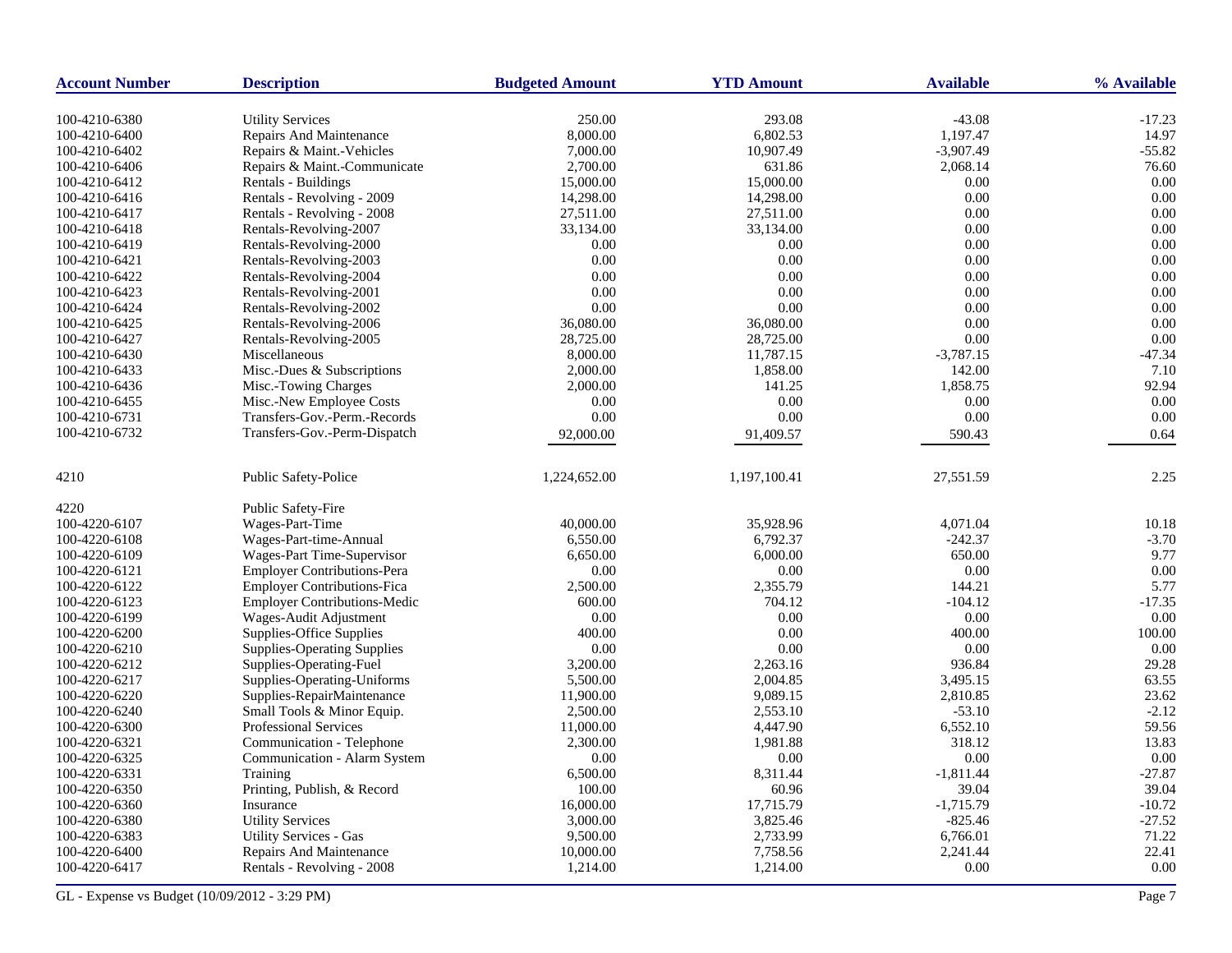| <b>Account Number</b>          | <b>Description</b>                               | <b>Budgeted Amount</b> | <b>YTD Amount</b> | <b>Available</b> | % Available  |
|--------------------------------|--------------------------------------------------|------------------------|-------------------|------------------|--------------|
|                                |                                                  |                        |                   |                  |              |
| 100-4220-6418                  | Rentals-Revolving-2007                           | 10,815.00              | 10,815.00         | 0.00<br>0.00     | 0.00<br>0.00 |
| 100-4220-6421                  | Rentals-Revolving-1996<br>Rentals-Revolving-1998 | 0.00                   | 0.00<br>0.00      |                  | 0.00         |
| 100-4220-6422                  |                                                  | 0.00                   |                   | 0.00             |              |
| 100-4220-6423                  | Rentals-Revolving-1994                           | 0.00                   | 0.00              | 0.00             | 0.00<br>0.00 |
| 100-4220-6424                  | Rentals-Revolving-2002                           | 0.00                   | 0.00              | 0.00<br>0.00     | 0.00         |
| 100-4220-6425                  | Rentals-Revolving-2006                           | 8,961.00               | 8,961.00          | 0.00             | 0.00         |
| 100-4220-6427                  | Rentals-Revolving-2005                           | 0.00                   | 0.00              |                  |              |
| 100-4220-6430                  | Miscellaneous                                    | 4,000.00               | 828.52            | 3,171.48         | 79.29        |
| 100-4220-6438                  | Misc.-Fire Relief Levy                           | 19,051.00              | 19,051.00         | 0.00             | 0.00         |
| 100-4220-6520                  | C.O.-Buildings                                   | 2,000.00               | 0.00              | 2,000.00         | 100.00       |
| 100-4220-6580                  | C.O.-Equip.-Other                                | 0.00                   | 0.00              | 0.00             | 0.00         |
| 100-4220-6582                  | C.O.-Equip.-F.D.-Pagers                          | 2,000.00               | 0.00              | 2,000.00         | 100.00       |
| 100-4220-6736                  | Transfers-Gov.-Perm-2% St.A.                     | 35,000.00              | 39,488.00         | $-4,488.00$      | $-12.82$     |
| 100-4220-6738                  | Transfer - Fire Relief Levy                      | $0.00\,$               | 0.00              | 0.00             | 0.00         |
| 4220                           | Public Safety-Fire                               | 221,241.00             | 194,885.00        | 26,356.00        | 11.91        |
| 4241                           | Public Safety-Bldg. Insp.                        |                        |                   |                  |              |
| 100-4241-6101                  | Wages-Full-Time-Supervisor                       | 58,784.00              | 59,009.32         | $-225.32$        | $-0.38$      |
| 100-4241-6102                  | Wages-Full-Time-Regular                          | 0.00                   | 0.00              | 0.00             | 0.00         |
| 100-4241-6103                  | Wages-Full-Time-Maintenance                      | 0.00                   | 0.00              | 0.00             | 0.00         |
| 100-4241-6107                  | Wages-Part-Time                                  | 0.00                   | 0.00              | 0.00             | 0.00         |
| 100-4241-6112                  | Other Pay-Sick Leave Pay                         | 1,071.00               | 1,215.23          | $-144.23$        | -13.47       |
| 100-4241-6114                  | Auto Allowance                                   | 0.00                   | 0.00              | 0.00             | 0.00         |
| 100-4241-6121                  | <b>Employer Contributions-Pera</b>               | 4,115.00               | 3,971.77          | 143.23           | 3.48         |
| 100-4241-6122                  | <b>Employer Contributions-Fica</b>               | 3,711.00               | 3,286.56          | 424.44           | 11.44        |
| 100-4241-6123                  | <b>Employer Contributions-Medic</b>              | 868.00                 | 768.54            | 99.46            | 11.46        |
| 100-4241-6131                  | <b>Employer Paid Ins.-Health</b>                 | 14,008.00              | 14,170.08         | $-162.08$        | $-1.16$      |
| 100-4241-6132                  | Employer Paid Ins.-Dental                        | 1,353.00               | 1,356.35          | $-3.35$          | $-0.25$      |
| 100-4241-6133                  | Employer Paid Ins.-Life                          | 156.00                 | 144.32            | 11.68            | 7.49         |
| 100-4241-6134                  | <b>Employer Paid Ins-Disability</b>              | 294.00                 | 271.99            | 22.01            | 7.49         |
| 100-4241-6148                  | Cafeteria Plan Service Chgs.                     | 248.00                 | 54.00             | 194.00           | 78.23        |
| 100-4241-6199                  | Wages-Audit Adjustment                           | 0.00                   | 0.00              | 0.00             | 0.00         |
| 100-4241-6200                  | Supplies-Office Supplies                         | 500.00                 | 0.00              | 500.00           | 100.00       |
| 100-4241-6220                  | Supplies-RepairMaintenance                       | 300.00                 | 928.17            | $-628.17$        | $-209.39$    |
| 100-4241-6300                  | Professional Services                            | 0.00                   | 0.00              | 0.00             | 0.00         |
| 100-4241-6331                  | Training                                         | 800.00                 | 155.00            | 645.00           | 80.63        |
| 100-4241-6360                  | Insurance                                        | 600.00                 | 269.66            | 330.34           | 55.06        |
| 100-4241-6400                  | <b>Repairs And Maintenance</b>                   | 400.00                 | 0.00              | 400.00           | 100.00       |
| 100-4241-6423                  | Rentals-Revolving-2001                           | 0.00                   | 0.00              | 0.00             | 0.00         |
| 100-4241-6424                  | Rentals-Revolving-2002                           | 0.00                   | 0.00              | $0.00\,$         | 0.00         |
| 100-4241-6425                  | Rentals-Revolving-2006                           | 0.00                   | 0.00              | 0.00             | 0.00         |
|                                | Rentals-Revolving-2005                           | 0.00                   | $0.00\,$          | 0.00             | 0.00         |
| 100-4241-6427<br>100-4241-6430 | Miscellaneous                                    | 1,230.00               | 360.57            | 869.43           | 70.69        |
| 100-4241-6433                  | Misc.-Dues & Subscriptions                       | 0.00                   | 0.00              | 0.00             | 0.00         |
| 100-4241-6462                  | Misc.-Severance Pay                              | 0.00                   | 0.00              | 0.00             | 0.00         |
|                                |                                                  |                        |                   |                  |              |
| 100-4241-6737                  | Transfers-Gov.-Perm-B.P.Surc                     | 600.00                 | $-304.63$         | 904.63           | 150.77       |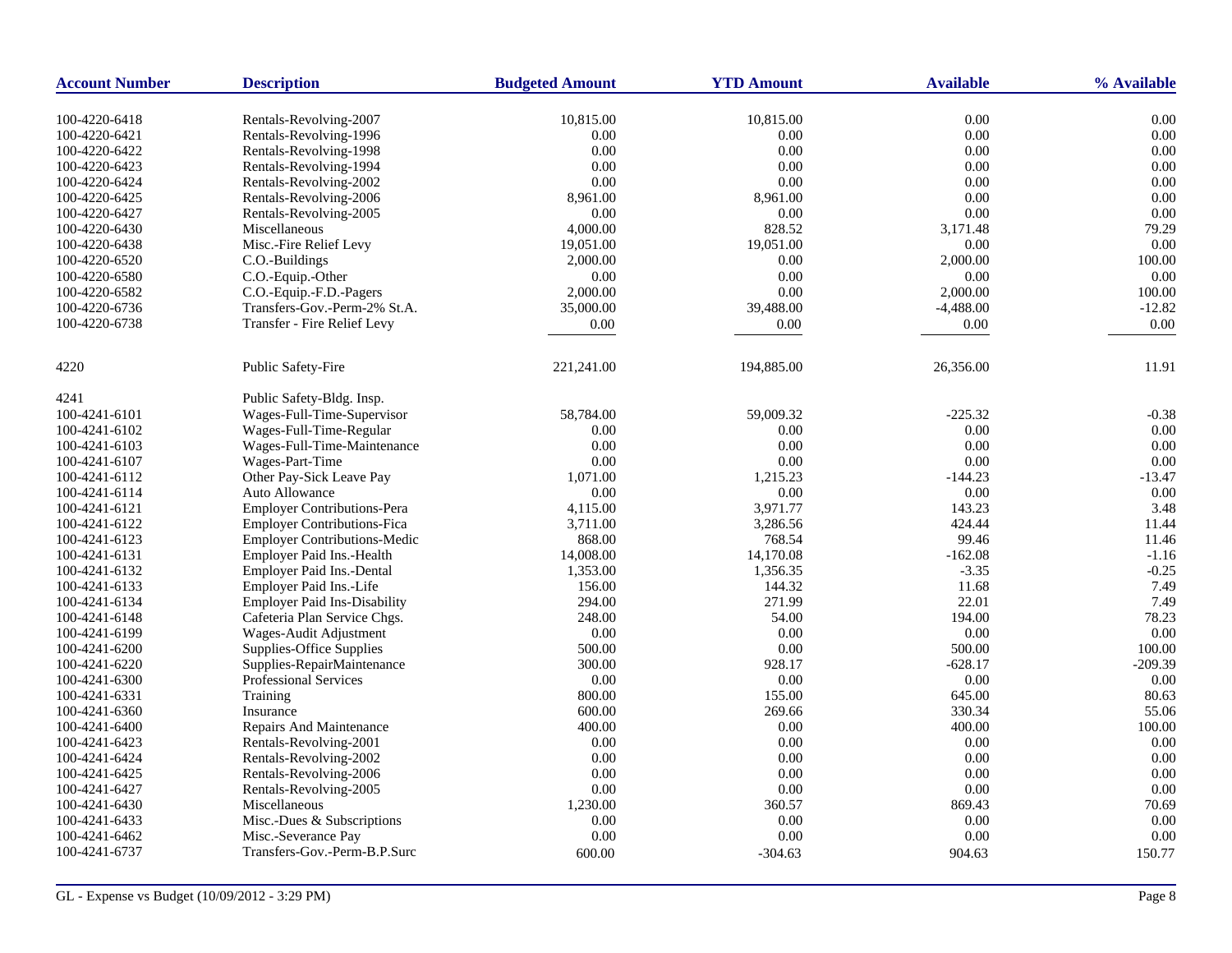| <b>Account Number</b> | <b>Description</b>                  | <b>Budgeted Amount</b> | <b>YTD Amount</b> | <b>Available</b> | % Available |
|-----------------------|-------------------------------------|------------------------|-------------------|------------------|-------------|
|                       |                                     |                        |                   |                  |             |
| 4241                  | Public Safety-Bldg. Insp.           | 89,038.00              | 85,656.93         | 3,381.07         | 3.80        |
| 4250                  | Public Safety-Rescue Squad          |                        |                   |                  |             |
| 100-4250-6107         | Wages-Part-Time                     | 30,000.00              | 29,022.00         | 978.00           | 3.26        |
| 100-4250-6108         | Wages-Part-time-Annual              | 1,600.00               | 1,600.00          | 0.00             | 0.00        |
| 100-4250-6109         | Wages-Part-Time-Supervisor          | 4,100.00               | 4,100.00          | 0.00             | 0.00        |
| 100-4250-6121         | <b>Employer Contributions-Pera</b>  | 28,000.00              | 29,022.00         | $-1,022.00$      | $-3.65$     |
| 100-4250-6122         | <b>Employer Contributions-Fica</b>  | 650.00                 | 353.40            | 296.60           | 45.63       |
| 100-4250-6123         | <b>Employer Contributions-Medic</b> | 650.00                 | 396.49            | 253.51           | 39.00       |
| 100-4250-6199         | Wages-Audit Adjustment              | 0.00                   | 0.00              | 0.00             | 0.00        |
| 100-4250-6211         | Supplies-Operating-Medical          | 2,000.00               | 1,015.10          | 984.90           | 49.25       |
| 100-4250-6212         | Supplies-Operating-Fuel             | 1,200.00               | 792.35            | 407.65           | 33.97       |
| 100-4250-6217         | Supplies-Operating-Uniforms         | 1,000.00               | 1.164.76          | $-164.76$        | $-16.48$    |
| 100-4250-6220         | Supplies-RepairMaintenance          | 5,000.00               | 3,941.58          | 1.058.42         | 21.17       |
| 100-4250-6223         | Supplies-R & M-Building             | 1,000.00               | 0.00              | 1,000.00         | 100.00      |
| 100-4250-6228         | Supplies-R & M-Vehicle              | 1,000.00               | 0.00              | 1,000.00         | 100.00      |
| 100-4250-6240         | Small Tools & Minor Equip.          | 0.00                   | 0.00              | 0.00             | 0.00        |
| 100-4250-6300         | <b>Professional Services</b>        | 0.00                   | 0.00              | 0.00             | 0.00        |
| 100-4250-6320         | Communication                       | 2,000.00               | 2,120.28          | $-120.28$        | $-6.01$     |
| 100-4250-6325         | V.F.W. Operating                    | 10,000.00              | 4,622.67          | 5,377.33         | 53.77       |
| 100-4250-6331         | Training                            | 5,500.00               | 3,725.68          | 1,774.32         | 32.26       |
| 100-4250-6360         | Insurance                           | 6,000.00               | 4,262.00          | 1,738.00         | 28.97       |
| 100-4250-6380         | Utility Services - Electric         | 15,000.00              | 6,960.86          | 8,039.14         | 53.59       |
| 100-4250-6400         | Repairs And Maintenance             | 1,500.00               | 1,017.47          | 482.53           | 32.17       |
| 100-4250-6401         | Repairs & Maint.-Bldgs              | 1,000.00               | 0.00              | 1,000.00         | 100.00      |
| 100-4250-6402         | Repairs & Maint.-Vehicles           | 1,000.00               | 0.00              | 1,000.00         | 100.00      |
| 100-4250-6417         | Rentals - Revolving - 2008          | 1,319.00               | 1,319.00          | 0.00             | 0.00        |
| 100-4250-6418         | Rentals - 2009                      | 10,066.00              | 10,066.00         | 0.00             | 0.00        |
| 100-4250-6421         | Rentals-Revolving-1996              | 0.00                   | 0.00              | 0.00             | 0.00        |
| 100-4250-6422         | Rentals-Revolving-1998              | 0.00                   | 0.00              | 0.00             | 0.00        |
| 100-4250-6425         | Rentals-Revolving-2006              | 0.00                   | 0.00              | 0.00             | 0.00        |
| 100-4250-6430         | Miscellaneous                       | 2,000.00               | 558.94            | 1,441.06         | 72.05       |
| 100-4250-6433         | Misc.-Dues & Subscriptions          | 0.00                   | 0.00              | 0.00             | 0.00        |
| 100-4250-6437         | Misc.-Emergency Fund                | 0.00                   | 0.00              | 0.00             | 0.00        |
| 100-4250-6581         | C.O.-Equip.-Other                   | 0.00                   | 0.00              | 0.00             | 0.00        |
| 100-4250-6582         | C.O.-Equip.-Pagers                  | 0.00                   | 0.00              | 0.00             | 0.00        |
| 4250                  | Public Safety-Rescue Squad          | 131,585.00             | 106,060.58        | 25,524.42        | 19.40       |
| 4255                  | Public Safety-Civil Defense         |                        |                   |                  |             |
| 100-4255-6220         | Supplies-RepairMaintenance          | 500.00                 | 47.03             | 452.97           | 90.59       |
| 100-4255-6331         | Training                            | 0.00                   | 0.00              | 0.00             | 0.00        |
| 100-4255-6360         | Insurance                           | 400.00                 | 421.00            | $-21.00$         | $-5.25$     |
| 100-4255-6380         | Utility Services - Electric         | 250.00                 | 285.32            | $-35.32$         | $-14.13$    |
| 100-4255-6400         | Repairs And Maintenance             | 3,000.00               | 1,144.42          | 1,855.58         | 61.85       |
| 100-4255-6430         | Miscellaneous                       | 0.00                   | 0.00              | 0.00             | 0.00        |
|                       |                                     |                        |                   |                  |             |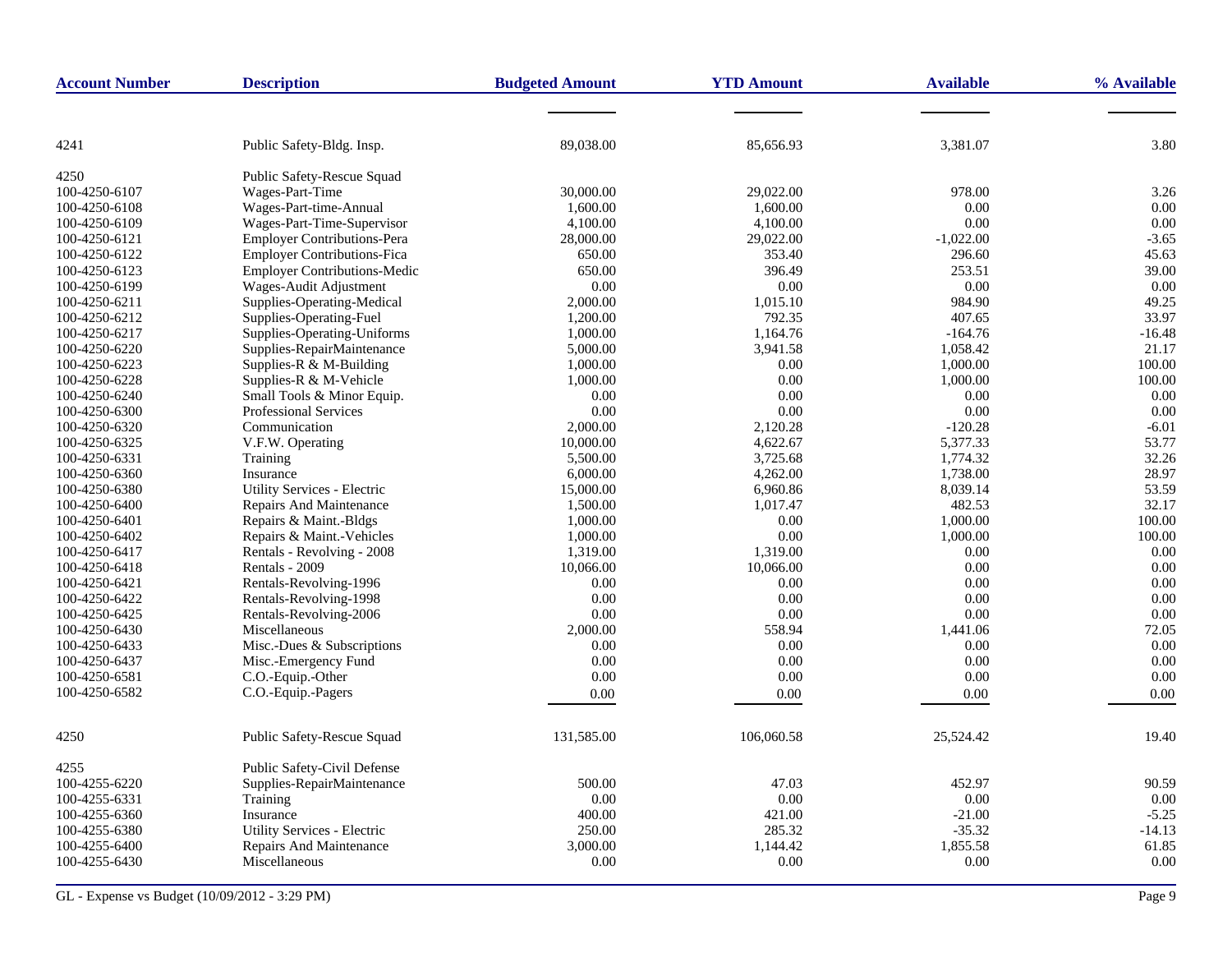| <b>Account Number</b>          | <b>Description</b>                                   | <b>Budgeted Amount</b> | <b>YTD Amount</b> | <b>Available</b> | % Available |
|--------------------------------|------------------------------------------------------|------------------------|-------------------|------------------|-------------|
| 100-4255-6433                  | Misc.-Dues & Subscriptions                           | 1,400.00               | 0.00              | 1,400.00         | 100.00      |
| 100-4255-6580                  | C.O.-Equip.-Other                                    | $0.00\,$               | 0.00              | 0.00             | 0.00        |
|                                |                                                      |                        |                   |                  |             |
| 4255                           | Public Safety-Civil Defense                          | 5,550.00               | 1,897.77          | 3,652.23         | 65.81       |
| 4260                           | Public Safety-Traffic Signs                          |                        |                   |                  |             |
| 100-4260-6220                  | Supplies-RepairMaintenance                           | 5,000.00               | 4,396.61          | 603.39           | 12.07       |
| 100-4260-6300                  | <b>Professional Services</b>                         | 0.00                   | 0.00              | 0.00             | 0.00        |
| 100-4260-6360                  | Insurance                                            | 400.00                 | 422.25            | $-22.25$         | $-5.56$     |
| 100-4260-6380                  | <b>Utility Services</b>                              | 5,500.00               | 5,311.39          | 188.61           | 3.43        |
| 4260                           | Public Safety-Traffic Signs                          | 10,900.00              | 10,130.25         | 769.75           | 7.06        |
| 4270                           | Public Safety-Animal Control                         |                        |                   |                  |             |
| 100-4270-6220                  | Supplies-RepairMaintenance                           | 250.00                 | 294.12            | $-44.12$         | $-17.65$    |
| 100-4270-6360                  | Insurance                                            | 100.00                 | 133.75            | $-33.75$         | $-33.75$    |
| 100-4270-6380                  | <b>Utility Services</b>                              | 2,500.00               | 1,874.39          | 625.61           | 25.02       |
| 100-4270-6430                  | Miscellaneous                                        | 200.00                 | 0.00              | 200.00           | 100.00      |
| 100-4270-6530                  | C.O. Other Imp                                       | 0.00                   | 8,500.00          | $-8,500.00$      | 0.00        |
| 4270                           | Public Safety-Animal Control                         | 3,050.00               | 10,802.26         | $-7,752.26$      | $-254.17$   |
| 4280                           | <b>Safety Program</b>                                |                        |                   |                  |             |
| 100-4280-6300                  | Professional Services                                | 0.00                   | 0.00              | 0.00             | 0.00        |
| 100-4280-6331                  | Training                                             | 0.00                   | 0.00              | 0.00             | 0.00        |
| 100-4280-6430                  | Miscellaneous                                        | 0.00                   | 0.00              | 0.00             | 0.00        |
|                                |                                                      |                        |                   |                  |             |
| 4280                           | <b>Safety Program</b>                                | 0.00                   | 0.00              | 0.00             | 0.00        |
| 4309                           | <b>Public Works Management</b>                       |                        |                   |                  |             |
|                                | Center<br>Wages-Full-Time-Supervisor                 |                        | $0.00\,$          |                  | 0.00        |
| 100-4309-6101<br>100-4309-6102 | Wages-Full-Time-Regular                              | 0.00<br>0.00           | 0.00              | 0.00<br>0.00     | 0.00        |
| 100-4309-6106                  |                                                      | 0.00                   | 0.00              | 0.00             | 0.00        |
| 100-4309-6112                  | Wages-Full-Time-Overtime<br>Other Pay-Sick Leave Pay | 0.00                   | 0.00              | 0.00             | 0.00        |
| 100-4309-6121                  | Employer Contributions-Pera                          | 0.00                   | 0.00              | 0.00             | 0.00        |
| 100-4309-6122                  | <b>Employer Contributions-Fica</b>                   | 0.00                   | 0.00              | 0.00             | 0.00        |
| 100-4309-6123                  | <b>Employer Contributions-Medic</b>                  | 0.00                   | 0.00              | 0.00             | 0.00        |
| 100-4309-6125                  | Employer Contributions-Indv.                         | 0.00                   | 0.00              | 0.00             | 0.00        |
| 100-4309-6131                  | Employer Paid Ins.-Health                            | 0.00                   | 0.00              | 0.00             | 0.00        |
| 100-4309-6132                  | Employer Paid Ins.-Dental                            | 0.00                   | 0.00              | 0.00             | 0.00        |
| 100-4309-6133                  | Employer Paid Ins.-Life                              | 0.00                   | 0.00              | 0.00             | 0.00        |
| 100-4309-6134                  | <b>Employer Paid Ins-Disability</b>                  | 0.00                   | 0.00              | 0.00             | 0.00        |
| 100-4309-6148                  | Cafeteria Plan Service Chgs.                         | 0.00                   | 0.00              | 0.00             | 0.00        |
| 100-4309-6199                  | Wages-Audit Adjustment                               | 0.00                   | 0.00              | 0.00             | 0.00        |
|                                |                                                      |                        |                   |                  |             |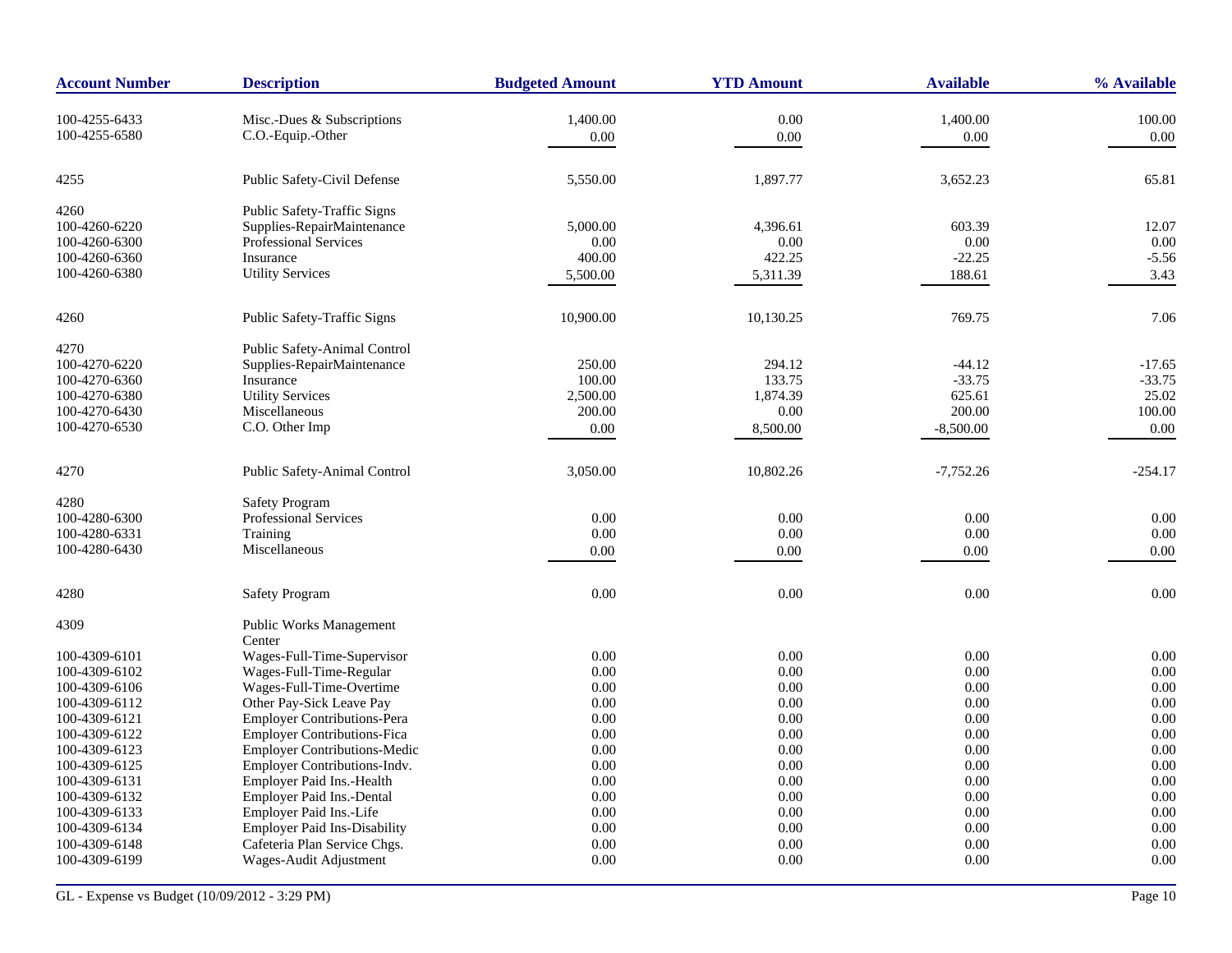| <b>Account Number</b> | <b>Description</b>                                   | <b>Budgeted Amount</b> | <b>YTD Amount</b> | <b>Available</b> | % Available    |
|-----------------------|------------------------------------------------------|------------------------|-------------------|------------------|----------------|
| 100-4309-6200         |                                                      |                        | 225.94            | 774.06           |                |
| 100-4309-6220         | <b>Office Supplies</b><br>Supplies-RepairMaintenance | 1,000.00<br>3,000.00   | 869.52            | 2,130.48         | 77.41<br>71.02 |
| 100-4309-6331         | Training                                             | 0.00                   | 0.00              | 0.00             | 0.00           |
| 100-4309-6360         | Insurance                                            | 0.00                   | 0.00              | 0.00             | 0.00           |
| 100-4309-6401         | Repairs & Maint - Building                           | 1,000.00               | 3,782.81          | $-2,782.81$      | $-278.28$      |
| 100-4309-6413         | Rentals - Office Equipment                           | 3,000.00               | 1,464.22          | 1,535.78         | 51.19          |
| 100-4309-6417         | Rentals - Revolving - 2008                           | 3,782.00               | 3,782.00          | 0.00             | 0.00           |
| 100-4309-6430         | Miscellaneous                                        | 5,000.00               | 2,999.40          | 2,000.60         | 40.01          |
| 100-4309-6433         | Misc.-Dues & Subscriptions                           |                        |                   |                  |                |
|                       |                                                      | 0.00                   | 0.00              | 0.00             | 0.00           |
| 4309                  | Public Works Management<br>Center                    | 16,782.00              | 13,123.89         | 3,658.11         | 21.80          |
| 4311                  | Public Works-Engineering                             |                        |                   |                  |                |
| 100-4311-6300         | <b>Professional Services</b>                         | 25,000.00              | 6,650.00          | 18,350.00        | 73.40          |
| 100-4311-6306         | Prof. Serv.-Capital Imp. Plan                        | 0.00                   | 0.00              | 0.00             | 0.00           |
| 100-4311-6360         | Insurance                                            | 100.00                 | 0.00              | 100.00           | 100.00         |
|                       |                                                      |                        |                   |                  |                |
| 4311                  | Public Works-Engineering                             | 25,100.00              | 6,650.00          | 18,450.00        | 73.51          |
| 4312                  | Public Works-Streets & Alley                         |                        |                   |                  |                |
| 100-4312-6101         | Wages-Full Time-Supervisior                          | 68,789.00              | 69,053.50         | $-264.50$        | $-0.38$        |
| 100-4312-6103         | Wages-Full Time-Maintenance                          | 120,068.00             | 120,529.87        | $-461.87$        | $-0.38$        |
| 100-4312-6106         | Wages-Full Time-Overtime                             | 15,000.00              | 8,947.37          | 6,052.63         | 40.35          |
| 100-4312-6107         | Wages-Part-Time                                      | 38,000.00              | 41,151.75         | $-3,151.75$      | $-8.29$        |
| 100-4312-6108         | Wages-Part-Time-Overtime                             | 1,000.00               | 1,720.13          | $-720.13$        | $-72.01$       |
| 100-4312-6111         | Other Pay-On Call                                    | 0.00                   | 0.00              | 0.00             | 0.00           |
| 100-4312-6112         | Other Pay-Sick Leave Pay                             | 2,306.00               | 2,448.51          | $-142.51$        | $-6.18$        |
| 100-4312-6116         | Pager Allowance                                      | 6,862.00               | 5,979.41          | 882.59           | 12.86          |
| 100-4312-6121         | <b>Employer Contributions-Pera</b>                   | 13,700.00              | 15,909.92         | $-2,209.92$      | $-16.13$       |
| 100-4312-6122         | <b>Employer Contributions-Fica</b>                   | 12,278.00              | 13,734.66         | $-1,456.66$      | $-11.86$       |
| 100-4312-6123         | <b>Employer Contributions-Medic</b>                  | 2,871.00               | 3,212.11          | $-341.11$        | $-11.88$       |
| 100-4312-6131         | Employer Paid Ins.-Health                            | 56,031.00              | 56,680.32         | $-649.32$        | $-1.16$        |
| 100-4312-6132         | Employer Paid Ins.-Dental                            | 4,107.00               | 4,622.70          | $-515.70$        | $-12.56$       |
| 100-4312-6133         | Employer Paid Ins.-Life                              | 624.00                 | 576.25            | 47.75            | 7.65           |
| 100-4312-6134         | <b>Employer Paid Ins-Disability</b>                  | 944.00                 | 872.38            | 71.62            | 7.59           |
| 100-4312-6148         | Cafeteria Plan Service Chgs.                         | 400.00                 | 270.00            | 130.00           | 32.50          |
| 100-4312-6199         | Wages-Audit Adjustment                               | 0.00                   | 0.00              | 0.00             | 0.00           |
| 100-4312-6200         | Supplies-Office Supplies                             | 400.00                 | 0.00              | 400.00           | 100.00         |
| 100-4312-6210         | <b>Supplies-Operating Supplies</b>                   | 0.00                   | 0.00              | 0.00             | 0.00           |
| 100-4312-6211         | Supplies-Operating-Road Oil                          | 500.00                 | 979.83            | $-479.83$        | $-95.97$       |
| 100-4312-6212         | Supplies-Operating-Fuel                              | 68,000.00              | 60,030.67         | 7,969.33         | 11.72          |
| 100-4312-6213         | Supplies-Operating-Hot Mix                           | 25,000.00              | 7,368.45          | 17,631.55        | 70.53          |
| 100-4312-6214         | Supplies-Operating-Dust Ctl                          | 0.00                   | 344.99            | $-344.99$        | 0.00           |
| 100-4312-6215         | Supplies-Operating-Gravel                            | 4,000.00               | 1,967.10          | 2,032.90         | 50.82          |
| 100-4312-6217         | Supplies - Uniform Allowance                         | 0.00                   | 837.35            | $-837.35$        | 0.00           |
| 100-4312-6221         | Supplies-R & M-Eqiupment                             | 65,000.00              | 46,871.76         | 18,128.24        | 27.89          |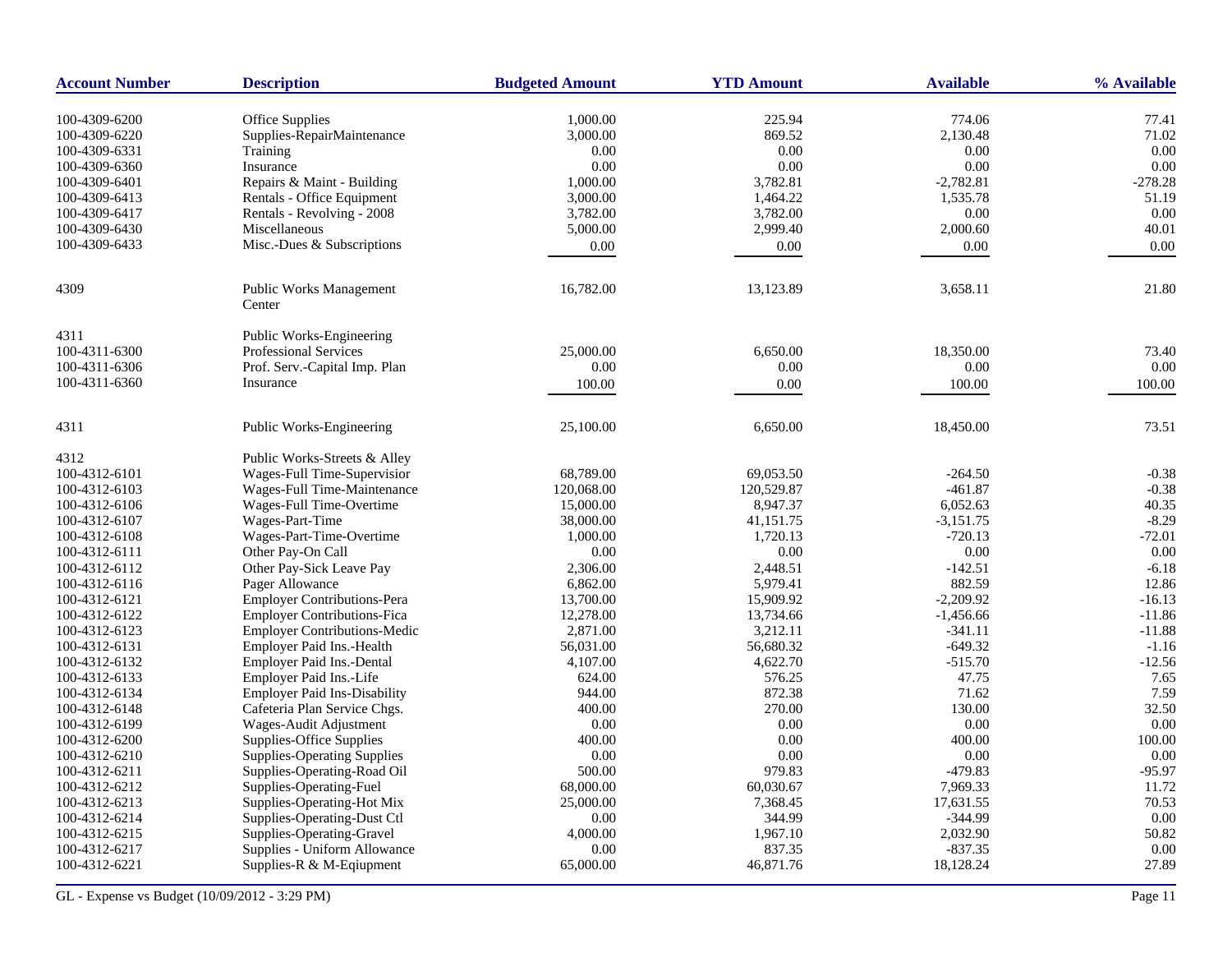| <b>Account Number</b> | <b>Description</b>               | <b>Budgeted Amount</b> | <b>YTD Amount</b> | <b>Available</b> | % Available |
|-----------------------|----------------------------------|------------------------|-------------------|------------------|-------------|
| 100-4312-6240         | Small Tools & Minor Equip.       | 1,500.00               | 0.00              | 1,500.00         | 100.00      |
| 100-4312-6300         | <b>Professional Services</b>     | 1,500.00               | 0.00              | 1,500.00         | 100.00      |
| 100-4312-6331         | Training                         | 1,200.00               | 225.00            | 975.00           | 81.25       |
| 100-4312-6360         | Insurance                        | 17,000.00              | 24,112.05         | $-7,112.05$      | $-41.84$    |
| 100-4312-6380         | <b>Utility Services</b>          | 800.00                 | 0.00              | 800.00           | 100.00      |
| 100-4312-6400         | Repairs And Maintenance          | 12,000.00              | 22,715.99         | $-10,715.99$     | $-89.30$    |
| 100-4312-6410         | Rentals                          | 4,000.00               | 2,854.22          | 1,145.78         | 28.64       |
| 100-4312-6416         | Rentals - Revolving - 2009       | 3,397.00               | 3,397.00          | 0.00             | 0.00        |
| 100-4312-6417         | Rentals - Revolving - 2008       | 2,930.00               | 2,930.00          | 0.00             | 0.00        |
| 100-4312-6418         | Rentals-Revolving-2007           | 0.00                   | 0.00              | 0.00             | 0.00        |
| 100-4312-6419         | Rentals-Revolving-2000           | 0.00                   | 0.00              | 0.00             | 0.00        |
| 100-4312-6421         | Rentals-Revolving-2003           | 0.00                   | 0.00              | 0.00             | 0.00        |
| 100-4312-6422         | Rentals-Revolving-2004           | 0.00                   | 0.00              | 0.00             | 0.00        |
| 100-4312-6423         | Rentals-Revolving-2001           | 0.00                   | 0.00              | 0.00             | 0.00        |
| 100-4312-6424         | Rentals-Revolving-2002           | 0.00                   | 0.00              | 0.00             | 0.00        |
| 100-4312-6425         | Rentals-Revolving-2006           | 6,405.00               | 6,405.00          | 0.00             | 0.00        |
| 100-4312-6427         | Rentals-Revolving-2005           | 0.00                   | 0.00              | 0.00             | 0.00        |
| 100-4312-6430         | Miscellaneous                    | 8,000.00               | 4,164.96          | 3,835.04         | 47.94       |
| 100-4312-6438         | Misc.-Sealcoat Project           | 0.00                   | 0.00              | 0.00             | 0.00        |
| 100-4312-6442         | <b>Uncollectible Accounts</b>    | 0.00                   | 0.00              | 0.00             | 0.00        |
| 100-4312-6455         | Misc.-New Employee Costs         | 0.00                   | 0.00              | 0.00             | 0.00        |
| 100-4312-6530         | C.O.-Curb & Gutter               | 0.00                   | 0.00              | 0.00             | 0.00        |
|                       |                                  |                        |                   |                  |             |
| 4312                  | Public Works-Streets & Alley     | 564,612.00             | 530,913.25        | 33,698.75        | 5.97        |
| 4313                  | <b>Public Works-Sidewalks</b>    |                        |                   |                  |             |
| 100-4313-6300         | <b>Professional Services</b>     | 0.00                   | 0.00              | 0.00             | 0.00        |
| 100-4313-6360         | Insurance                        | 0.00                   | 0.00              | 0.00             | 0.00        |
| 100-4313-6400         | Repairs And Maintenance          | 6,000.00               | 14,222.00         | $-8,222.00$      | $-137.03$   |
| 100-4313-6539         | C.O.-Other Imp.-Contract A       | 0.00                   | 0.00              | 0.00             | 0.00        |
| 100-4313-6540         | C.O.-Other Imp.-Contract Btr     | 0.00                   | 0.00              | 0.00             | 0.00        |
|                       |                                  |                        |                   |                  |             |
| 4313                  | Public Works-Sidewalks           | 6,000.00               | 14,222.00         | $-8,222.00$      | $-137.03$   |
| 4314                  | <b>Public Works-Snow Removal</b> |                        |                   |                  |             |
| 100-4314-6215         | Supplies-Operating-Gravel        | 3,000.00               | 1.788.62          | 1.211.38         | 40.38       |
| 100-4314-6216         | Supplies-Operating-SaltChlo      | 14,000.00              | 16,405.49         | $-2,405.49$      | $-17.18$    |
| 100-4314-6220         | Supplies-RepairMaintenance       | 4,000.00               | 17,764.79         | $-13,764.79$     | $-344.12$   |
| 100-4314-6240         | Small Tools & Minor Equip.       | 100.00                 | 0.00              | 100.00           | 100.00      |
| 100-4314-6360         | Insurance                        | 900.00                 | 0.00              | 900.00           | 100.00      |
| 100-4314-6400         | Repairs And Maintenance          | 3,000.00               | 14,068.42         | $-11,068.42$     | $-368.95$   |
| 100-4314-6410         | Rentals                          | 1,000.00               | 0.00              | 1,000.00         | 100.00      |
| 100-4314-6418         | Rentals-Revolving-2007           | 3,963.00               | 3,963.00          | 0.00             | 0.00        |
| 100-4314-6423         | Rentals-Revolving-1994           | 0.00                   | 0.00              | 0.00             | 0.00        |
| 100-4314-6424         | Rentals-Revolving-2002           | 0.00                   | 0.00              | 0.00             | 0.00        |
| 100-4314-6425         | Rentals-Revolving-2006           | 0.00                   | 0.00              | 0.00             | 0.00        |
| 100-4314-6427         | Rentals-Revolving-2005           | 0.00                   | 0.00              | 0.00             | 0.00        |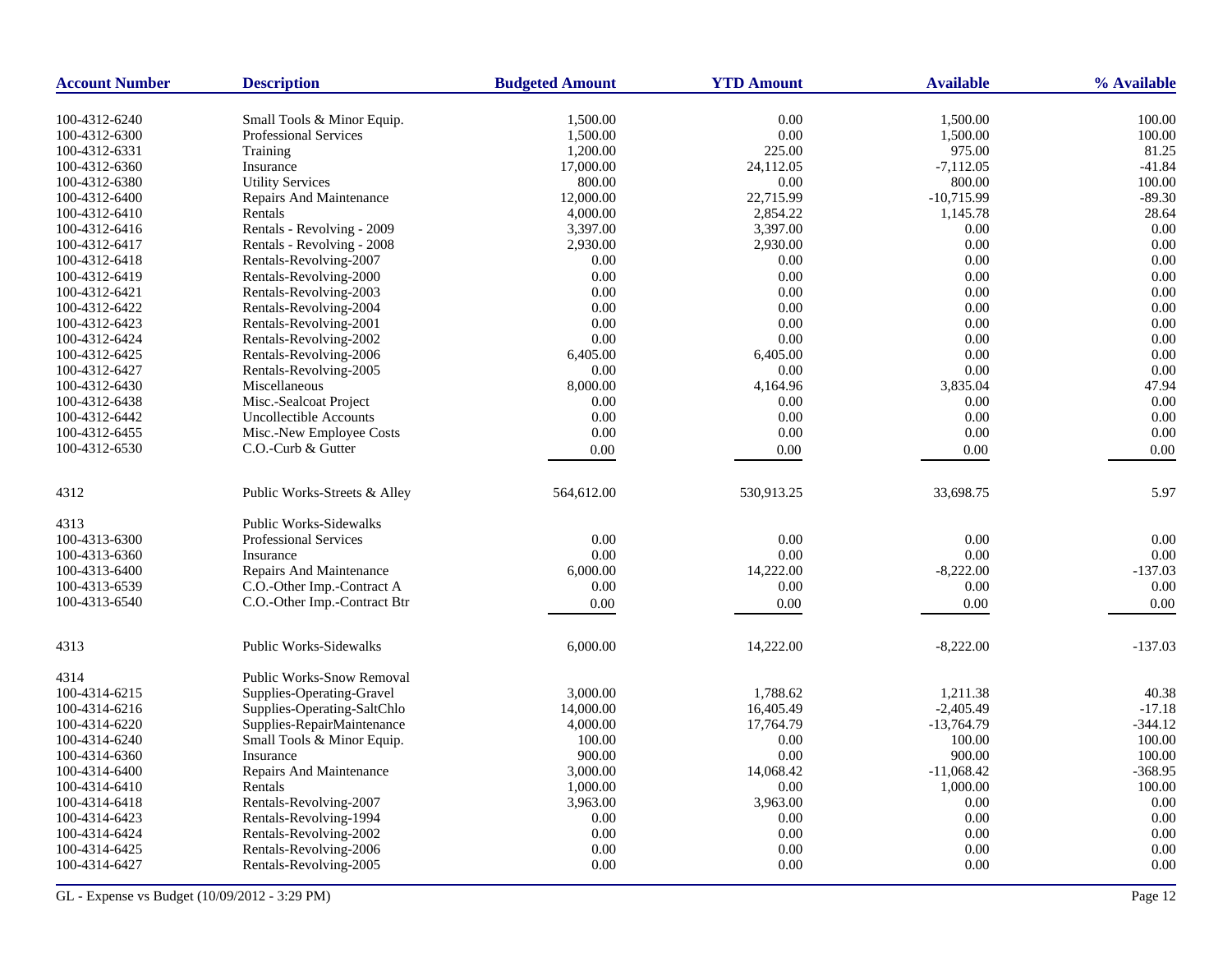| <b>Account Number</b> | <b>Description</b>                  | <b>Budgeted Amount</b> | <b>YTD Amount</b> | <b>Available</b> | % Available |
|-----------------------|-------------------------------------|------------------------|-------------------|------------------|-------------|
| 100-4314-6430         | Miscellaneous                       | 1,000.00               | 360.00            | 640.00           | 64.00       |
| 4314                  | <b>Public Works-Snow Removal</b>    | 30,963.00              | 54,350.32         | $-23,387.32$     | $-75.53$    |
| 4315                  | Public Works-Storm Drainage         |                        |                   |                  |             |
| 100-4315-6220         | Supplies-RepairMaintenance          | 8,000.00               | 623.09            | 7,376.91         | 92.21       |
| 100-4315-6240         | Small Tools & Minor Equip.          | 0.00                   | 0.00              | 0.00             | 0.00        |
| 100-4315-6300         | <b>Professional Services</b>        | 0.00                   | 0.00              | 0.00             | 0.00        |
| 100-4315-6360         | Insurance                           | 0.00                   | 0.00              | 0.00             | 0.00        |
| 100-4315-6400         | <b>Repairs And Maintenance</b>      | 4,000.00               | 1,450.35          | 2,549.65         | 63.74       |
| 100-4315-6430         | Miscellaneous                       | 0.00                   | 0.00              | 0.00             | 0.00        |
| 100-4315-6510         | C.O.-Land                           | 0.00                   | 0.00              | 0.00             | $0.00\,$    |
| 100-4315-6530         | C.O.-Other Imp.                     | 0.00                   | 0.00              | 0.00             | 0.00        |
| 4315                  | <b>Public Works-Storm Drainage</b>  | 12,000.00              | 2,073.44          | 9,926.56         | 82.72       |
| 4316                  | <b>Public Works-Street Lighting</b> |                        |                   |                  |             |
| 100-4316-6360         | Insurance                           | 75.00                  | 70.75             | 4.25             | 5.67        |
| 100-4316-6380         | <b>Utility Services</b>             | 3,000.00               | 2,975.03          | 24.97            | 0.83        |
| 100-4316-6400         | Repairs And Maintenance             | 1,000.00               | 0.00              | 1,000.00         | 100.00      |
| 100-4316-6530         | C.O.-Other Imp.                     | 0.00                   | 0.00              | 0.00             | 0.00        |
| 4316                  | Public Works-Street Lighting        | 4,075.00               | 3,045.78          | 1,029.22         | 25.26       |
| 4317                  | Public Works-Parking Lots           |                        |                   |                  |             |
| 100-4317-6220         | Supplies-RepairMaintenance          | 0.00                   | 0.00              | 0.00             | 0.00        |
| 100-4317-6360         | Insurance                           | 0.00                   | 0.00              | 0.00             | 0.00        |
| 100-4317-6400         | Repairs And Maintenance             | 0.00                   | 0.00              | 0.00             | 0.00        |
| 100-4317-6410         | Rentals                             | 0.00                   | 0.00              | 0.00             | 0.00        |
| 4317                  | <b>Public Works-Parking Lots</b>    | 0.00                   | 0.00              | 0.00             | 0.00        |
|                       |                                     |                        |                   |                  |             |
| 4318                  | <b>Public Works-City Garage</b>     |                        |                   |                  |             |
| 100-4318-6103         | Wages-Full-Time-Maintenance         | 45,526.00              | 45,697.15         | $-171.15$        | $-0.38$     |
| 100-4318-6106         | Wages-Full-Time-Overtime            | 2,500.00               | 1,674.38          | 825.62           | 33.02       |
| 100-4318-6111         | Other Pay-Severance Pay             | 0.00                   | 0.00              | 0.00             | 0.00        |
| 100-4318-6112         | Other Pay-Sick Leave Pay            | 995.00                 | 0.00              | 995.00           | 100.00      |
| 100-4318-6116         | Pager Allowance                     | 0.00                   | 0.00              | 0.00             | $0.00\,$    |
| 100-4318-6121         | <b>Employer Contributions-Pera</b>  | 3,369.00               | 3,179.48          | 189.52           | 5.63        |
| 100-4318-6122         | <b>Employer Contributions-Fica</b>  | 3,046.00               | 2,518.30          | 527.70           | 17.32       |
| 100-4318-6123         | <b>Employer Contributions-Medic</b> | 712.00                 | 588.99            | 123.01           | 17.28       |
| 100-4318-6131         | Employer Paid Ins.-Health           | 14,008.00              | 13,395.58         | 612.42           | 4.37        |
| 100-4318-6132         | <b>Employer Paid Ins.-Dental</b>    | 952.00                 | 902.10            | 49.90            | 5.24        |
| 100-4318-6133         | Employer Paid Ins.-Life             | 156.00                 | 142.15            | 13.85            | 8.88        |
| 100-4318-6134         | <b>Employer Paid Ins-Disability</b> | 228.00                 | 207.44            | 20.56            | 9.02        |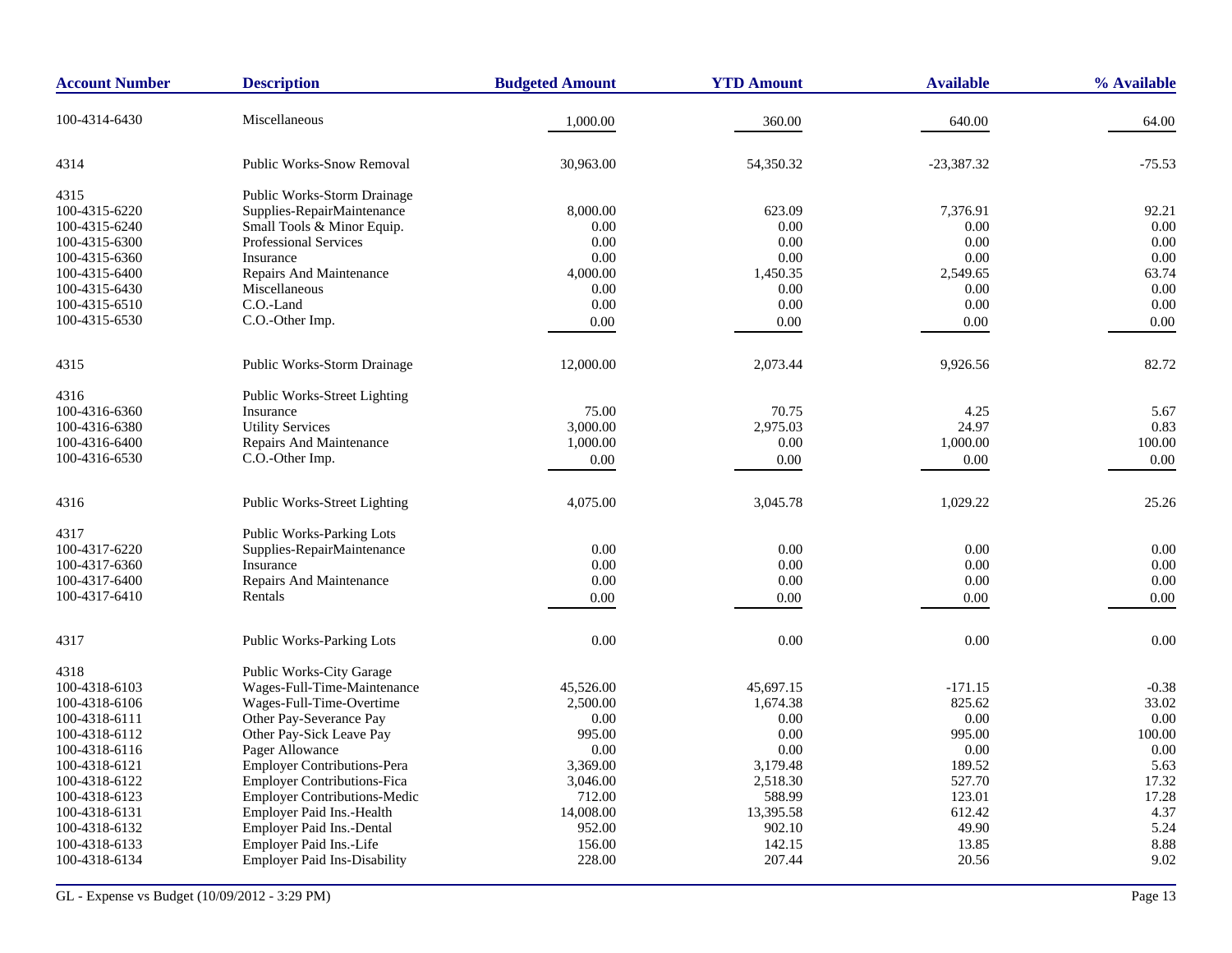| <b>Account Number</b> | <b>Description</b>                  | <b>Budgeted Amount</b> | <b>YTD Amount</b> | <b>Available</b> | % Available |
|-----------------------|-------------------------------------|------------------------|-------------------|------------------|-------------|
| 100-4318-6199         | Wages-Audit Adjustment              | 0.00                   | 0.00              | 0.00             | 0.00        |
| 100-4318-6220         | Supplies-RepairMaintenance          | 14,000.00              | 22,859.66         | $-8,859.66$      | $-63.28$    |
| 100-4318-6240         | Small Tools & Minor Equip.          | 500.00                 | 0.00              | 500.00           | 100.00      |
| 100-4318-6320         | Communication                       | 2,800.00               | 2,771.13          | 28.87            | 1.03        |
| 100-4318-6331         | Training                            | 200.00                 | 0.00              | 200.00           | 100.00      |
| 100-4318-6360         | Insurance                           | 5,000.00               | 3,290.67          | 1,709.33         | 34.19       |
| 100-4318-6380         | <b>Utility Services</b>             | 7,000.00               | 6,545.49          | 454.51           | 6.49        |
| 100-4318-6383         | <b>Utility Services - Gas</b>       | 13,200.00              | 7,906.23          | 5,293.77         | 40.10       |
| 100-4318-6400         | Repairs And Maintenance             | 20,000.00              | 2,140.83          | 17,859.17        | 89.30       |
| 100-4318-6404         | Repairs & Maint.-Mach.Equip         | 250.00                 | 0.00              | 250.00           | 100.00      |
| 100-4318-6419         |                                     |                        | 0.00              |                  | 0.00        |
|                       | Rentals-Revolving-2000              | 0.00<br>0.00           | 0.00              | 0.00<br>0.00     | 0.00        |
| 100-4318-6422         | Rentals-Revolving-1998              |                        |                   |                  |             |
| 100-4318-6423         | Rentals-Revolving-2001              | 0.00                   | 0.00              | 0.00             | 0.00        |
| 100-4318-6425         | Rentals-Revolving-2006              | 0.00                   | 0.00              | $0.00\,$         | 0.00        |
| 100-4318-6430         | Miscellaneous                       | 500.00                 | 724.42            | $-224.42$        | $-44.88$    |
| 100-4318-6580         | C.O.-Equip.-Other                   | 0.00                   | $0.00\,$          | 0.00             | 0.00        |
| 4318                  | Public Works-City Garage            | 134,942.00             | 114,544.00        | 20,398.00        | 15.12       |
| 4319                  | Public Works-Compost Site           |                        |                   |                  |             |
| 100-4319-6107         | Wages-Part-Time                     | 12,000.00              | 12,579.76         | $-579.76$        | $-4.83$     |
| 100-4319-6108         | Wages-Part-Time-Overtime            | 200.00                 | 350.27            | $-150.27$        | $-75.14$    |
| 100-4319-6122         | <b>Employer Contributions-Fica</b>  | 750.00                 | 801.68            | $-51.68$         | $-6.89$     |
| 100-4319-6123         | <b>Employer Contributions-Medic</b> | 175.00                 | 187.49            | $-12.49$         | $-7.14$     |
| 100-4319-6199         | Wages-Audit Adjustment              | $0.00\,$               | 0.00              | 0.00             | 0.00        |
| 100-4319-6220         | Supplies-RepairMaintenance          | 300.00                 | 0.00              | 300.00           | 100.00      |
| 100-4319-6360         | Insurance                           | 150.00                 | 153.25            | $-3.25$          | $-2.17$     |
| 100-4319-6380         | <b>Utility Services</b>             | 100.00                 | 70.57             | 29.43            | 29.43       |
| 100-4319-6400         | Repairs And Maintenance             | 5,000.00               | 2,061.42          | 2,938.58         | 58.77       |
| 100-4319-6410         | Rentals                             | 500.00                 | 523.62            | $-23.62$         | $-4.72$     |
| 100-4319-6417         | Rentals - Revolving - 2008          | 2,053.00               | 2,053.00          | 0.00             | 0.00        |
| 100-4319-6430         | Miscellaneous                       | 0.00                   | 0.00              | 0.00             | 0.00        |
| 100-4319-6441         | Misc.-Solid Waste Services          | 0.00                   | 0.00              | 0.00             | 0.00        |
|                       |                                     |                        |                   |                  |             |
| 4319                  | Public Works-Compost Site           | 21,228.00              | 18,781.06         | 2,446.94         | 11.53       |
| 4320                  | Public Works-Storm Damage           |                        |                   |                  |             |
| 100-4320-6220         | Supplies-RepairMaintenance          | 0.00                   | 0.00              | 0.00             | 0.00        |
| 100-4320-6400         | Repairs And Maintenance             | 0.00                   | 0.00              | 0.00             | 0.00        |
| 100-4320-6430         | Miscellaneous                       | 0.00                   | 0.00              | 0.00             | 0.00        |
| 100-4320-6431         | Misc.-Other Than Fema               | 0.00                   | 0.00              | 0.00             | 0.00        |
| 4320                  | Public Works-Storm Damage           | $0.00\,$               | $0.00\,$          | $0.00\,$         | $0.00\,$    |
| 4322                  | Sanitation-Street Cleaning          |                        |                   |                  |             |
| 100-4322-6210         | <b>Supplies-Operating Supplies</b>  | $0.00\,$               | $0.00\,$          | $0.00\,$         | $0.00\,$    |
|                       |                                     |                        |                   |                  |             |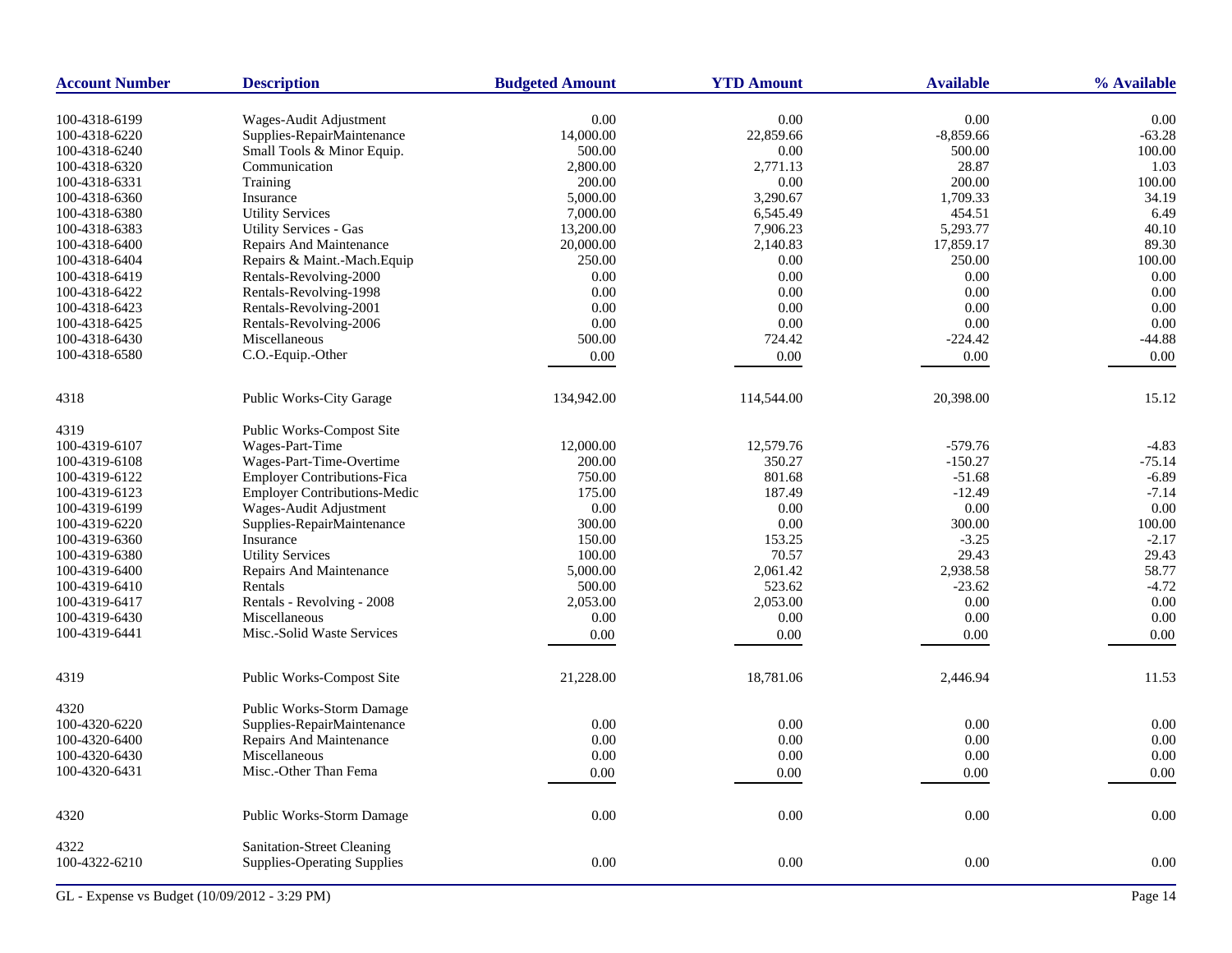| <b>Account Number</b>                         | <b>Description</b>                      | <b>Budgeted Amount</b> | <b>YTD Amount</b>    | <b>Available</b>      | % Available |
|-----------------------------------------------|-----------------------------------------|------------------------|----------------------|-----------------------|-------------|
| 100-4322-6220                                 |                                         |                        |                      |                       | $-36.39$    |
| 100-4322-6360                                 | Supplies-RepairMaintenance<br>Insurance | 5,000.00<br>600.00     | 6,819.49<br>$0.00\,$ | $-1,819.49$<br>600.00 | 100.00      |
| 100-4322-6380                                 | <b>Utility Services</b>                 | 300.00                 | 128.25               | 171.75                | 57.25       |
| 100-4322-6400                                 | Repairs And Maintenance                 |                        |                      |                       |             |
|                                               |                                         | 100.00                 | 27.00                | 73.00                 | 73.00       |
| 4322                                          | Sanitation-Street Cleaning              | 6,000.00               | 6,974.74             | $-974.74$             | $-16.25$    |
| 4326                                          | Sanitation-Weed Control                 |                        |                      |                       |             |
| 100-4326-6220                                 | Supplies-RepairMaintenance              | 200.00                 | 0.00                 | 200.00                | 100.00      |
| 100-4326-6331                                 | Training                                | 200.00                 | $0.00\,$             | 200.00                | 100.00      |
| 100-4326-6360                                 | Insurance                               | 30.00                  | 0.00                 | 30.00                 | 100.00      |
| 4326                                          | Sanitation-Weed Control                 | 430.00                 | 0.00                 | 430.00                | 100.00      |
|                                               |                                         |                        |                      |                       |             |
| 4327                                          | Sanitation-Insect & Pest                |                        |                      |                       |             |
| 100-4327-6220                                 | Supplies-RepairMaintenance              | 16,000.00              | 4,831.82             | 11,168.18             | 69.80       |
| 100-4327-6360                                 | Insurance                               | 30.00                  | 0.00                 | 30.00                 | 100.00      |
| 100-4327-6400                                 | Repairs And Maintenance                 | 100.00                 | 0.00                 | 100.00                | 100.00      |
| 100-4327-6430                                 | Miscellaneous                           | 250.00                 | 0.00                 | 250.00                | 100.00      |
| 4327                                          | Sanitation-Insect & Pest                | 16,380.00              | 4,831.82             | 11,548.18             | 70.50       |
| 4411                                          | Health & Welfare-Pub. Health            |                        |                      |                       |             |
| 100-4411-6432                                 | Misc.-Elected Or Appointed              | 200.00                 | 0.00                 | 200.00                | 100.00      |
| 4411                                          | Health & Welfare-Pub. Health            | 200.00                 | 0.00                 | 200.00                | 100.00      |
| 4511                                          | Culture-Rec.-Playgrds-Fields            |                        |                      |                       |             |
| 100-4511-6220                                 | Supplies-RepairMaintenance              | 13,000.00              | 3,713.94             | 9,286.06              | 71.43       |
| 100-4511-6320                                 | Communication                           | 1,000.00               | 468.00               | 532.00                | 53.20       |
| 100-4511-6360                                 | Insurance                               | 9,000.00               | 9,506.25             | $-506.25$             | $-5.63$     |
| 100-4511-6380                                 | <b>Utility Services</b>                 | 5,000.00               | 4,955.38             | 44.62                 | 0.89        |
| 100-4511-6400                                 | Repairs And Maintenance                 | 7,000.00               | 3,100.14             | 3,899.86              | 55.71       |
| 100-4511-6410                                 | Rentals                                 | 1,200.00               | 1,180.44             | 19.56                 | 1.63        |
| 100-4511-6417                                 | Rentals - Revolving - 2008              | 1,392.00               | 1,392.00             | 0.00                  | 0.00        |
| 100-4511-6418                                 | Rentals-Revolving-2007                  | 2,383.00               | 2,383.00             | 0.00                  | $0.00\,$    |
| 100-4511-6421                                 | Rentals-Revolving-2003                  | 0.00                   | 0.00                 | 0.00                  | 0.00        |
| 100-4511-6422                                 | Rentals-Revolving-2004                  | 0.00                   | 0.00                 | 0.00                  | 0.00        |
| 100-4511-6530                                 | C.O.-Other Imp.                         | $0.00\,$               | $0.00\,$             | 0.00                  | $0.00\,$    |
| 4511                                          | Culture-Rec.-Playgrds-Fields            | 39,975.00              | 26,699.15            | 13,275.85             | 33.21       |
| 4512                                          | Culture-Rec.-Pools & Beach              |                        |                      |                       |             |
| 100-4512-6107                                 | Wages-Part-Time                         | 0.00                   | 0.00                 | 0.00                  | 0.00        |
| 100-4512-6108                                 | Wages-Part Time-Overtime                | 0.00                   | 0.00                 | 0.00                  | 0.00        |
| GL - Expense vs Budget (10/09/2012 - 3:29 PM) |                                         |                        |                      |                       | Page 15     |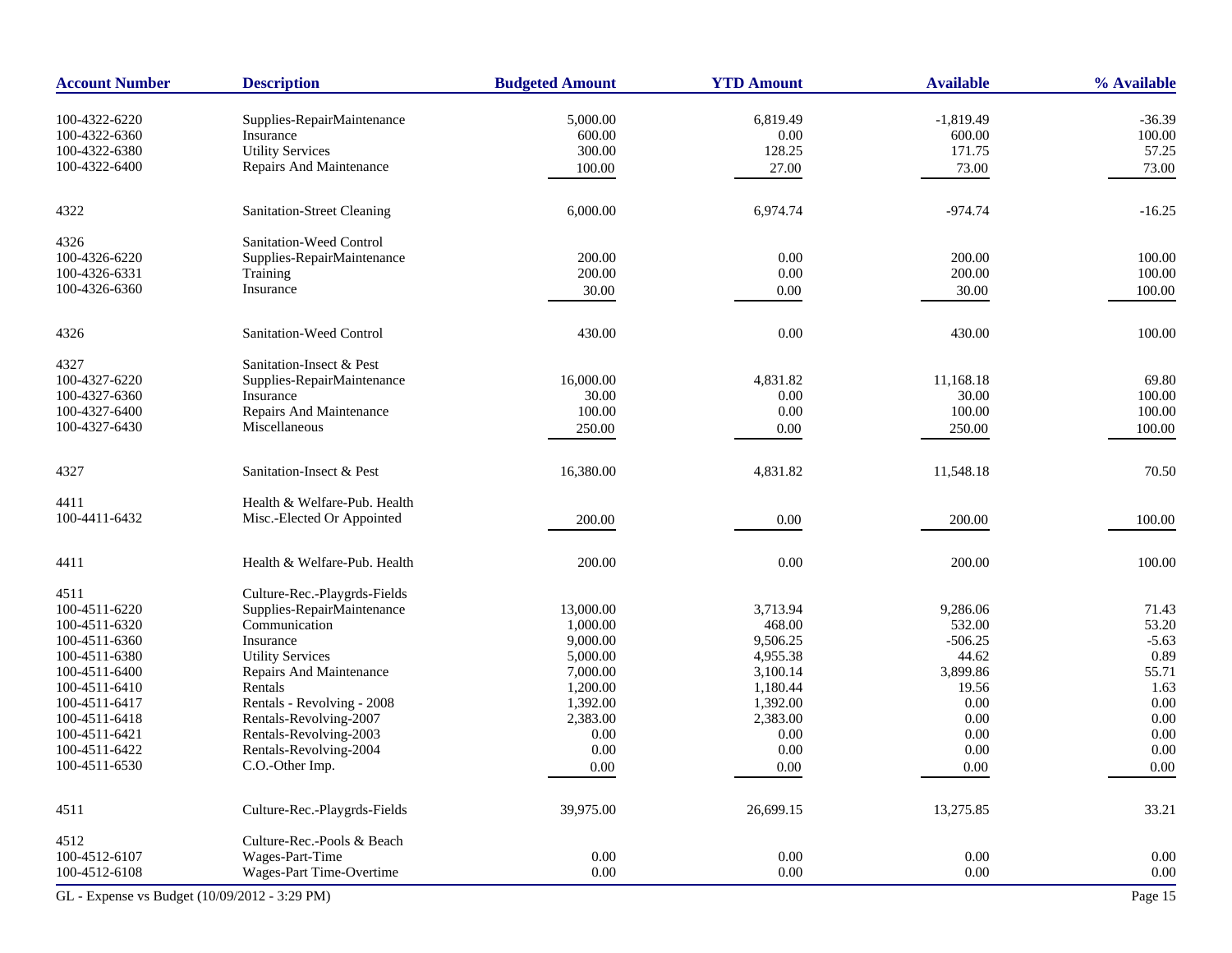| <b>Account Number</b> | <b>Description</b>                  | <b>Budgeted Amount</b> | <b>YTD Amount</b> | <b>Available</b> | % Available |
|-----------------------|-------------------------------------|------------------------|-------------------|------------------|-------------|
| 100-4512-6109         | Wages-Part Time-Supervisor          | 0.00                   | 0.00              | 0.00             | 0.00        |
| 100-4512-6121         | Employer Contributions-Pera         | $0.00\,$               | $0.00\,$          | $0.00\,$         | 0.00        |
| 100-4512-6122         | Employer Contributions-Fica         | 0.00                   | 0.00              | 0.00             | 0.00        |
| 100-4512-6123         | <b>Employer Contributions-Medic</b> | 0.00                   | 0.00              | 0.00             | 0.00        |
| 100-4512-6199         | Wages-Audit Adjustment              | 0.00                   | 0.00              | 0.00             | 0.00        |
| 100-4512-6219         | Supplies-Op.-Concessions            | 0.00                   | 0.00              | 0.00             | 0.00        |
| 100-4512-6220         | Supplies-RepairMaintenance          | 150.00                 | 64.25             | 85.75            | 57.17       |
| 100-4512-6240         | Small Tools & Minor Equip.          | 0.00                   | 0.00              | 0.00             | 0.00        |
| 100-4512-6320         | Communication                       | 0.00                   | 0.00              | 0.00             | 0.00        |
| 100-4512-6360         | Insurance                           | 350.00                 | 0.00              | 350.00           | 100.00      |
| 100-4512-6380         | <b>Utility Services</b>             | 350.00                 | 0.00              | 350.00           | 100.00      |
| 100-4512-6400         | Repairs And Maintenance             | 2,200.00               | 3,974.65          | $-1,774.65$      | $-80.67$    |
| 100-4512-6410         | Rentals                             | 2,400.00               | 0.00              | 2,400.00         | 100.00      |
| 100-4512-6430         | Miscellaneous                       | 0.00                   | 0.00              | 0.00             | 0.00        |
| 100-4512-6441         | Misc.-Taxes                         | 0.00                   | 0.00              | 0.00             | 0.00        |
| 100-4512-6580         | Lake Ripley Restoration             |                        | 0.00              |                  |             |
|                       |                                     | 10,000.00              |                   | 10,000.00        | 100.00      |
| 4512                  | Culture-Rec.-Pools & Beach          | 15,450.00              | 4,038.90          | 11,411.10        | 73.86       |
| 4514                  | Culture-Rec.-Tennis Courts          |                        |                   |                  |             |
| 100-4514-6220         | Supplies-RepairMaintenance          | 1,500.00               | 0.00              | 1,500.00         | 100.00      |
| 100-4514-6360         | Insurance                           | 400.00                 | 351.50            | 48.50            | 12.13       |
| 100-4514-6380         | <b>Utility Services</b>             | 1,400.00               | 2,058.01          | $-658.01$        | $-47.00$    |
| 100-4514-6400         | Repairs And Maintenance             | 0.00                   | 0.00              | 0.00             | 0.00        |
| 100-4514-6410         | Rentals                             | 0.00                   | 0.00              | 0.00             | 0.00        |
| 100-4514-6430         | Miscellaneous                       | 50.00                  | 0.00              | 50.00            | 100.00      |
| 100-4514-6530         | C.O.-Other Imp.                     | 0.00                   | $0.00\,$          | 0.00             | 0.00        |
| 4514                  | Culture-Rec.-Tennis Courts          | 3,350.00               | 2,409.51          | 940.49           | 28.07       |
| 4515                  | Culture-Rec.-Skating Rinks          |                        |                   |                  |             |
| 100-4515-6220         | Supplies-RepairMaintenance          | 500.00                 | 1,971.52          | $-1,471.52$      | $-294.30$   |
| 100-4515-6320         | Communication                       | 0.00                   | $0.00\,$          | $0.00\,$         | 0.00        |
| 100-4515-6360         | Insurance                           | 800.00                 | 745.00            | 55.00            | 6.88        |
| 100-4515-6380         | <b>Utility Services</b>             | 5,000.00               | 3,355.74          | 1,644.26         | 32.89       |
| 100-4515-6400         | Repairs And Maintenance             | 300.00                 | 1,200.20          | $-900.20$        | $-300.07$   |
| 100-4515-6410         | Rentals                             | 500.00                 | 0.00              | 500.00           | 100.00      |
| 100-4515-6423         | Rentals-Revolving-1994              | 0.00                   | 0.00              | 0.00             | 0.00        |
| 100-4515-6430         | Miscellaneous                       | 0.00                   | 0.00              | 0.00             | 0.00        |
| 100-4515-6530         | C.O.-Other Imp.                     | 0.00                   | 0.00              | 0.00             | 0.00        |
|                       |                                     |                        |                   |                  |             |
| 4515                  | Culture-Rec.-Skating Rinks          | 7,100.00               | 7,272.46          | $-172.46$        | $-2.43$     |
| 4516                  | Culture-Rec.-Comm. Gardens          |                        |                   |                  |             |
| 100-4516-6220         | Supplies-RepairMaintenance          | 0.00                   | 0.00              | 0.00             | 0.00        |
| 100-4516-6360         | Insurance                           | 0.00                   | 0.00              | 0.00             | 0.00        |
|                       |                                     |                        |                   |                  |             |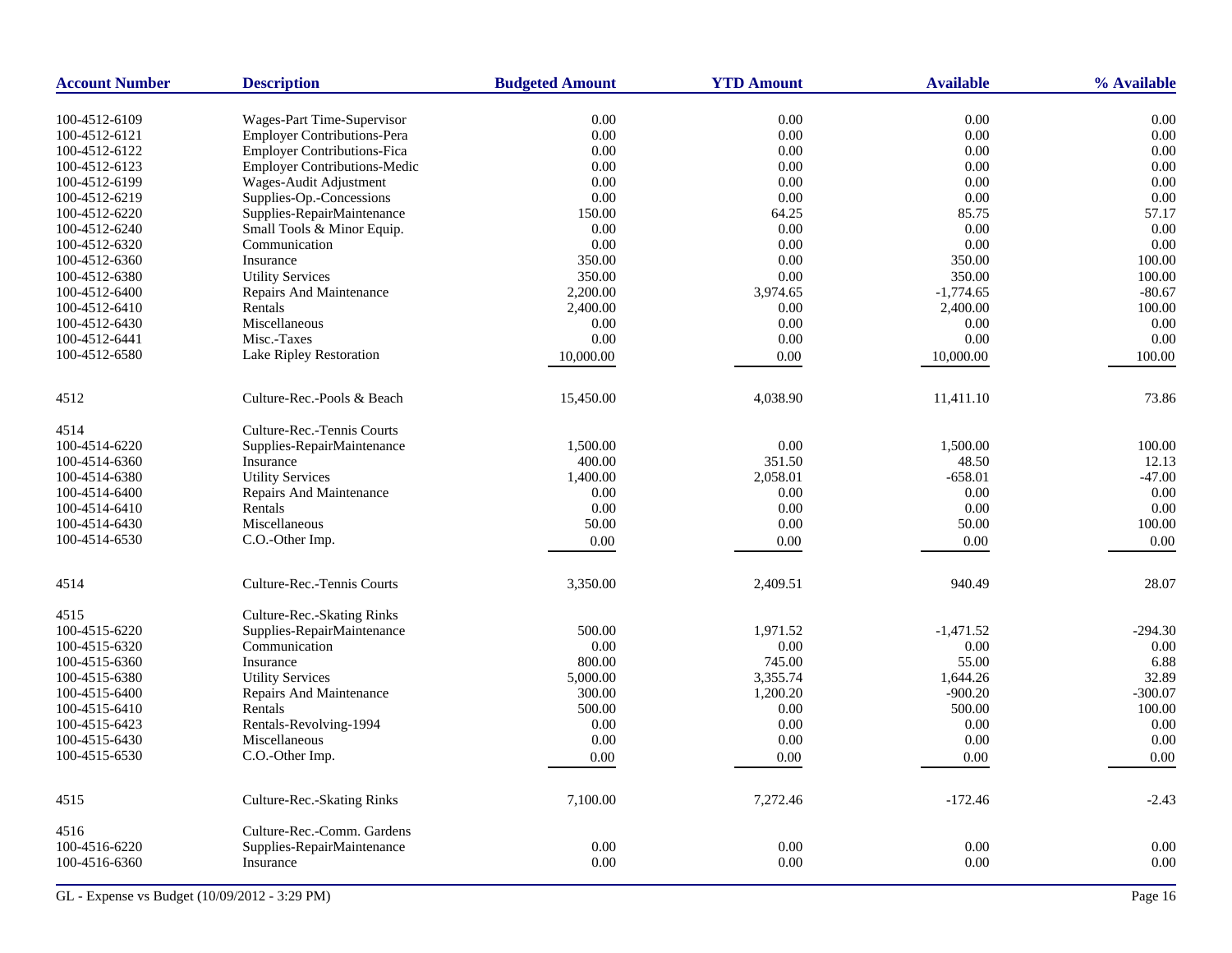| <b>Account Number</b> | <b>Description</b>            | <b>Budgeted Amount</b> | <b>YTD Amount</b> | <b>Available</b> | % Available |
|-----------------------|-------------------------------|------------------------|-------------------|------------------|-------------|
| 100-4516-6380         | <b>Utility Services</b>       | 100.00                 | 498.73            | $-398.73$        | $-398.73$   |
| 100-4516-6400         | Repairs And Maintenance       | 0.00                   | 0.00              | 0.00             | 0.00        |
| 100-4516-6530         | C.O.-Other Imp.               | 0.00                   | 0.00              | 0.00             | 0.00        |
|                       |                               |                        |                   |                  |             |
| 4516                  | Culture-Rec.-Comm. Gardens    | 100.00                 | 498.73            | $-398.73$        | $-398.73$   |
| 4517                  | Culture-Rec.-G.A.R. Hall      |                        |                   |                  |             |
| 100-4517-6220         | Supplies-RepairMaintenance    | 700.00                 | 127.32            | 572.68           | 81.81       |
| 100-4517-6325         | Communication - Alarm System  | 200.00                 | 0.00              | 200.00           | 100.00      |
| 100-4517-6360         | Insurance                     | 1,600.00               | 1,753.00          | $-153.00$        | $-9.56$     |
| 100-4517-6380         | <b>Utility Services</b>       | 14,000.00              | 9,402.17          | 4,597.83         | 32.84       |
| 100-4517-6383         | <b>Utility Services - Gas</b> | 0.00                   | 0.00              | 0.00             | 0.00        |
| 100-4517-6400         | Repairs And Maintenance       | 5,000.00               | 1,257.95          | 3,742.05         | 74.84       |
| 100-4517-6430         | Miscellaneous                 | 0.00                   | 0.00              | 0.00             | 0.00        |
| 4517                  | Culture-Rec.-G.A.R. Hall      | 21,500.00              | 12,540.44         | 8,959.56         | 41.67       |
| 4518                  | Culture-Rec.-Band             |                        |                   |                  |             |
| 100-4518-6360         | Insurance                     | 15.00                  | 0.00              | 15.00            | 100.00      |
| 100-4518-6430         | Miscellaneous                 | 250.00                 | 0.00              | 250.00           | 100.00      |
| 100-4518-6431         | Misc.- Music In The Park      |                        |                   |                  |             |
|                       |                               | 4,500.00               | 3,200.00          | 1,300.00         | 28.89       |
| 4518                  | Culture-Rec.-Band             | 4,765.00               | 3,200.00          | 1,565.00         | 32.84       |
| 4519                  | Culture-Rec.-Camping Areas    |                        |                   |                  |             |
| 100-4519-6220         | Supplies-RepairMaintenance    | 5,000.00               | 945.64            | 4,054.36         | 81.09       |
| 100-4519-6240         | Small Tools & Minor Equip.    | 0.00                   | 0.00              | 0.00             | 0.00        |
| 100-4519-6300         | <b>Professional Services</b>  | 6,000.00               | 5,580.00          | 420.00           | 7.00        |
| 100-4519-6320         | Communication                 | 1,000.00               | 465.72            | 534.28           | 53.43       |
| 100-4519-6340         | Advertising                   | 0.00                   | 0.00              | 0.00             | 0.00        |
| 100-4519-6360         | Insurance                     | 900.00                 | 933.50            | $-33.50$         | $-3.72$     |
| 100-4519-6380         | <b>Utility Services</b>       | 3,300.00               | 3,767.96          | $-467.96$        | $-14.18$    |
| 100-4519-6400         | Repairs And Maintenance       | 4,500.00               | 1,676.12          | 2,823.88         | 62.75       |
| 100-4519-6410         | Rentals                       | 1,000.00               | 559.56            | 440.44           | 44.04       |
| 100-4519-6423         | Rentals-Revolving-2001        | 0.00                   | 0.00              | 0.00             | 0.00        |
| 100-4519-6430         | Miscellaneous                 | 3,500.00               | 453.20            | 3,046.80         | 87.05       |
| 100-4519-6441         | Misc.-Sales Taxes             | 2,400.00               | 2,509.00          | $-109.00$        | $-4.54$     |
| 100-4519-6530         | C.O.-Other Imp.               | 0.00                   | 0.00              | 0.00             | 0.00        |
|                       |                               |                        |                   |                  |             |
| 4519                  | Culture-Rec.-Camping Areas    | 27,600.00              | 16,890.70         | 10,709.30        | 38.80       |
| 4522                  | Culture-Rec.-Park Areas       |                        |                   |                  |             |
| 100-4522-6101         | Wages-Full-Time-Supervisor    | 0.00                   | 0.00              | 0.00             | 0.00        |
| 100-4522-6103         | Wages-Full-Time-Maintenance   | 0.00                   | 0.00              | 0.00             | 0.00        |
| 100-4522-6106         | Wages-Full-Time-Overtime      | 100.00                 | 0.00              | 100.00           | 100.00      |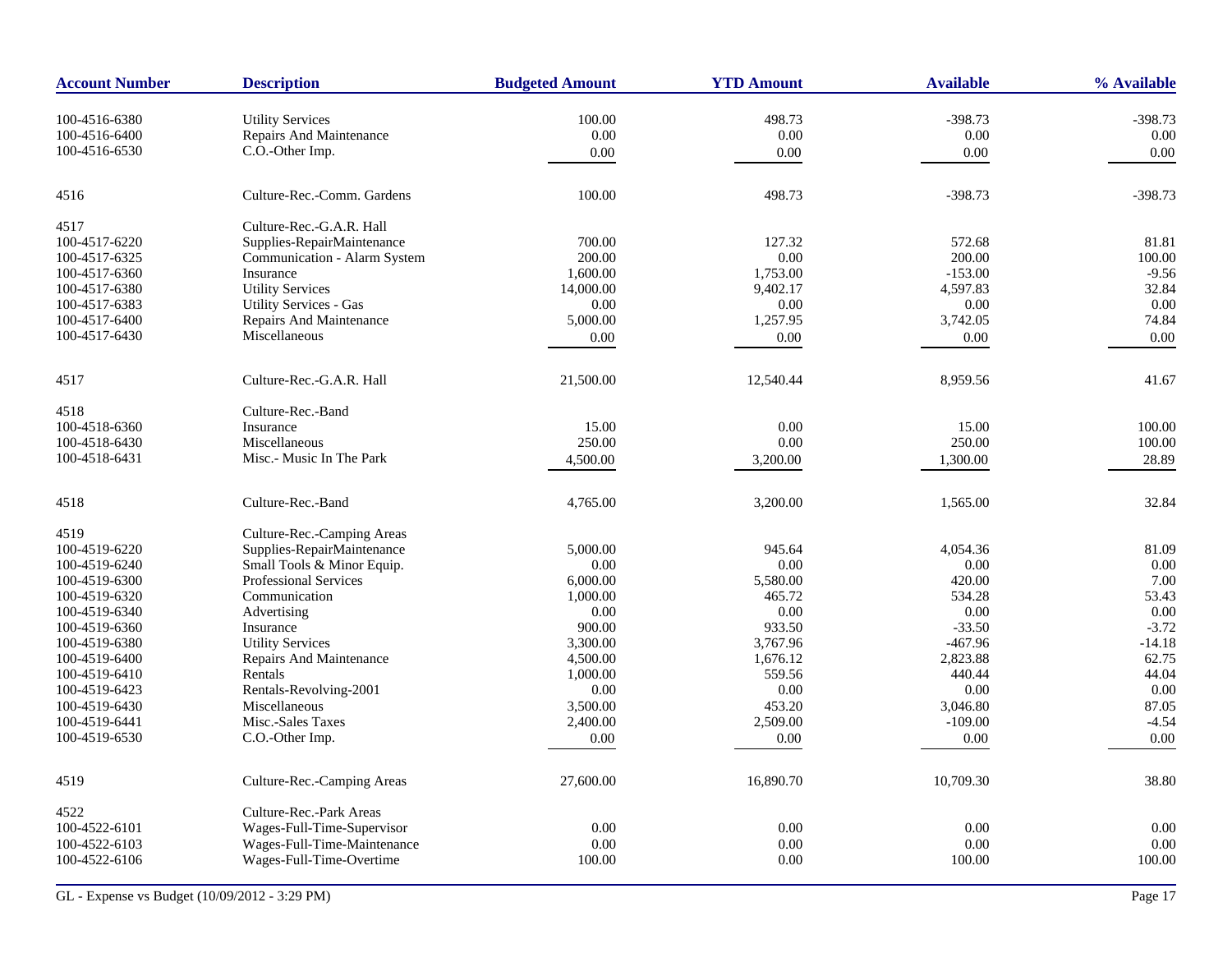| <b>Account Number</b> | <b>Description</b>                  | <b>Budgeted Amount</b> | <b>YTD Amount</b> | <b>Available</b> | % Available |
|-----------------------|-------------------------------------|------------------------|-------------------|------------------|-------------|
| 100-4522-6107         | Wages-Part-Time                     | 55,000.00              | 56,425.71         | $-1,425.71$      | $-2.59$     |
| 100-4522-6108         | Wages-Part-Time-Overtime            | 1,500.00               | 956.27            | 543.73           | 36.25       |
| 100-4522-6112         | Other Pay-Sick Leave Pay            | 0.00                   | 0.00              | 0.00             | 0.00        |
| 100-4522-6121         | <b>Employer Contributions-Pera</b>  | 0.00                   | 6,653.93          | $-6,653.93$      | 0.00        |
| 100-4522-6122         | <b>Employer Contributions-Fica</b>  | 3,500.00               | 3,501.67          | $-1.67$          | $-0.05$     |
| 100-4522-6123         | <b>Employer Contributions-Medic</b> | 700.00                 | 819.00            | $-119.00$        | $-17.00$    |
| 100-4522-6131         | Employer Paid Ins.-Health           | 0.00                   | 0.00              | 0.00             | 0.00        |
| 100-4522-6132         | Employer Paid Ins.-Dental           | 0.00                   | 0.00              | 0.00             | 0.00        |
| 100-4522-6133         | Employer Paid Ins.-Life             | 0.00                   | 0.00              | 0.00             | 0.00        |
| 100-4522-6134         | <b>Employer Paid Ins-Disability</b> | 0.00                   | 0.00              | 0.00             | 0.00        |
| 100-4522-6199         | Wages-Audit Adjustment              | 0.00                   | 0.00              | 0.00             | 0.00        |
| 100-4522-6220         | Supplies-RepairMaintenance          | 35,000.00              | 36,104.71         | $-1,104.71$      | $-3.16$     |
| 100-4522-6240         | Small Tools & Minor Equip.          | 1,000.00               | 1,161.20          | $-161.20$        | $-16.12$    |
| 100-4522-6320         | Communication                       | 1,000.00               | 0.00              | 1,000.00         | 100.00      |
| 100-4522-6331         | Training                            | 750.00                 | 0.00              | 750.00           | 100.00      |
| 100-4522-6360         | Insurance                           | 14,000.00              | 11,712.41         | 2,287.59         | 16.34       |
| 100-4522-6380         | <b>Utility Services</b>             | 5,000.00               | 3,152.43          | 1,847.57         | 36.95       |
| 100-4522-6400         | <b>Repairs And Maintenance</b>      | 6,000.00               | 13,451.86         | $-7,451.86$      | $-124.20$   |
| 100-4522-6410         | Rentals                             | 6,000.00               | 7,232.71          | $-1,232.71$      | $-20.55$    |
| 100-4522-6418         | Rentals - Revolving - 2009          | 3,358.00               | 3,358.00          | 0.00             | 0.00        |
| 100-4522-6419         | Rentals-Revolving-2000              | 0.00                   | 0.00              | 0.00             | 0.00        |
| 100-4522-6421         | Rentals-Revolving-2003              | 0.00                   | 0.00              | 0.00             | 0.00        |
| 100-4522-6422         | Rentals-Revolving-2004              | 0.00                   | 0.00              | 0.00             | 0.00        |
| 100-4522-6423         | Rentals-Revolving-2001              | 0.00                   | 0.00              | 0.00             | 0.00        |
| 100-4522-6425         | Rentals-Revolving-2006              | 13,685.00              | 13,685.00         | 0.00             | 0.00        |
| 100-4522-6427         | Rentals-Revolving-2005              | 0.00                   | 0.00              | 0.00             | 0.00        |
| 100-4522-6430         | Miscellaneous                       | 2,000.00               | 1,190.19          | 809.81           | 40.49       |
| 100-4522-6510         | C.O.-Land                           | 0.00                   | 0.00              | 0.00             | 0.00        |
| 100-4522-6530         | C.O.-Other Imp.                     | 0.00                   | 0.00              | 0.00             | 0.00        |
|                       |                                     |                        |                   |                  |             |
| 4522                  | Culture-Rec.-Park Areas             | 148,593.00             | 159,405.09        | $-10,812.09$     | $-7.28$     |
| 4524                  | Culture-Rec.-Shade Trees            |                        |                   |                  |             |
| 100-4524-6101         | Wages-Full-Time-Supervisor          | 0.00                   | 0.00              | 0.00             | 0.00        |
| 100-4524-6103         | Wages-Full-Time-Maintenance         | 0.00                   | 0.00              | 0.00             | 0.00        |
| 100-4524-6106         | Wages-Full-Time-Overtime            | 0.00                   | 0.00              | 0.00             | 0.00        |
| 100-4524-6107         | Wages-Part-Time                     | 0.00                   | 0.00              | 0.00             | 0.00        |
| 100-4524-6112         | Other Pay-Sick Leave Pay            | $0.00\,$               | 0.00              | 0.00             | 0.00        |
| 100-4524-6121         | <b>Employer Contributions-Pera</b>  | 0.00                   | 0.00              | 0.00             | 0.00        |
| 100-4524-6122         | <b>Employer Contributions-Fica</b>  | 0.00                   | 0.00              | 0.00             | 0.00        |
| 100-4524-6123         | <b>Employer Contributions-Medic</b> | 0.00                   | 0.00              | 0.00             | 0.00        |
| 100-4524-6131         | Employer Paid Ins.-Health           | 0.00                   | 0.00              | 0.00             | 0.00        |
| 100-4524-6132         | Employer Paid Ins.-Dental           | 0.00                   | 0.00              | 0.00             | 0.00        |
| 100-4524-6133         | Employer Paid Ins.-Life             | 0.00                   | 0.00              | 0.00             | 0.00        |
| 100-4524-6134         | <b>Employer Paid Ins-Disability</b> | 0.00                   | 0.00              | 0.00             | 0.00        |
| 100-4524-6199         | Wages-Audit Adjustment              | 0.00                   | 0.00              | 0.00             | 0.00        |
| 100-4524-6210         | <b>Supplies-Operating Supplies</b>  | 0.00                   | 0.00              | 0.00             | 0.00        |
| 100-4524-6220         | Supplies-RepairMaintenance          | 4,500.00               | 2,252.27          | 2,247.73         | 49.95       |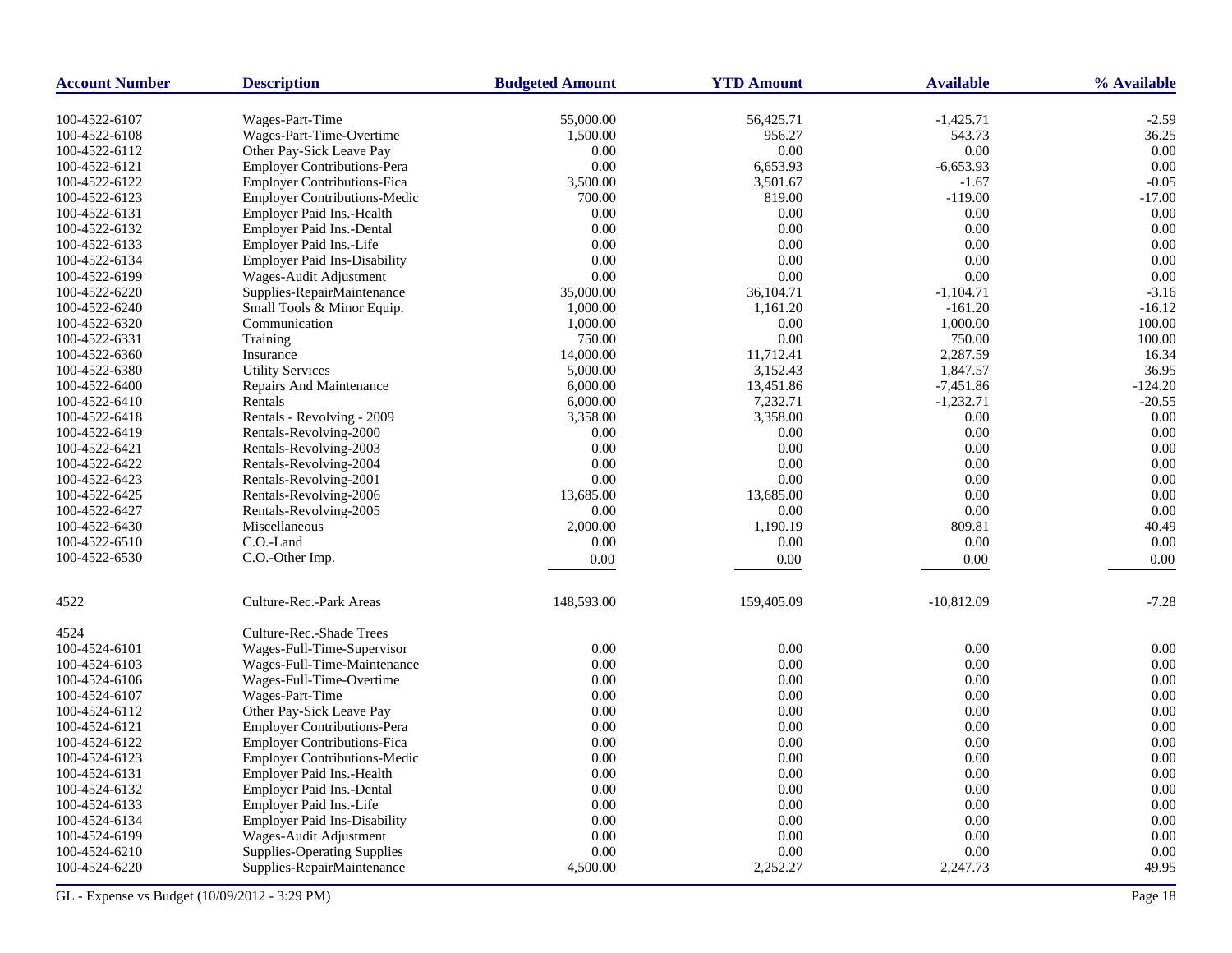| <b>Account Number</b> | <b>Description</b>                 | <b>Budgeted Amount</b> | <b>YTD Amount</b> | <b>Available</b>       | % Available    |
|-----------------------|------------------------------------|------------------------|-------------------|------------------------|----------------|
|                       |                                    |                        |                   |                        |                |
| 100-4524-6240         | Small Tools & Minor Equip.         | 0.00                   | 125.00            | $-125.00$<br>20,000.00 | 0.00<br>100.00 |
| 100-4524-6300         | <b>Professional Services</b>       | 20,000.00              | 0.00              |                        |                |
| 100-4524-6331         | Training                           | 300.00                 | 165.00            | 135.00                 | 45.00          |
| 100-4524-6360         | Insurance                          | 300.00                 | 0.00              | 300.00                 | 100.00         |
| 100-4524-6400         | Repairs And Maintenance            | 1,800.00               | 360.00            | 1,440.00               | 80.00          |
| 100-4524-6408         | Repairs & Maint.-TreeStumps        | 0.00                   | 2,295.90          | $-2,295.90$            | 0.00           |
| 100-4524-6410         | Rentals                            | 0.00                   | 0.00              | 0.00                   | 0.00           |
| 100-4524-6424         | Rentals - Revolving - 2009         | 720.00                 | 720.00            | 0.00                   | 0.00           |
| 100-4524-6425         | Rentals-Revolving-2006             | 0.00                   | 0.00              | 0.00                   | 0.00           |
| 100-4524-6430         | Miscellaneous                      | 100.00                 | 0.00              | 100.00                 | 100.00         |
| 4524                  | Culture-Rec.-Shade Trees           | 27,720.00              | 5,918.17          | 21,801.83              | 78.65          |
| 4525                  | Culture-Rec.-Forestry              |                        |                   |                        |                |
| 100-4525-6220         | Supplies-RepairMaintenance         | 0.00                   | 0.00              | 0.00                   | 0.00           |
| 100-4525-6360         | Insurance                          | 0.00                   | 0.00              | $0.00\,$               | 0.00           |
| 100-4525-6430         | Miscellaneous                      | 0.00                   | 0.00              | 0.00                   | 0.00           |
|                       |                                    |                        |                   |                        |                |
| 4525                  | Culture-Rec.-Forestry              | 0.00                   | 0.00              | 0.00                   | 0.00           |
| 4526                  | <b>Community Beautification</b>    |                        |                   |                        |                |
| 100-4526-6210         | <b>Supplies-Operating Supplies</b> | 0.00                   | 0.00              | 0.00                   | 0.00           |
| 4526                  | <b>Community Beautification</b>    | $0.00\,$               | 0.00              | 0.00                   | 0.00           |
| 4550                  | Culture-Rec.-Library               |                        |                   |                        |                |
| 100-4550-6200         | Supplies-Office Supplies           | 0.00                   | 0.00              | 0.00                   | 0.00           |
| 100-4550-6210         | <b>Supplies-Operating Supplies</b> | 0.00                   | 0.00              | 0.00                   | 0.00           |
| 100-4550-6220         | Supplies-RepairMaintenance         | 7,500.00               | 2,834.80          | 4,665.20               | 62.20          |
| 100-4550-6240         | Small Tools & Minor Equip.         | 0.00                   | 630.56            | $-630.56$              | 0.00           |
| 100-4550-6300         | <b>Professional Services</b>       | 3,000.00               | 0.00              | 3,000.00               | 100.00         |
| 100-4550-6320         | Communication                      | 2,500.00               | 2,529.38          | $-29.38$               | $-1.18$        |
| 100-4550-6331         | Training                           | 100.00                 | 0.00              | 100.00                 | 100.00         |
| 100-4550-6360         | Insurance                          | 2,000.00               | 2,397.00          | $-397.00$              | $-19.85$       |
| 100-4550-6380         | <b>Utility Services</b>            | 7,500.00               | 8,616.67          | $-1,116.67$            | $-14.89$       |
| 100-4550-6383         | <b>Utility Services - Gas</b>      | 7,000.00               | 2,332.73          | 4,667.27               | 66.68          |
| 100-4550-6400         | Repairs And Maintenance            | 6,000.00               | 3,148.09          | 2,851.91               | 47.53          |
| 100-4550-6401         | Repairs & Maint.-Bldgs             | 1,000.00               | 0.00              | 1,000.00               | 100.00         |
| 100-4550-6407         | Repairs & Maint.-Contractual       | 18,200.00              | 17,592.52         | 607.48                 | 3.34           |
| 100-4550-6418         | Rentals-Revolving-2007             | 2,120.00               | 2,120.00          | 0.00                   | 0.00           |
|                       | Rentals-Revolving-1998             | 0.00                   | 0.00              | 0.00                   | 0.00           |
| 100-4550-6422         |                                    |                        |                   |                        |                |
| 100-4550-6423         | Rentals-Revolving-1994             | 0.00                   | 0.00              | 0.00                   | 0.00           |
| 100-4550-6427         | Rentals-Revolving-1997             | 0.00                   | 0.00              | 0.00                   | 0.00           |
| 100-4550-6430         | Miscellaneous                      | 1,000.00               | 1,683.25          | $-683.25$              | $-68.33$       |
| 100-4550-6520         | C.O.-Buildings                     | 250.00                 | 0.00              | 250.00                 | 100.00         |
| 100-4550-6530         | C.O.-Other Imp.                    | $0.00\,$               | 0.00              | $0.00\,$               | 0.00           |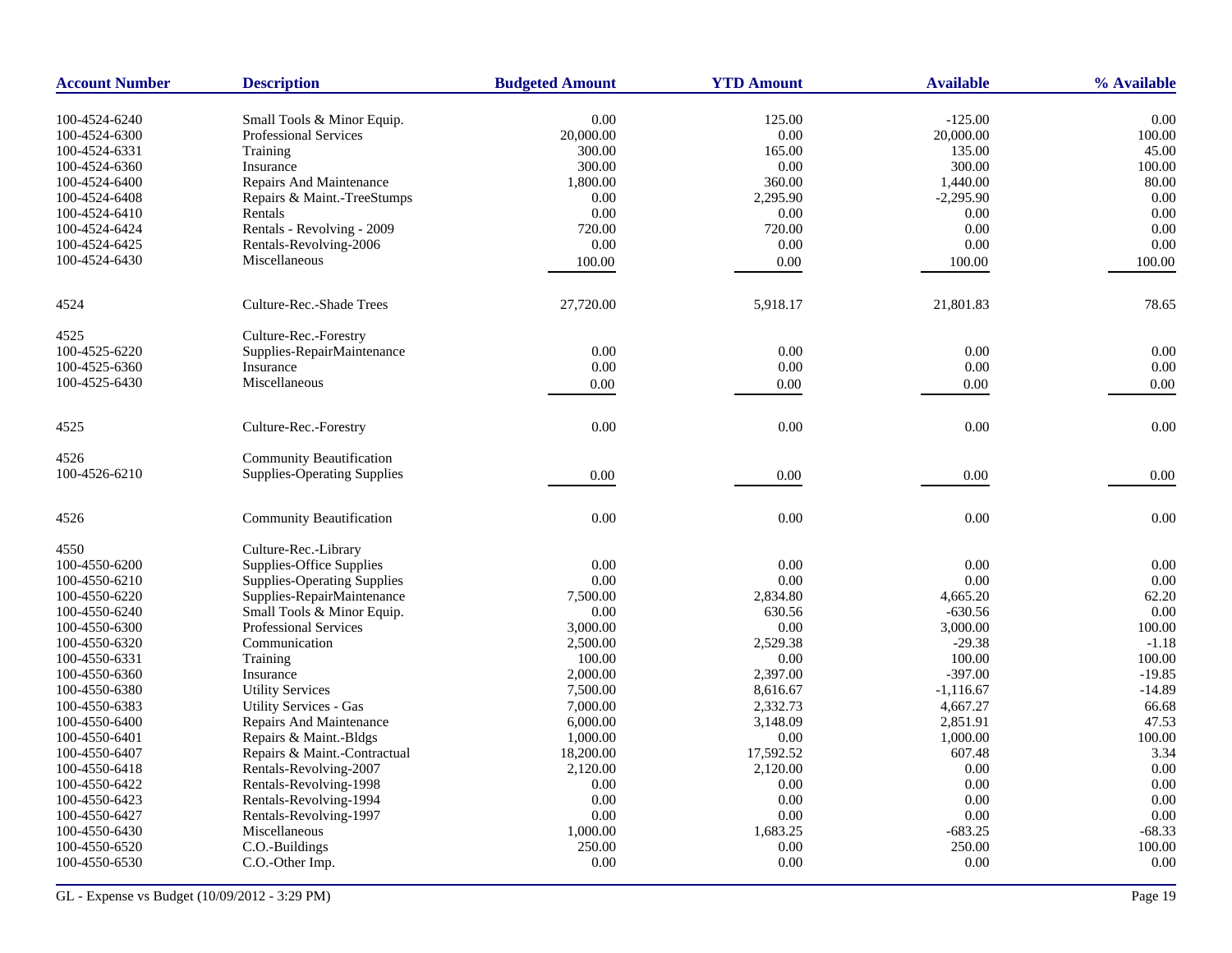| <b>Account Number</b>          | <b>Description</b>                                       | <b>Budgeted Amount</b> | <b>YTD Amount</b> | <b>Available</b> | % Available  |
|--------------------------------|----------------------------------------------------------|------------------------|-------------------|------------------|--------------|
| 100-4550-6560                  | C.O.-Pioneerland - Automation                            | 0.00                   | 0.00              | 0.00             | 0.00         |
| 100-4550-6580                  | C.O.-Equip.-Other                                        | 0.00                   | 0.00              | 0.00             | $0.00\,$     |
| 100-4550-6739                  | Transfers-Gov.-Perm.-Library                             | 133,032.00             | 133,032.00        | 0.00             | 0.00         |
|                                |                                                          |                        |                   |                  |              |
| 4550                           | Culture-Rec.-Library                                     | 191,202.00             | 176,917.00        | 14,285.00        | 7.47         |
| 4551                           | Culture-Rec.-Summer Rec.                                 |                        |                   |                  |              |
| 100-4551-6746                  | Transfer-Gov.-Perm-Dist.#465                             | 30,000.00              | 30,000.00         | 0.00             | 0.00         |
| 4551                           | Culture-Rec.-Summer Rec.                                 | 30,000.00              | 30,000.00         | 0.00             | 0.00         |
| 4924                           | Misc.-Unallocated Insurance                              |                        |                   |                  |              |
| 100-4924-6360                  | Insurance                                                | 36,000.00              | 29,350.26         | 6,649.74         | 18.47        |
| 100-4924-6740                  | Transfer-Gov.-Perm.-Pub.U.                               | 0.00                   | 0.00              | 0.00             | 0.00         |
| 4924                           | Misc.-Unallocated Insurance                              | 36,000.00              | 29,350.26         | 6,649.74         | 18.47        |
| 4925                           | Misc.-Advertising                                        |                        |                   |                  |              |
| 100-4925-6449                  | Misc.-Christmas Garlands                                 | 2,600.00               | 3,893.92          | $-1,293.92$      | $-49.77$     |
| 100-4925-6450                  | Misc.-Watercade                                          | 12,000.00              | 7,519.00          | 4,481.00         | 37.34        |
| 100-4925-6451                  | Misc.-Chamber Of Commerce                                | 1,000.00               | 0.00              | 1,000.00         | 100.00       |
| 100-4925-6452                  | Misc.-Community Profile                                  | 0.00                   | 0.00              | 0.00             | 0.00         |
| 100-4925-6453                  | Misc.-Adverising                                         | 0.00                   | 0.00              | 0.00             | 0.00         |
| 100-4925-6454                  | Misc.- Music In Central Pk                               | 0.00                   | 0.00              | 0.00             | 0.00         |
| 4925                           | Misc.-Advertising                                        | 15,600.00              | 11,412.92         | 4,187.08         | 26.84        |
| 4926                           | Misc.-Misc. General Expense                              |                        |                   |                  |              |
| 100-4926-6300                  | Prof. Services-Technology                                | 0.00                   | 0.00              | 0.00             | 0.00         |
| 100-4926-6424                  | Rentals-Back Hoe                                         | 0.00                   | 0.00              | 0.00             | 0.00         |
| 100-4926-6430                  | Miscellaneous                                            | 6,000.00               | 44,514.17         | $-38,514.17$     | $-641.90$    |
| 100-4926-6433                  | Misc.-Dues & Subscriptions                               | 18,000.00              | 15,549.00         | 2,451.00         | 13.62        |
| 100-4926-6437                  | Misc-Retiree Health Insurance                            | 17,510.00              | 17,426.25         | 83.75            | 0.48         |
| 100-4926-6440                  | Misc.-Contingency Funds-A                                | 284,671.00             | 0.00              | 284,671.00       | 100.00       |
| 100-4926-6441                  | Misc.-S. W. Foundation                                   | 5,500.00               | 0.00              | 5,500.00         | 100.00       |
| 100-4926-6451                  | Misc.-Chamber Of Commerce                                | 1,200.00               | 1,162.00          | 38.00            | 3.17         |
| 100-4926-6452                  | Misc.-Technology                                         | 0.00                   | 0.00              | 0.00             | 0.00         |
| 100-4926-6453                  | Misc.-Auditorium                                         | 0.00                   | 0.00              | 0.00             | 0.00         |
| 100-4926-6454                  | Misc.-Cable Television                                   | 2,000.00               | 1,883.78          | 116.22           | 5.81         |
| 100-4926-6455                  | Cable Franchise                                          | 0.00                   | 0.00              | 0.00             | 0.00         |
| 100-4926-6456                  | Misc.-Gopher State One Call                              | 2,500.00               | 1,762.80          | 737.20           | 29.49        |
| 100-4926-6458                  | Misc.-Safety Consulting                                  | 25,500.00              | 25,437.00         | 63.00            | 0.25         |
| 100-4926-6461                  | Misc.-Tax Abatement(Motel)                               | 0.00                   | 0.00              | 0.00             | 0.00         |
| 100-4926-6462<br>100-4926-6463 | Misc.-School Counselling<br>Misc.-Library Remodel-Barils | 0.00<br>0.00           | 0.00<br>0.00      | 0.00<br>0.00     | 0.00<br>0.00 |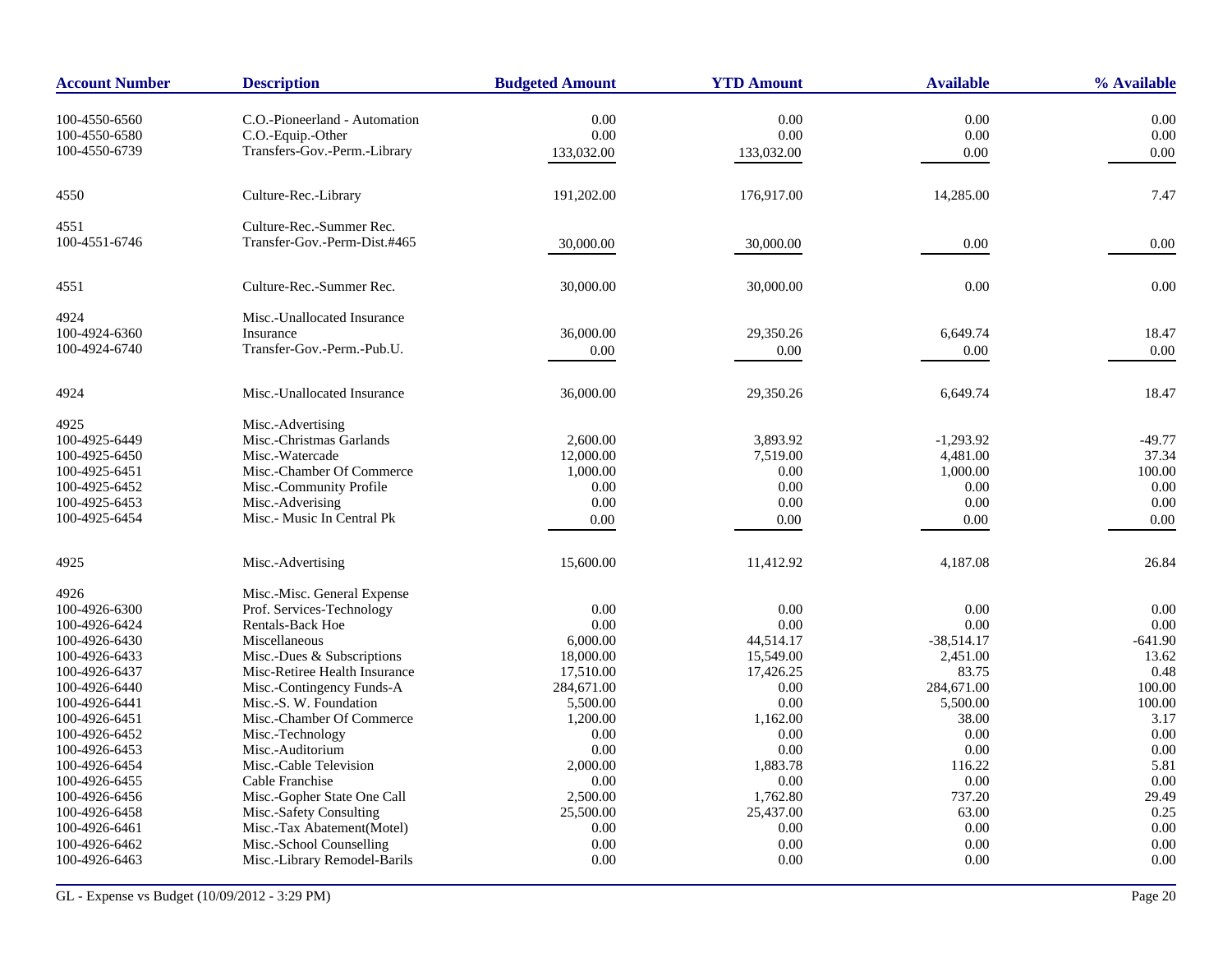| <b>Account Number</b> | <b>Description</b>                             | <b>Budgeted Amount</b> | <b>YTD Amount</b> | <b>Available</b> | % Available |
|-----------------------|------------------------------------------------|------------------------|-------------------|------------------|-------------|
| 100-4926-6464         | Misc.-Contract Services                        | 0.00                   | 0.00              | 0.00             | 0.00        |
| 100-4926-6465         | Misc.-New Industrial Park                      | 0.00                   | 0.00              | 0.00             | 0.00        |
| 100-4926-6466         | Misc. - Darwin Taxes-Annex                     | 0.00                   | 0.00              | 0.00             | 0.00        |
| 100-4926-6467         | Misc.-Habitat For Humanity                     | 0.00                   | 0.00              | 0.00             | 0.00        |
| 100-4926-6468         | Misc.-Home Page-Chamber                        | 0.00                   | 0.00              | 0.00             | 0.00        |
| 100-4926-6469         | Misc.-Lfd. Township Tax-Annex                  | 0.00                   | 0.00              | 0.00             | 0.00        |
| 100-4926-6475         | Misc.- Oil Recycling                           | 2,200.00               | 2,432.50          | $-232.50$        | $-10.57$    |
| 100-4926-6476         | Misc.-Vendor Sales Tax                         | 0.00                   | 0.00              | 0.00             | 0.00        |
| 100-4926-6477         | Misc.-Vendor Use Tax                           | 0.00                   | 0.00              | 0.00             | 0.00        |
| 100-4926-6478         | Misc.-Cable-Local Access                       | 12,000.00              | 1,660.20          | 10,339.80        | 86.17       |
| 100-4926-6479         |                                                | 0.00                   | 0.00              | 0.00             | 0.00        |
| 100-4926-6580         | Misc.-L.P.U.-Energy Grant<br>C.O.-Equip.-Other | 0.00                   | 0.00              | 0.00             | 0.00        |
| 100-4926-6624         | Rentals-Rev.Fund-2000-Ding.                    |                        |                   |                  |             |
|                       |                                                | 0.00                   | 0.00              | 0.00             | 0.00        |
| 4926                  | Misc.-Misc. General Expense                    | 377,081.00             | 111,827.70        | 265,253.30       | 70.34       |
| 4932                  | Misc.-Transfers                                |                        |                   |                  |             |
| 100-4932-6712         | Transfer-Optimist Park Grand                   | 0.00                   | 10,849.00         | $-10,849.00$     | 0.00        |
| 100-4932-6715         | Transfer-Res. For Auditorium                   | 0.00                   | 0.00              | 0.00             | 0.00        |
| 100-4932-6718         | <b>Transfer-Operating Revolving</b>            | 0.00                   | 0.00              | 0.00             | 0.00        |
| 100-4932-6719         | Transfer-Dial-A-Ride                           | 103,000.00             | 103,000.00        | 0.00             | 0.00        |
| 100-4932-6721         | Repay-Int.-Perm-Coi-93                         | 0.00                   | 0.00              | 0.00             | 0.00        |
| 100-4932-6722         | Repay-Int.-Perm-Coi-95                         | 0.00                   | 0.00              | 0.00             | 0.00        |
| 100-4932-6723         | Repay Coi-99                                   | 0.00                   | 0.00              | 0.00             | 0.00        |
| 100-4932-6724         | Repay Coi-2001                                 | 0.00                   | 0.00              | 0.00             | 0.00        |
| 100-4932-6725         | Repay-Int.-Perm-Fire Pumper                    | 0.00                   | 0.00              | 0.00             | 0.00        |
| 100-4932-6726         | Transfers-C.O.I-2003                           | 0.00                   | 0.00              | 0.00             | 0.00        |
| 100-4932-6727         | Transfer - FireRescue Bldg.                    | 0.00                   | 0.00              | 0.00             | 0.00        |
| 100-4932-6728         | Transfers-Int.-Perm-Civic.A.                   | 0.00                   | 0.00              | 0.00             | 0.00        |
| 100-4932-6747         | Transfer - Operating Rev.                      | 0.00                   | 0.00              | 0.00             | 0.00        |
| 100-4932-6748         | Transfer - Gen Fund Revolving                  | 0.00                   | 300,000.00        | $-300,000.00$    | 0.00        |
| 100-4932-6749         | Transfer-Capital Imp. Fund                     | 0.00                   | 248,770.24        | $-248,770.24$    | 0.00        |
| 100-4932-6750         | Transfer-C of I - 2007                         | 0.00                   | 905.00            | $-905.00$        | 0.00        |
| 100-4932-6751         | Transfer-C of I - 2006                         | 0.00                   | 1,663.00          | $-1,663.00$      | 0.00        |
| 100-4932-6755         | Transfer-Airport Improvement                   | 0.00                   | 0.00              | 0.00             | 0.00        |
| 100-4932-6758         | Transfers-Cemetery                             | 10,000.00              | 10,000.00         | 0.00             | 0.00        |
| 100-4932-6759         | Transfer-Res. Local Match                      | 0.00                   | 0.00              | 0.00             | 0.00        |
| 100-4932-6761         | Transfer-Wastewater Imp.                       | 0.00                   | 0.00              | 0.00             | 0.00        |
| 100-4932-6762         | Transfer - West Fifth St. Imp.                 | 0.00                   | 0.00              | 0.00             | 0.00        |
| 100-4932-6763         | Transfer-Airport                               | 0.00                   | 0.00              | 0.00             | 0.00        |
| 100-4932-6764         | Transfer-Hazardous Bldg. Rev                   | 0.00                   | 0.00              | 0.00             | 0.00        |
| 100-4932-6765         | Transfer-EDA Lease Purchase                    | 0.00                   | 0.00              | 0.00             | 0.00        |
| 100-4932-6766         | Transfer-TIF                                   | 0.00                   | 0.00              | 0.00             | 0.00        |
| 100-4932-6768         | Transfer - G.O. Bonds-2007A                    | 0.00                   | 0.00              | 0.00             | 0.00        |
| 100-4932-6769         | Transfer-Reserve for JOBZ                      | 0.00                   | 3,438.00          | $-3,438.00$      | 0.00        |
| 100-4932-6777         | Transfer-Community                             | 0.00                   | 0.00              | 0.00             | 0.00        |
| 100-4932-6778         | Development<br><b>Transfer Account</b>         | 0.00                   | 0.00              | 0.00             | 0.00        |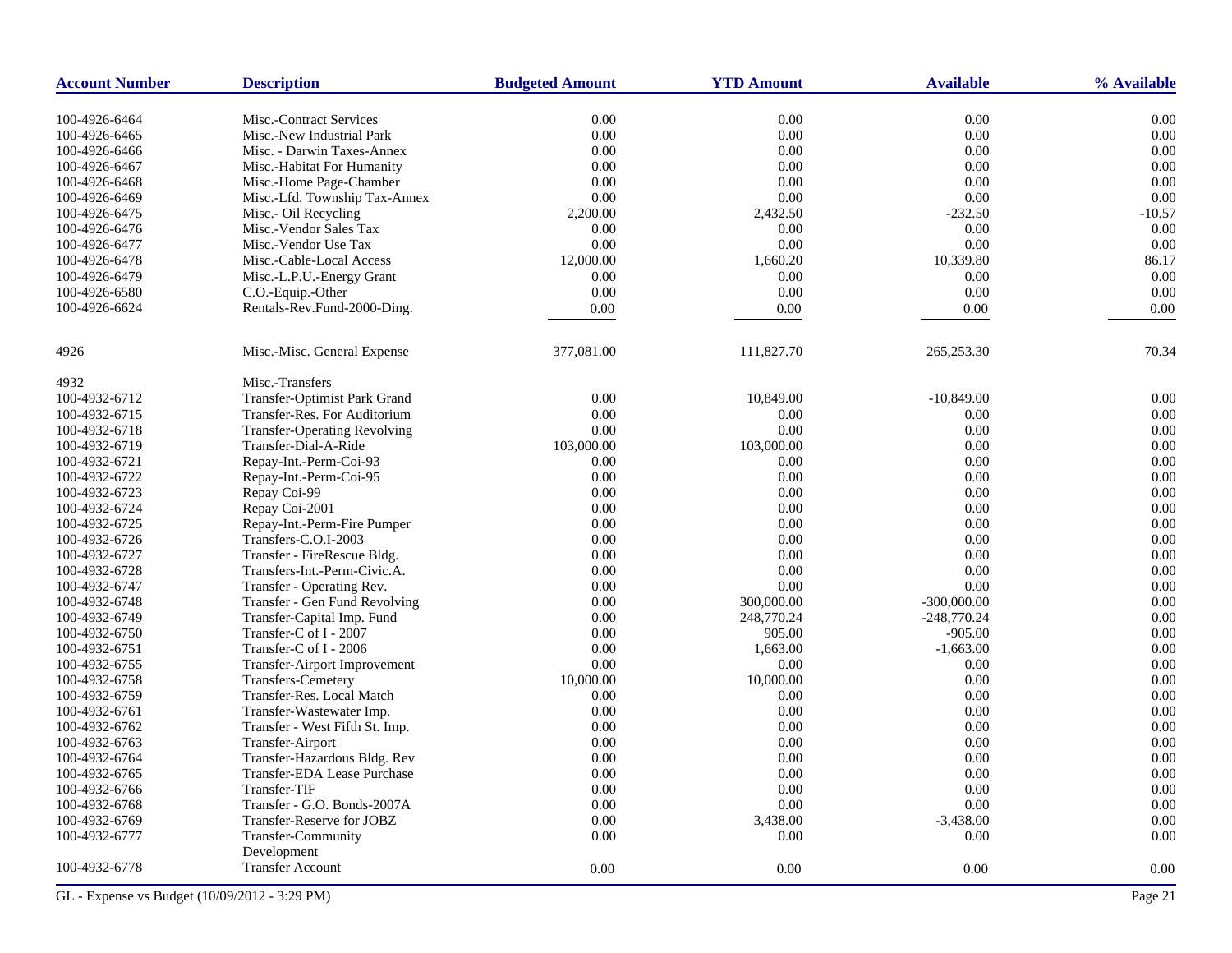| <b>Account Number</b> | <b>Description</b>  | <b>Budgeted Amount</b> | <b>YTD Amount</b> | <b>Available</b> | % Available |
|-----------------------|---------------------|------------------------|-------------------|------------------|-------------|
|                       |                     |                        |                   |                  |             |
| 4932                  | Misc.-Transfers     | 113,000.00             | 678, 625.24       | $-565,625.24$    | $-500.55$   |
| <b>100</b>            | <b>General Fund</b> | 4,272,394.00           | 4,245,080.39      | 27,313.61        | 0.64        |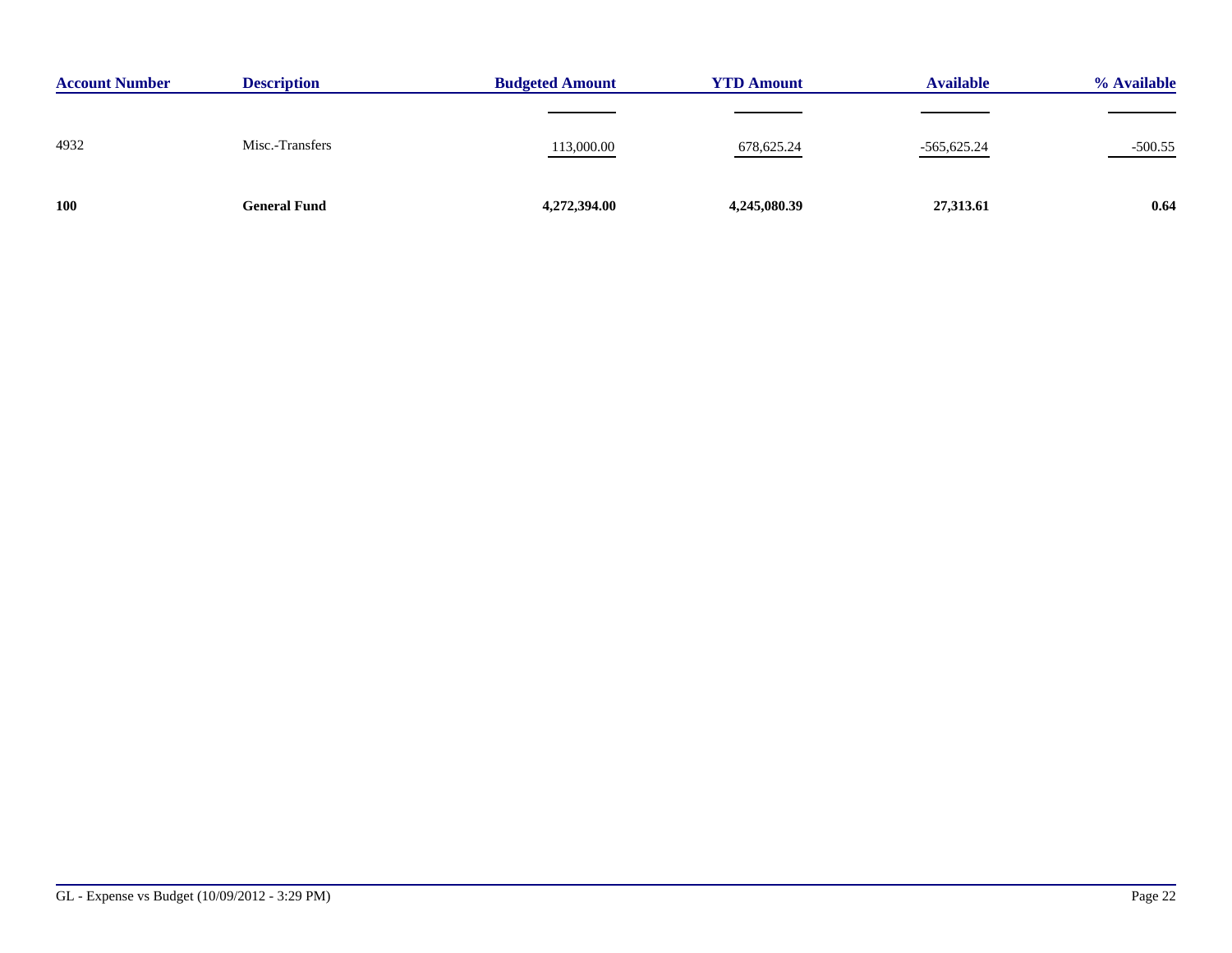User: BethKargas Printed: 10/09/12 15:29:51 Period 01 - 12 Fiscal Year 2010

 $LITCHTFIELD<sub>a</sub>  
\n $\frac{M-T}{\sqrt{2n}}\frac{1}{2abc}\sum_{k}^{N}E_{k}^{S}D_{k}^{S} + \frac{1}{2}$$ 

| <b>Account Number</b> | <b>Description</b>                                    | <b>Budgeted Amount</b> | <b>YTD Amount</b> | <b>Available</b> | % Available   |
|-----------------------|-------------------------------------------------------|------------------------|-------------------|------------------|---------------|
|                       |                                                       |                        |                   |                  |               |
| 602                   | <b>Water Fund</b>                                     |                        |                   |                  |               |
| 4960                  | Production                                            |                        |                   |                  |               |
| 602-4960-6201         | Supplies-Station                                      | 3,600.00               | 0.00              | 3,600.00         | 100.00        |
| 602-4960-6210         | <b>Supplies-Operating Supplies</b>                    | 40,000.00              | 32,383.56         | 7.616.44         | 19.04         |
| 602-4960-6220         | Supplies-RepairMaintenance                            | 8,000.00               | 0.00              | 8,000.00         | 100.00        |
| 602-4960-6380         | Utility Services - Electric                           | 72,000.00              | 65,119.95         | 6,880.05         | 9.56          |
| 602-4960-6400         | Repairs And Maintenance                               | 30,000.00              | 5,328.89          | 24,671.11        | 82.24         |
| 602-4960-6402         | Repairs & Maint.-Building                             | 4,500.00               | 0.00              | 4,500.00         | 100.00        |
| 4960                  | Production                                            | 158,100.00             | 102,832.40        | 55,267.60        | 34.96         |
|                       |                                                       |                        |                   |                  |               |
| 4961<br>602-4961-6101 | Distribution                                          | 58,784.00              | 57,762.65         | 1,021.35         | 1.74          |
| 602-4961-6102         | Wages-Full-Time-Supervisor<br>Wages-Full-Time-Regular | 45,526.00              | 42,554.22         | 2,971.78         | 6.53          |
| 602-4961-6106         |                                                       |                        |                   |                  |               |
|                       | Wages-Full-Time-Overtime                              | 4,000.00               | 7,566.85          | $-3,566.85$      | $-89.17$      |
| 602-4961-6111         | Other Pay-Severance Pay                               | 0.00                   | 0.00              | 0.00             | 0.00          |
| 602-4961-6112         | Other Pay-Sick Leave Pay                              | 829.00                 | 361.14            | 467.86           | 56.44<br>1.30 |
| 602-4961-6116         | Pager Allowance                                       | 7,806.00               | 7,704.40          | 101.60           |               |
| 602-4961-6121         | <b>Employer Contributions-Pera</b>                    | 7,484.00               | 8,029.88          | $-545.88$        | $-7.29$       |
| 602-4961-6122         | <b>Employer Contributions-Fica</b>                    | 6,680.00               | 6,731.09          | $-51.09$         | $-0.76$       |
| 602-4961-6123         | <b>Employer Contributions-Medic</b>                   | 1,562.00               | 1,574.13          | $-12.13$         | $-0.78$       |
| 602-4961-6131         | Employer Paid Ins.-Health                             | 28,016.00              | 21,325.66         | 6,690.34         | 23.88         |
| 602-4961-6132         | Employer Paid Ins.-Dental                             | 2,705.00               | 2,805.28          | $-100.28$        | $-3.71$       |
| 602-4961-6133         | Employer Paid Ins.-Life                               | 312.00                 | 294.76            | 17.24            | 5.53          |
| 602-4961-6134         | <b>Employer Paid Ins-Disability</b>                   | 522.00                 | 491.54            | 30.46            | 5.84          |
| 602-4961-6148         | Cafeteria Plan Service Chgs.                          | 1,000.00               | 108.00            | 892.00           | 89.20         |
| 602-4961-6199         | Wages-Audit Adjustment                                | 0.00                   | 7,918.98          | $-7,918.98$      | 0.00          |
| 602-4961-6210         | <b>Supplies-Operating Supplies</b>                    | 5,000.00               | 675.98            | 4,324.02         | 86.48         |
| 602-4961-6212         | Supplies-Operating-Fuel                               | 2,700.00               | 3,586.72          | $-886.72$        | $-32.84$      |
| 602-4961-6220         | Supplies-RepairMaintenance                            | 30,000.00              | 35,841.19         | $-5,841.19$      | $-19.47$      |
| 602-4961-6331         | Training                                              | 4,000.00               | 1,472.17          | 2,527.83         | 63.20         |
| 602-4961-6400         | Repairs And Maintenance                               | 60,000.00              | 42,594.15         | 17,405.85        | 29.01         |
| 602-4961-6410         | Rentals                                               | 0.00                   | 6,520.86          | $-6,520.86$      | 0.00          |
| 602-4961-6416         | Rentals - Revolving - 2009                            | 642.00                 | 642.00            | 0.00             | 0.00          |
| 602-4961-6417         | Rentals - Revolving - 2008                            | 2,232.00               | 2,232.00          | 0.00             | 0.00          |
| 602-4961-6418         | Rentals-Revolving-2007                                | 17,728.00              | 17,728.00         | 0.00             | 0.00          |
| 602-4961-6421         | Rentals-Revolving-2003                                | 0.00                   | 0.00              | 0.00             | 0.00          |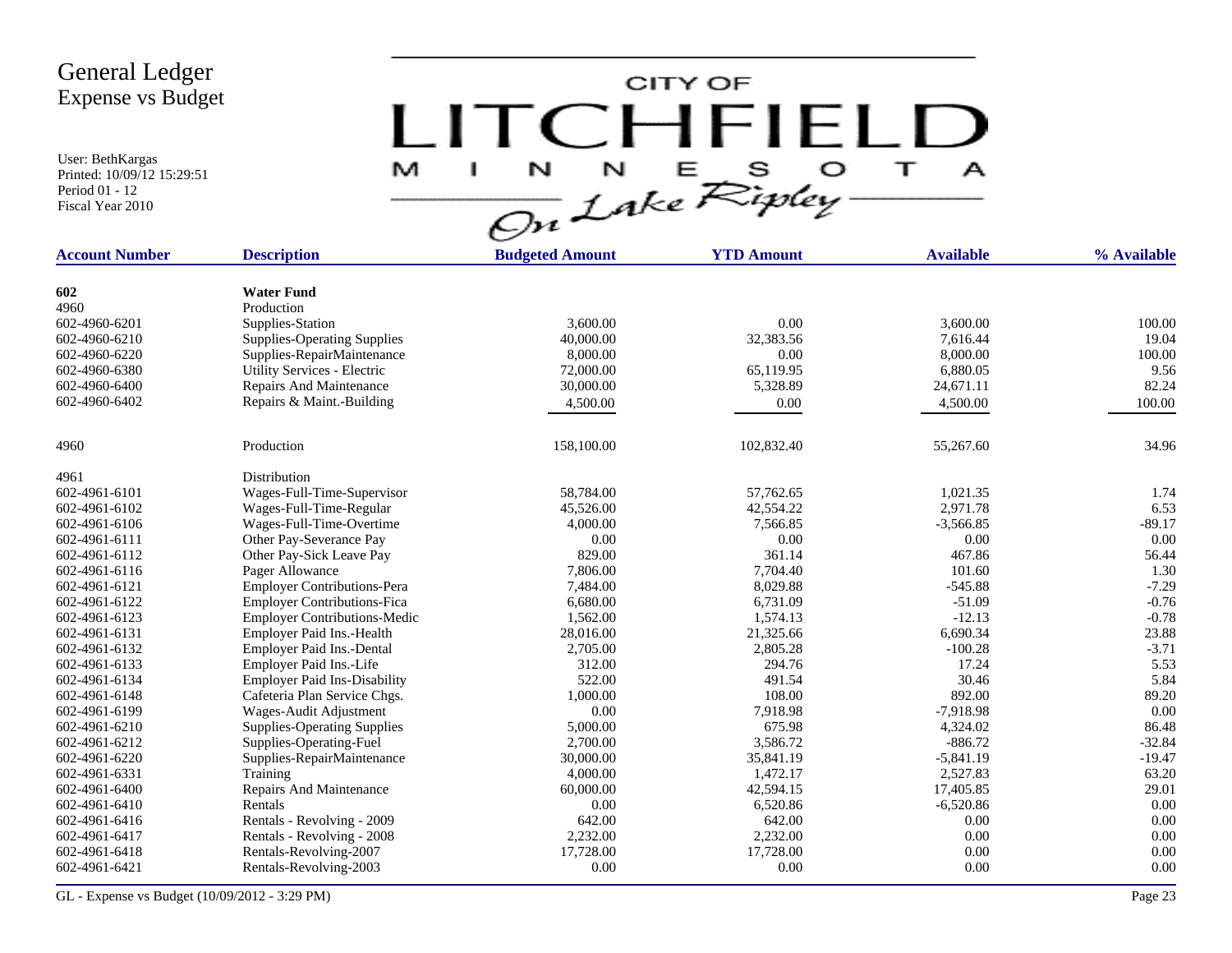| <b>Account Number</b> | <b>Description</b>             | <b>Budgeted Amount</b> | <b>YTD Amount</b> | <b>Available</b> | % Available |
|-----------------------|--------------------------------|------------------------|-------------------|------------------|-------------|
| 602-4961-6422         | Rentals-Revolving-2004         | 0.00                   | 0.00              | 0.00             | 0.00        |
| 602-4961-6427         | Rentals-Revolving-2005         | 0.00                   | 0.00              | 0.00             | 0.00        |
| 602-4961-6430         | Miscellaneous                  | 4,000.00               | $-2,400.30$       | 6,400.30         | 160.01      |
| 602-4961-6435         | Misc.-State Surcharge          | 25,000.00              | 16,044.00         | 8,956.00         | 35.82       |
| 602-4961-6476         | Misc.- Sales Tax               | 15,000.00              | 11,337.00         | 3,663.00         | 24.42       |
| 602-4961-6477         | Misc.-Vendor Use Tax           | 200.00                 | 0.00              | 200.00           | 100.00      |
| 602-4961-6530         | C.O.-Other Imp.                | 0.00                   | 0.00              | 0.00             | 0.00        |
|                       |                                |                        |                   |                  |             |
| 4961                  | Distribution                   | 331,728.00             | 301,502.35        | 30,225.65        | 9.11        |
| 4962                  | Administration                 |                        |                   |                  |             |
| 602-4962-6212         | Supplies-Operating-Fuel        | 1,000.00               | 0.00              | 1,000.00         | 100.00      |
| 602-4962-6300         | Professional Services          | 10,000.00              | 560.00            | 9,440.00         | 94.40       |
| 602-4962-6321         | Communication - Telephone      | 4,000.00               | 3,973.70          | 26.30            | 0.66        |
| 602-4962-6360         | Insurance                      | 12,000.00              | 12,470.82         | $-470.82$        | $-3.92$     |
| 602-4962-6400         | Repairs And Maintenance        | 1,000.00               | 253.29            | 746.71           | 74.67       |
| 602-4962-6430         | Miscellaneous                  | 3,000.00               | 788.06            | 2,211.94         | 73.73       |
| 602-4962-6437         | Misc-Retiree Health Insurance  | 12,067.00              | 9,294.00          | 2,773.00         | 22.98       |
|                       |                                |                        |                   |                  |             |
| 4962                  | Administration                 | 43,067.00              | 27,339.87         | 15,727.13        | 36.52       |
| 4966                  | General Financial              |                        |                   |                  |             |
| 602-4966-6429         | Depreciation Expense           | 0.00                   | 323,304.67        | $-323,304.67$    | 0.00        |
| 602-4966-6440         | Misc.-Contingency Funds        | 58,059.00              | 0.00              | 58,059.00        | 100.00      |
| 602-4966-6444         | Misc.-Accounting               | 10,000.00              | 10,000.00         | 0.00             | 0.00        |
| 602-4966-6445         | Misc.-Audit                    | 8,000.00               | 8,000.00          | 0.00             | 0.00        |
| 602-4966-6446         | Misc.-Interest                 | 0.00                   | 0.00              | 0.00             | 0.00        |
| 602-4966-6600         | DebtvServ.-Principal           | 0.00                   | 0.00              | 0.00             | 0.00        |
| 602-4966-6610         | Deb Serv.-Interesr             | 0.00                   | 2,802.04          | $-2,802.04$      | 0.00        |
| 602-4966-6721         | Transfer - General Fund        | 0.00                   | 0.00              | 0.00             | 0.00        |
| 602-4966-6722         | Transfer-Gen. Water Serviceman | 0.00                   | 0.00              | 0.00             | 0.00        |
| 602-4966-6723         | <b>Transfers-Meter Reading</b> | 0.00                   | 0.00              | 0.00             | 0.00        |
| 602-4966-6724         | Transfer-Receptionist          | 10,000.00              | 10,000.00         | 0.00             | 0.00        |
| 602-4966-6725         | Transfers-Safety Program       | 5,000.00               | 5,000.00          | 0.00             | 0.00        |
| 602-4966-6726         | Transfer - Technology          | 10,000.00              | 10,000.00         | 0.00             | 0.00        |
| 602-4966-6729         | Transfer-Gen(2007 C of I)      | 3,619.00               | 3,619.00          | 0.00             | 0.00        |
| 602-4966-6746         | Transfer-Pfa                   | 298,716.00             | 87,716.00         | 211,000.00       | 70.64       |
| 602-4966-6747         | Transfer-Bonds-5Th Street      | 20,674.00              | 0.00              | 20,674.00        | 100.00      |
| 602-4966-6756         | <b>Transfer-Sewer</b>          | 0.00                   | 0.00              | 0.00             | 0.00        |
|                       | WaterServiceman                |                        |                   |                  |             |
| 602-4966-6757         | Transfer-Infrastructure-Water  | $0.00\,$               | 2,018.00          | $-2,018.00$      | 0.00        |
| 602-4966-6758         | Transfer - Water Imp           | 0.00                   | 0.00              | 0.00             | 0.00        |
| 602-4966-6759         | Transfers-P.W. Mgmt Center     | 3,250.00               | 3,250.00          | 0.00             | 0.00        |
| 602-4966-6770         | Loss on Asset Disposal         | $0.00\,$               | $0.00\,$          | $0.00\,$         | 0.00        |
| 4966                  | General Financial              | 427,318.00             | 465,709.71        | $-38,391.71$     | $-8.98$     |
|                       |                                |                        |                   |                  |             |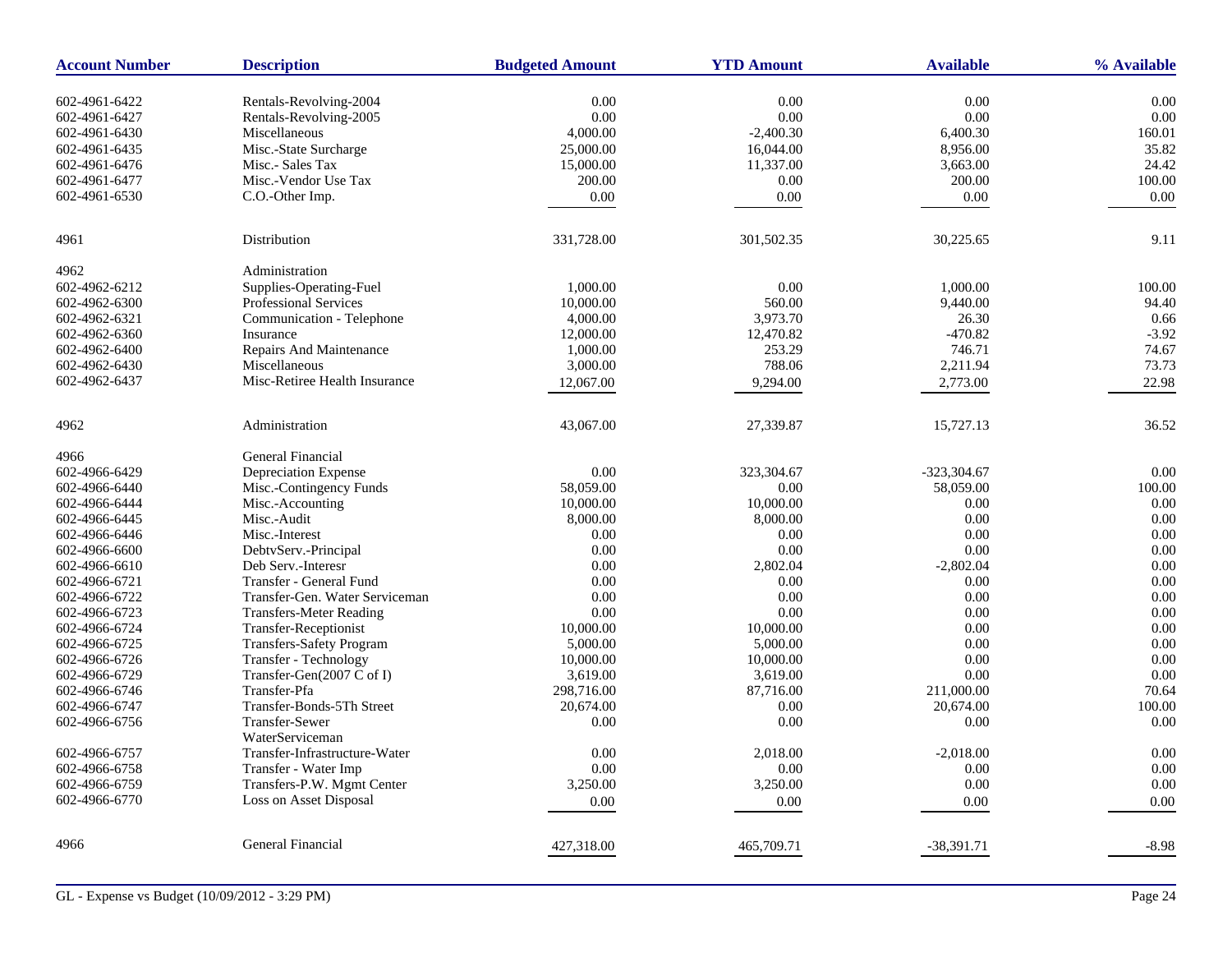| <b>Account Number</b> | <b>Description</b> | <b>Budgeted Amount</b> | <b>YTD Amount</b> | Available | % Available |
|-----------------------|--------------------|------------------------|-------------------|-----------|-------------|
|                       |                    |                        |                   |           |             |
| 602                   | Water Fund         | 960,213.00             | 897,384.33        | 62,828.67 | 6.54        |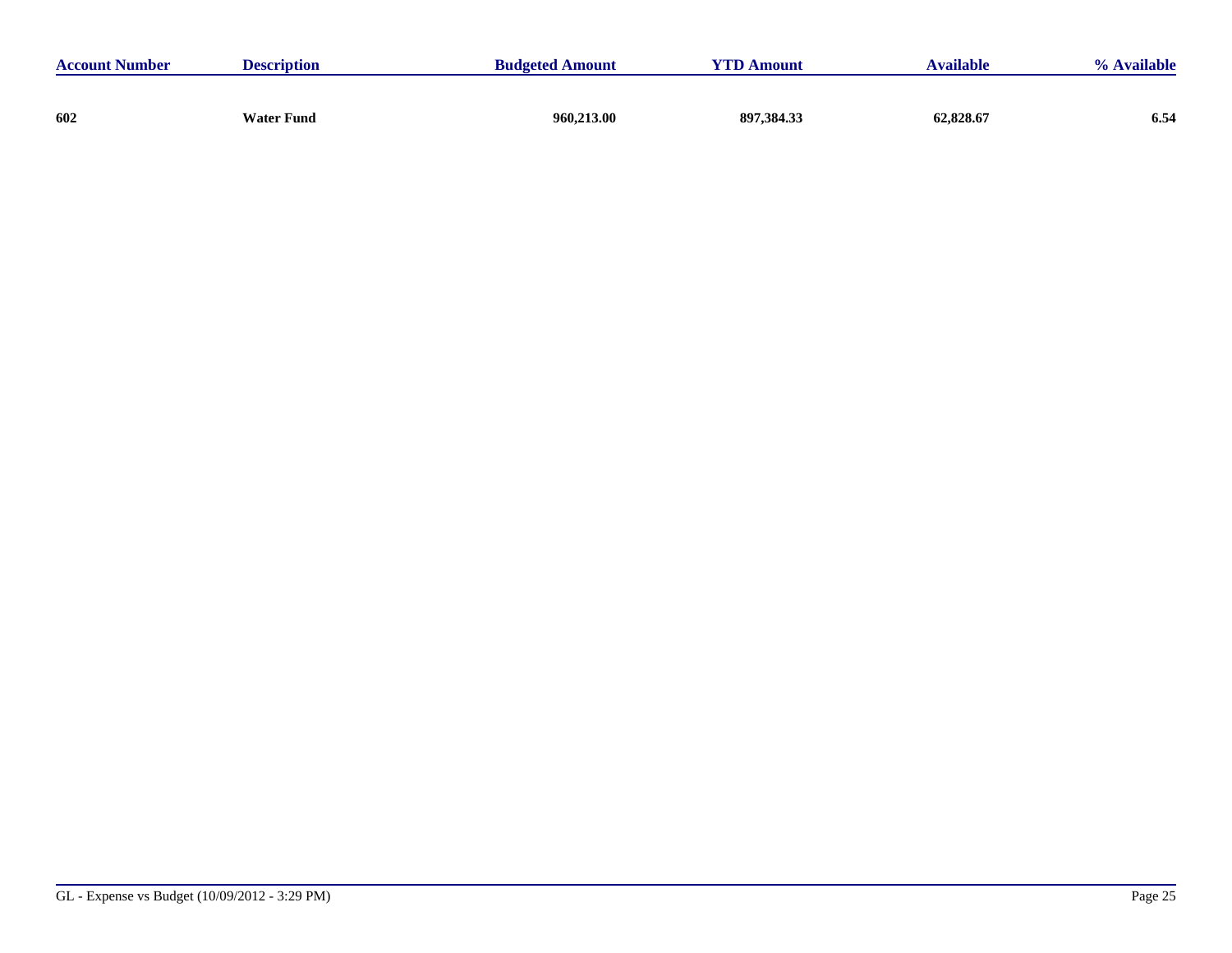User: BethKargas Printed: 10/09/12 15:29:51 Period 01 - 12 Fiscal Year 2010

# $LITCHTFIED\n<sub>M</sub>$

| <b>Account Number</b> | <b>Description</b>                  | <b>Budgeted Amount</b> | <b>YTD Amount</b> | <b>Available</b> | % Available |
|-----------------------|-------------------------------------|------------------------|-------------------|------------------|-------------|
| 604                   | <b>Electric Fund</b>                |                        |                   |                  |             |
| 0000                  |                                     |                        |                   |                  |             |
| 604-0000-5956         | Transfer-Infrastr.-Electric         | 0.00                   | $-861,421.21$     | 861,421.21       | 0.00        |
| 0000                  |                                     | 0.00                   | $-861,421.21$     | 861,421.21       | 0.00        |
| 4960                  | Production                          |                        |                   |                  |             |
| 604-4960-6101         | Wages-Full-Time-Supervisor          | 58,784.00              | 53,128.63         | 5,655.37         | 9.62        |
| 604-4960-6102         | Wages-Full-Time-Regular             | 107,561.00             | 98,299.28         | 9,261.72         | 8.61        |
| 604-4960-6103         | Wages-Full-Time-Maintenance         | 0.00                   | 0.00              | 0.00             | 0.00        |
| 604-4960-6106         | Wages-Full-Time-Overtime            | 5,000.00               | 8,550.10          | $-3,550.10$      | $-71.00$    |
| 604-4960-6107         | Wages-Part-Time                     | 0.00                   | 0.00              | 0.00             | 0.00        |
| 604-4960-6108         | Wages-Part-Time-Overtime            | 0.00                   | 0.00              | 0.00             | 0.00        |
| 604-4960-6112         | Other Pay-Sick Leave Pay            | 193.00                 | 67.87             | 125.13           | 64.83       |
| 604-4960-6116         | Pager Allowance                     | 6,148.00               | 5,791.80          | 356.20           | 5.79        |
| 604-4960-6121         | <b>Employer Contributions-Pera</b>  | 12,074.00              | 12,216.01         | $-142.01$        | $-1.18$     |
| 604-4960-6122         | <b>Employer Contributions-Fica</b>  | 10,706.00              | 9,971.01          | 734.99           | 6.87        |
| 604-4960-6123         | <b>Employer Contributions-Medic</b> | 2,504.00               | 2,331.80          | 172.20           | 6.88        |
| 604-4960-6131         | Employer Paid Ins.-Health           | 42,024.00              | 42,510.24         | $-486.24$        | $-1.16$     |
| 604-4960-6132         | Employer Paid Ins.-Dental           | 3,657.00               | 3,667.70          | $-10.70$         | $-0.29$     |
| 604-4960-6133         | Employer Paid Ins.-Life             | 468.00                 | 432.61            | 35.39            | 7.56        |
| 604-4960-6134         | <b>Employer Paid Ins-Disability</b> | 832.00                 | 768.97            | 63.03            | 7.58        |
| 604-4960-6148         | Cafeteria Plan Service Chgs.        | 200.00                 | 162.00            | 38.00            | 19.00       |
| 604-4960-6199         | Wages-Audit Adjustment              | 0.00                   | 13,683.77         | $-13,683.77$     | 0.00        |
| 604-4960-6201         | Supplies-Station                    | 1,000.00               | 0.00              | 1,000.00         | 100.00      |
| 604-4960-6210         | <b>Supplies-Operating Supplies</b>  | 6,000.00               | 0.00              | 6,000.00         | 100.00      |
| 604-4960-6212         | Supplies-Operating-Fuel             | 3,000.00               | 585.42            | 2,414.58         | 80.49       |
| 604-4960-6217         | Supplies-Operating-Uniforms         | 400.00                 | 731.57            | $-331.57$        | $-82.89$    |
| 604-4960-6220         | Supplies-RepairMaintenance          | 10,000.00              | 13,127.50         | $-3,127.50$      | $-31.28$    |
| 604-4960-6229         | Supplies-Diesels                    | 5,000.00               | 73,001.97         | $-68,001.97$     | $-1,360.04$ |
| 604-4960-6240         | Small Tools & Minor Equip.          | 2,000.00               | 0.00              | 2,000.00         | 100.00      |
| 604-4960-6300         | Professional Services               | 0.00                   | 0.00              | 0.00             | 0.00        |
| 604-4960-6302         | Professional-Legal                  | 0.00                   | 0.00              | 0.00             | 0.00        |
| 604-4960-6320         | Communication                       | 0.00                   | 0.00              | 0.00             | 0.00        |
| 604-4960-6321         | Communication - Telephone           | 200.00                 | 0.00              | 200.00           | 100.00      |
| 604-4960-6322         | Communication - Postage             | 0.00                   | 0.00              | 0.00             | 0.00        |
| 604-4960-6325         | Communication - Alarm System        | 0.00                   | 0.00              | 0.00             | 0.00        |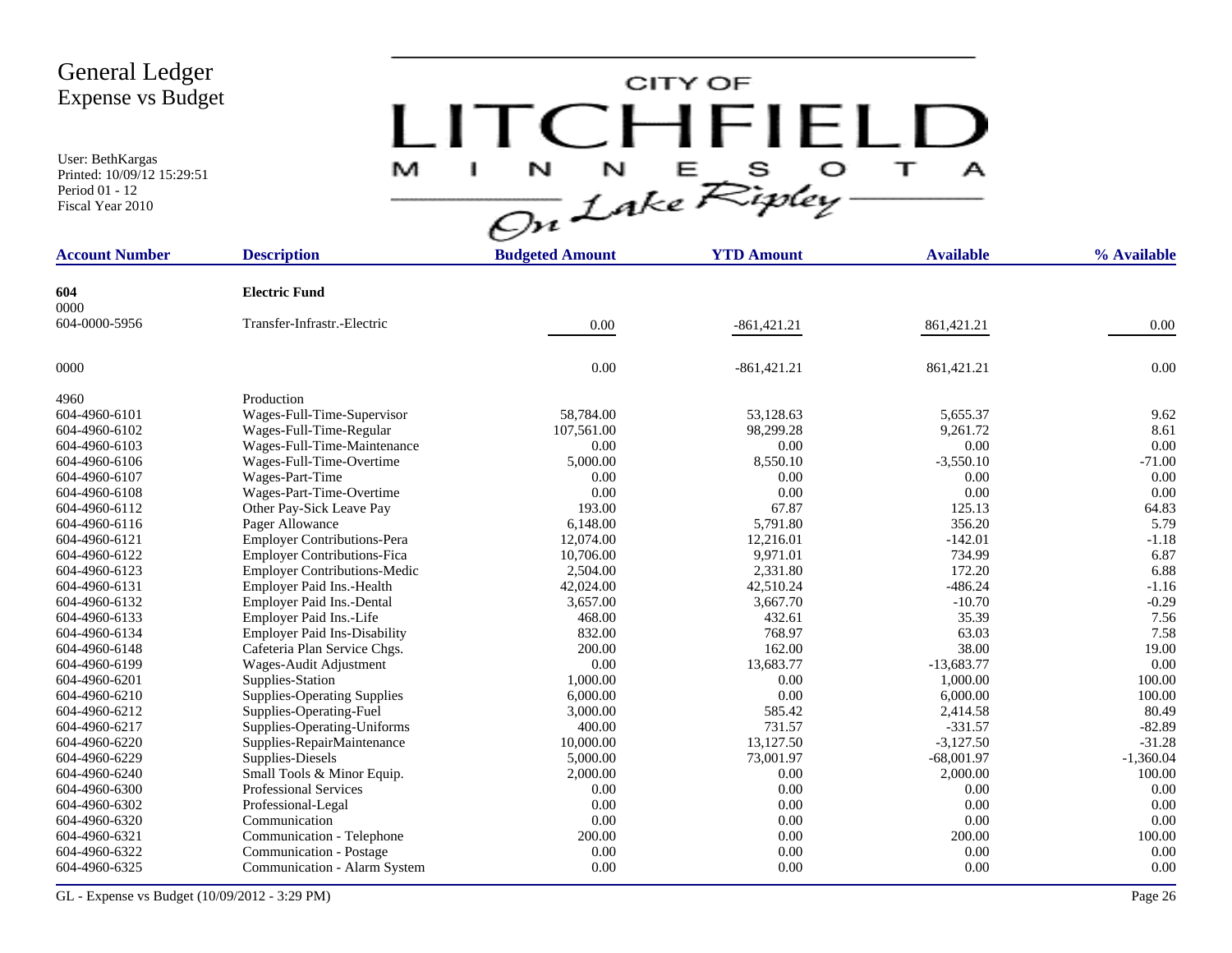| <b>Account Number</b> | <b>Description</b>                  | <b>Budgeted Amount</b> | <b>YTD Amount</b> | <b>Available</b> | % Available |
|-----------------------|-------------------------------------|------------------------|-------------------|------------------|-------------|
| 604-4960-6331         | Training                            | 3,000.00               | 1,617.57          | 1,382.43         | 46.08       |
| 604-4960-6333         | Transportation - Freight            | 4,000.00               | 76.66             | 3,923.34         | 98.08       |
| 604-4960-6355         | <b>Load Management Demand</b>       | 5,000.00               | 0.00              | 5,000.00         | 100.00      |
| 604-4960-6360         | Insurance                           | 22,000.00              | 11,468.34         | 10,531.66        | 47.87       |
| 604-4960-6380         | Utility Services - Electric         | $0.00\,$               | $0.00\,$          | 0.00             | 0.00        |
| 604-4960-6383         | <b>Utility Services - Gas</b>       | 35,000.00              | 23,955.54         | 11,044.46        | 31.56       |
| 604-4960-6400         | Repairs And Maintenance             | 9,000.00               | 7,178.93          | 1,821.07         | 20.23       |
| 604-4960-6402         | Repairs & Maint.-Buildings          | 2,000.00               | $0.00\,$          | 2,000.00         | 100.00      |
| 604-4960-6430         | Miscellaneous                       | 12,000.00              | 17,021.12         | $-5,021.12$      | $-41.84$    |
| 604-4960-6477         | Misc.-Vendor Use Tax                | 0.00                   | 0.00              | $0.00\,$         | 0.00        |
|                       |                                     |                        |                   |                  |             |
| 4960                  | Production                          | 369,751.00             | 400,346.41        | $-30,595.41$     | $-8.27$     |
| 4961                  | Distribution                        |                        |                   |                  |             |
| 604-4961-6101         | Wages-Full-Time-Supervisor          | 68,789.00              | 62,560.75         | 6,228.25         | 9.05        |
| 604-4961-6102         | Wages-Full-Time-Regular             | 112,564.00             | 107,514.90        | 5,049.10         | 4.49        |
| 604-4961-6103         | Wages-Full-Time-Maintenance         | 0.00                   | 0.00              | 0.00             | 0.00        |
| 604-4961-6106         | Wages-Full-Time-Overtime            | 4,000.00               | 6,139.74          | $-2,139.74$      | $-53.49$    |
| 604-4961-6107         | Wages-Part-Time                     | 20,000.00              | 18,548.75         | 1,451.25         | 7.26        |
| 604-4961-6108         | Wages - Part-Time Overtime          | 0.00                   | 1,446.40          | $-1,446.40$      | 0.00        |
| 604-4961-6111         | Other Pay-Severance Pay             | 0.00                   | $0.00\,$          | 0.00             | $0.00\,$    |
| 604-4961-6112         | Other Pay-Sick Leave Pay            | 1,504.00               | 1,845.55          | $-341.55$        | $-22.71$    |
| 604-4961-6116         | Pager Allowance                     | 6,433.00               | 2,597.64          | 3,835.36         | 59.62       |
| 604-4961-6121         | <b>Employer Contributions-Pera</b>  | 13,145.00              | 13,697.39         | $-552.39$        | $-4.20$     |
| 604-4961-6122         | <b>Employer Contributions-Fica</b>  | 11,736.00              | 11,941.10         | $-205.10$        | $-1.75$     |
| 604-4961-6123         | <b>Employer Contributions-Medic</b> | 2,745.00               | 2,792.60          | $-47.60$         | $-1.73$     |
| 604-4961-6131         | Employer Paid Ins.-Health           | 42,024.00              | 42,510.24         | $-486.24$        | $-1.16$     |
| 604-4961-6132         | Employer Paid Ins.-Dental           | 3,657.00               | 3,935.65          | $-278.65$        | $-7.62$     |
| 604-4961-6133         | Employer Paid Ins.-Life             | 468.00                 | 432.96            | 35.04            | 7.49        |
| 604-4961-6134         | <b>Employer Paid Ins-Disability</b> | 907.00                 | 838.96            | 68.04            | 7.50        |
| 604-4961-6148         | Cafeteria Plan Service Chgs.        | 225.00                 | 162.00            | 63.00            | 28.00       |
| 604-4961-6199         | Wages-Audit Adjustment              | 0.00                   | 15,336.03         | $-15,336.03$     | 0.00        |
| 604-4961-6201         | Supplies-Station                    | 1,000.00               | 0.00              | 1,000.00         | 100.00      |
| 604-4961-6210         | <b>Supplies-Operating Supplies</b>  | 1,000.00               | $0.00\,$          | 1,000.00         | 100.00      |
| 604-4961-6211         | Supplies-Transformers               | 1,000.00               | 8,130.11          | $-7,130.11$      | $-713.01$   |
| 604-4961-6212         | Supplies-Operating-Fuel             | 9,000.00               | 7,147.61          | 1,852.39         | 20.58       |
| 604-4961-6213         | Supplies-Line                       | 20,000.00              | 48,037.96         | $-28,037.96$     | $-140.19$   |
| 604-4961-6217         | Supplies-Operating-Uniforms         | 1,000.00               | 459.05            | 540.95           | 54.10       |
| 604-4961-6220         | Supplies-Street Lights              | 20,000.00              | 2,402.81          | 17,597.19        | 87.99       |
| 604-4961-6221         | Supplies-Repairs & Main.            | 50,000.00              | 27,967.98         | 22,032.02        | 44.06       |
| 604-4961-6240         | Small Tools & Minor Equip.          | 5,000.00               | 9,159.31          | $-4,159.31$      | $-83.19$    |
| 604-4961-6300         | Professional Services               | 1,000.00               | 0.00              | 1,000.00         | 100.00      |
| 604-4961-6331         | Training                            | 4,000.00               | $0.00\,$          | 4,000.00         | 100.00      |
| 604-4961-6400         | Repairs And Maintenance             | 20,000.00              | 52,394.94         | $-32,394.94$     | $-161.97$   |
| 604-4961-6416         | Rentals - Revolving - 2009          | 642.00                 | 642.00            | 0.00             | 0.00        |
| 604-4961-6417         | Rentals - Revolving - 2008          | 2,729.00               | 2,729.00          | 0.00             | $0.00\,$    |
| 604-4961-6418         | Rentals-Revolving-2007              | 2,314.00               | 2,314.00          | 0.00             | $0.00\,$    |
| 604-4961-6421         | Rentals-Revolving-2003              | 0.00                   | 0.00              | 0.00             | 0.00        |
| 604-4961-6422         | Rentals-Revolving-2004              | 0.00                   | $0.00\,$          | 0.00             | $0.00\,$    |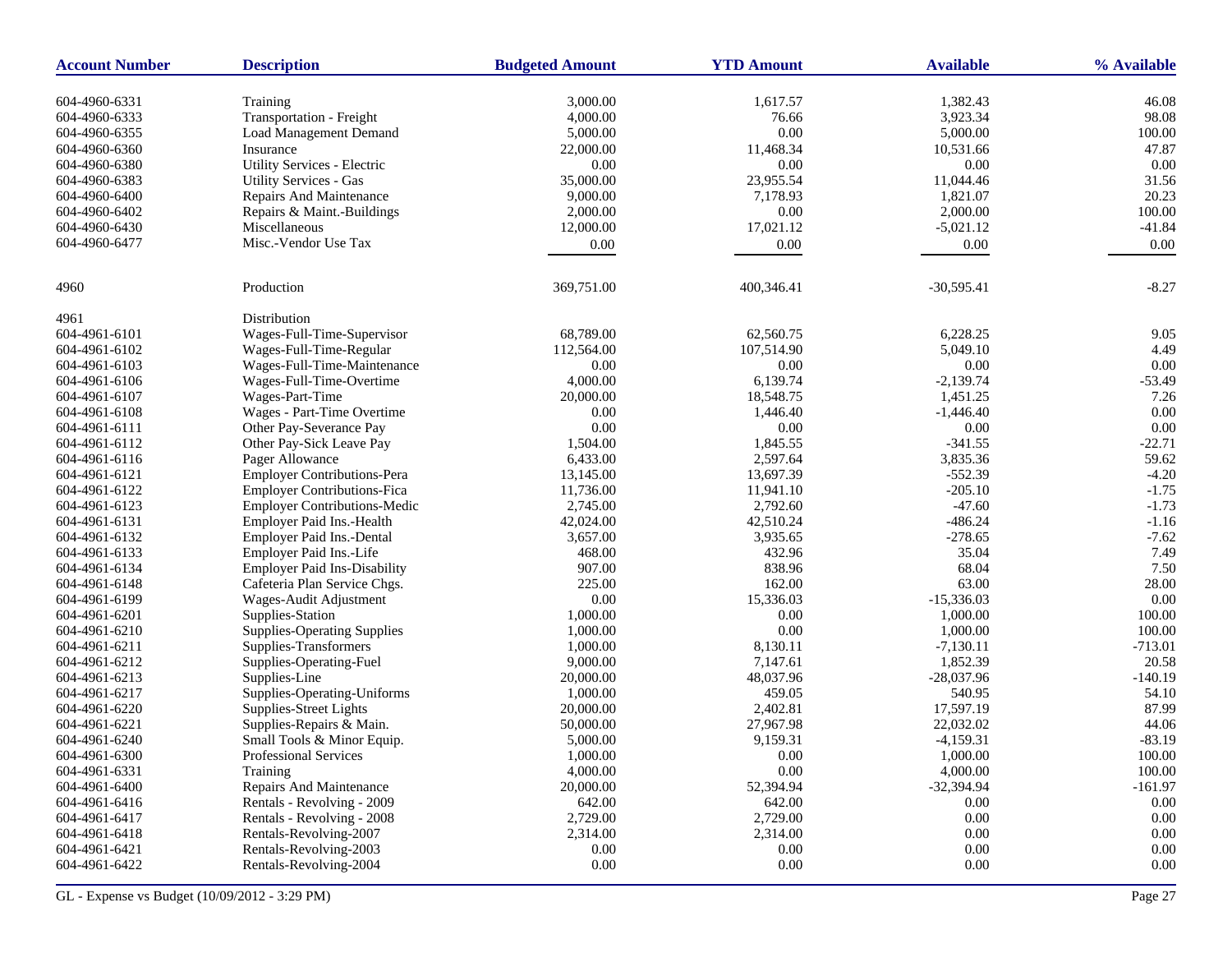| <b>Account Number</b> | <b>Description</b>                  | <b>Budgeted Amount</b> | <b>YTD Amount</b> | <b>Available</b> | % Available |
|-----------------------|-------------------------------------|------------------------|-------------------|------------------|-------------|
| 604-4961-6425         | Rentals-Revolving-2006              | 0.00                   | 0.00              | 0.00             | 0.00        |
| 604-4961-6427         | Rentals-Revolving-2005              | 0.00                   | 0.00              | 0.00             | 0.00        |
| 604-4961-6430         | Miscellaneous                       | 5,000.00               | 547.97            | 4,452.03         | 89.04       |
| 604-4961-6476         | Misc.- Sales Tax                    | 0.00                   | 0.00              | 0.00             | 0.00        |
| 604-4961-6477         | Misc.-Vendor Use Tax                | 0.00                   | 0.00              | 0.00             | 0.00        |
|                       |                                     |                        |                   |                  |             |
| 4961                  | Distribution                        | 431,882.00             | 454,233.40        | $-22,351.40$     | $-5.18$     |
| 4962                  | Administration                      |                        |                   |                  |             |
| 604-4962-6101         | Wages-Full-Time-Supervisor          | 58,784.00              | 52,771.19         | 6,012.81         | 10.23       |
| 604-4962-6102         | Wages-Full-Time-Regular             | 91,051.00              | 86,395.55         | 4,655.45         | 5.11        |
| 604-4962-6106         | Wages-Full-Time-Overtime            | 200.00                 | 0.00              | 200.00           | 100.00      |
| 604-4962-6107         | Wages-Part-Time                     | 0.00                   | 0.00              | 0.00             | 0.00        |
| 604-4962-6111         | Other Pay-Severance Pay             | 0.00                   | 0.00              | 0.00             | 0.00        |
| 604-4962-6112         | Other Pay-Sick Leave Pay            | 1,706.00               | 1,245.46          | 460.54           | 27.00       |
| 604-4962-6121         | <b>Employer Contributions-Pera</b>  | 10,488.00              | 10,123.91         | 364.09           | 3.47        |
| 604-4962-6122         | <b>Employer Contributions-Fica</b>  | 9,396.00               | 8,261.44          | 1,134.56         | 12.07       |
| 604-4962-6123         | <b>Employer Contributions-Medic</b> | 2,197.00               | 1,932.00          | 265.00           | 12.06       |
| 604-4962-6131         | Employer Paid Ins.-Health           | 42,024.00              | 42,510.24         | $-486.24$        | $-1.16$     |
| 604-4962-6132         | Employer Paid Ins.-Dental           | 3,257.00               | 3,266.35          | $-9.35$          | $-0.29$     |
| 604-4962-6133         | Employer Paid Ins.-Life             | 468.00                 | 432.96            | 35.04            | 7.49        |
| 604-4962-6134         | <b>Employer Paid Ins-Disability</b> | 749.00                 | 693.19            | 55.81            | 7.45        |
| 604-4962-6148         | Cafeteria Plan Service Chgs.        | 200.00                 | 162.00            | 38.00            | 19.00       |
| 604-4962-6199         | Wages-Audit Adjustment              | 0.00                   | 7,120.97          | $-7,120.97$      | 0.00        |
| 604-4962-6200         | Supplies-Office Supplies            | 2,000.00               | 0.00              | 2,000.00         | 100.00      |
| 604-4962-6212         | Supplies-Operating-Fuel             | 0.00                   | 38.15             | $-38.15$         | 0.00        |
| 604-4962-6214         | Supplies-Billing                    | 10,000.00              | 6,537.34          | 3,462.66         | 34.63       |
| 604-4962-6220         | Supplies-RepairMaintenance          | 200.00                 | 355.20            | $-155.20$        | $-77.60$    |
| 604-4962-6228         | Supplies-R & M-Vehicle              | 0.00                   | 0.00              | 0.00             | 0.00        |
| 604-4962-6300         | <b>Professional Services</b>        | 8,000.00               | 1,208.66          | 6,791.34         | 84.89       |
| 604-4962-6303         | <b>Outside Services</b>             | 20,000.00              | 12,422.54         | 7,577.46         | 37.89       |
| 604-4962-6320         | Communication                       | 9,000.00               | 5,753.15          | 3,246.85         | 36.08       |
| 604-4962-6322         | Communication - Postage             | 20,000.00              | 16,356.79         | 3,643.21         | 18.22       |
| 604-4962-6331         | Training                            | 500.00                 | 0.00              | 500.00           | 100.00      |
| 604-4962-6340         | Advertising                         | 0.00                   | 0.00              | 0.00             | 0.00        |
| 604-4962-6360         | Insurance                           | 57,000.00              | 59,842.41         | $-2,842.41$      | $-4.99$     |
| 604-4962-6384         | <b>Safety Program</b>               | 0.00                   | 0.00              | 0.00             | 0.00        |
| 604-4962-6400         | Repairs And Maintenance             | 8,000.00               | 4,809.95          | 3.190.05         | 39.88       |
| 604-4962-6430         | Miscellaneous                       | 1,000.00               | 9,996.65          | $-8,996.65$      | $-899.67$   |
| 604-4962-6433         | Misc.-Dues & Subscriptions          | 20,000.00              | 22,028.91         | $-2,028.91$      | $-10.14$    |
| 604-4962-6437         | Misc-Retire Health Insurance        | 49,027.00              | 39,949.11         | 9,077.89         | 18.52       |
| 604-4962-6446         | <b>Interest Expense</b>             | 0.00                   | $-1.50$           | 1.50             | 0.00        |
| 604-4962-6455         | Misc. New Employee Costs            | 0.00                   | $0.00\,$          | 0.00             | 0.00        |
| 604-4962-6458         | Misc.-Safety Consulting             | 0.00                   | 0.00              | 0.00             | 0.00        |
| 604-4962-6476         | Misc.-Sales Tax                     | 260,000.00             | 315,884.00        | $-55,884.00$     | $-21.49$    |
| 604-4962-6477         | Misc.-Vendor Use Tax                | 1,500.00               | 1,776.76          | $-276.76$        | $-18.45$    |
| 4962                  | Administration                      | 686,747.00             | 711,873.38        | $-25,126.38$     | $-3.66$     |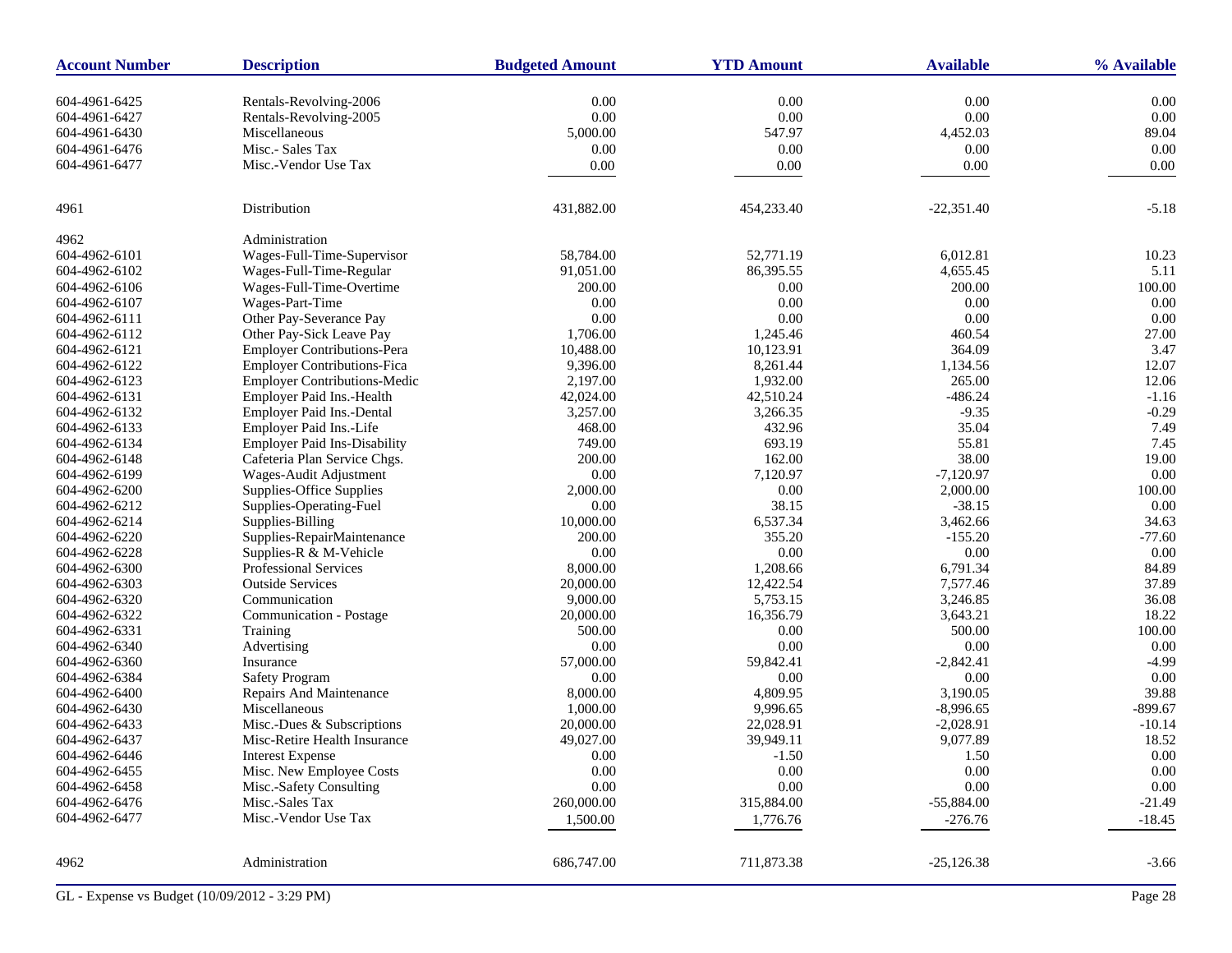| <b>Account Number</b> | <b>Description</b>                  | <b>Budgeted Amount</b> | <b>YTD Amount</b> | <b>Available</b> | % Available |
|-----------------------|-------------------------------------|------------------------|-------------------|------------------|-------------|
|                       |                                     |                        |                   |                  |             |
| 4963                  | Engineering                         |                        |                   |                  |             |
| 604-4963-6102         | Wages-Full-Time-Regular             | 0.00                   | 0.00              | 0.00             | 0.00        |
| 604-4963-6107         | Wages-Part-Time                     | 0.00                   | 0.00              | 0.00             | 0.00        |
| 604-4963-6108         | Wages-Part-Time-Overtime            | 0.00                   | 0.00              | 0.00             | 0.00        |
| 604-4963-6111         | Other Pay-Severance Pay             | 0.00                   | 0.00              | 0.00             | 0.00        |
| 604-4963-6112         | Other Pay-Sick Leave Pay            | 0.00                   | 0.00              | 0.00             | 0.00        |
| 604-4963-6121         | <b>Employer Contributions-Pera</b>  | 0.00                   | 0.00              | 0.00             | 0.00        |
| 604-4963-6122         | <b>Employer Contributions-Fica</b>  | 0.00                   | 0.00              | 0.00             | 0.00        |
| 604-4963-6123         | <b>Employer Contributions-Medic</b> | 0.00                   | 0.00              | 0.00             | 0.00        |
| 604-4963-6131         | Employer Paid Ins.-Health           | 0.00                   | 0.00              | 0.00             | 0.00        |
| 604-4963-6132         | <b>Employer Paid Ins.-Dental</b>    | 0.00                   | 0.00              | 0.00             | 0.00        |
| 604-4963-6133         | Employer Paid Ins.-Life             | 0.00                   | 0.00              | $0.00\,$         | 0.00        |
| 604-4963-6134         | <b>Employer Paid Ins-Disability</b> | 0.00                   | 0.00              | 0.00             | 0.00        |
| 604-4963-6148         | Cafeteria Plan Service Chgs.        | 0.00                   | 0.00              | 0.00             | 0.00        |
| 604-4963-6199         | Wages-Audit Adjustment              | 0.00                   | 0.00              | 0.00             | 0.00        |
| 604-4963-6203         | Supplies-Line                       | 3,000.00               | 0.00              | 3,000.00         | 100.00      |
| 604-4963-6210         | Supplies-Operating                  | 1,500.00               | 1,437.06          | 62.94            | 4.20        |
| 604-4963-6212         | Supplies-Operating-Fuel             | 700.00                 | 736.86            | $-36.86$         | $-5.27$     |
| 604-4963-6300         | <b>Professional Services</b>        | 30,000.00              | 28,404.00         | 1,596.00         | 5.32        |
| 604-4963-6331         | Training                            | 500.00                 | 0.00              | 500.00           | 100.00      |
| 604-4963-6400         | Repairs And Maintenance             | 2,500.00               | 1,739.34          | 760.66           | 30.43       |
| 604-4963-6430         | Miscellaneous                       | 6,000.00               | 0.00              | 6,000.00         | 100.00      |
|                       |                                     |                        |                   |                  |             |
| 4963                  | Engineering                         | 44,200.00              | 32,317.26         | 11,882.74        | 26.88       |
| 4964                  | Meter Reading                       |                        |                   |                  |             |
| 604-4964-6101         | Wages-Full-Time-Supervisor          | 0.00                   | 0.00              | 0.00             | 0.00        |
| 604-4964-6102         | Wages-Full-Time-Regular             | 40,023.00              | 38,416.38         | 1,606.62         | 4.01        |
| 604-4964-6106         | Wages-Full-Time-Overtime            | 1,600.00               | 6,580.68          | $-4,980.68$      | $-311.29$   |
| 604-4964-6107         | Wages-Part-Time                     | 0.00                   | 0.00              | 0.00             | 0.00        |
| 604-4964-6112         | Other Pay-Sick Leave Pay            | 0.00                   | 0.00              | 0.00             | 0.00        |
| 604-4964-6116         | Pager Allowance                     | 2,287.00               | 923.61            | 1,363.39         | 59.61       |
| 604-4964-6121         | <b>Employer Contributions-Pera</b>  | 2,962.00               | 3,202.24          | $-240.24$        | $-8.11$     |
| 604-4964-6122         | <b>Employer Contributions-Fica</b>  | 2,623.00               | 2,561.34          | 61.66            | 2.35        |
| 604-4964-6123         | <b>Employer Contributions-Medic</b> | 613.00                 | 599.04            | 13.96            | 2.28        |
| 604-4964-6131         | Employer Paid Ins.-Health           | 14,008.00              | 14,170.08         | $-162.08$        | $-1.16$     |
| 604-4964-6132         | Employer Paid Ins.-Dental           | 1,353.00               | 1,356.35          | $-3.35$          | $-0.25$     |
| 604-4964-6133         | Employer Paid Ins.-Life             | 156.00                 | 144.32            | 11.68            | 7.49        |
| 604-4964-6134         | <b>Employer Paid Ins-Disability</b> | 200.00                 | 185.18            | 14.82            | 7.41        |
| 604-4964-6148         | Cafeteria Plan Service Chgs.        | 125.00                 | 54.00             | 71.00            | 56.80       |
| 604-4964-6199         | Wages-Audit Adjustment              | 0.00                   | $-6,552.12$       | 6,552.12         | 0.00        |
| 604-4964-6204         | Supplies-Meters                     | 5,000.00               | 0.00              | 5,000.00         | 100.00      |
| 604-4964-6212         | Supplies-Operating-Fuel             | 1,700.00               | 0.00              | 1,700.00         | 100.00      |
| 604-4964-6217         | Supplies-Operating-Uniforms         | 500.00                 | 174.91            | 325.09           | 65.02       |
| 604-4964-6220         | Supplies-Repair & Maintenance       | 4,700.00               | 114.95            | 4,585.05         | 97.55       |
| 604-4964-6400         | <b>Repairs And Maintenance</b>      | 3,000.00               | 2,484.25          | 515.75           | 17.19       |
| 604-4964-6430         | Miscellaneous                       | 100.00                 | 0.00              | 100.00           | 100.00      |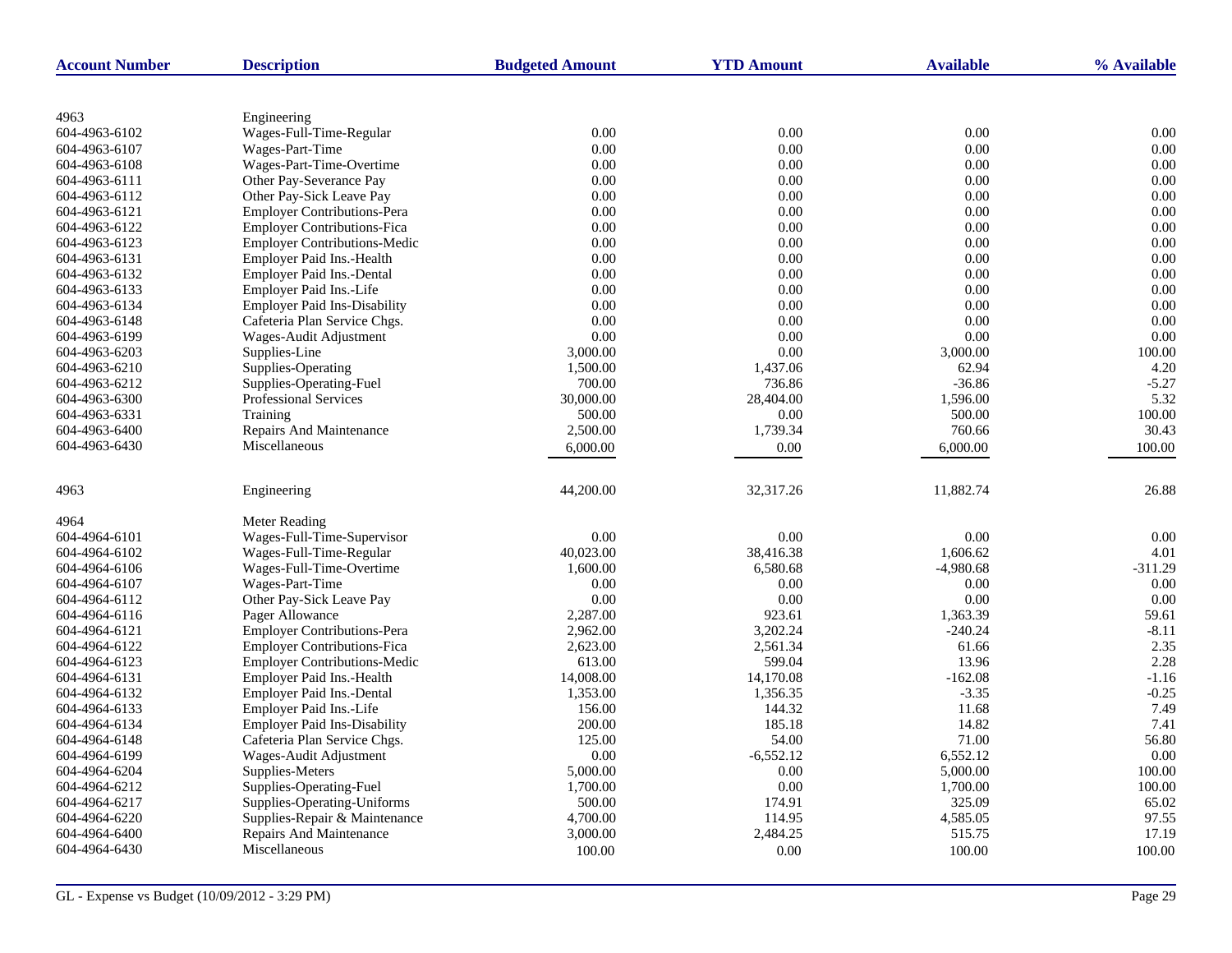| <b>Account Number</b> | <b>Description</b>                  | <b>Budgeted Amount</b> | <b>YTD Amount</b> | <b>Available</b> | % Available |
|-----------------------|-------------------------------------|------------------------|-------------------|------------------|-------------|
|                       |                                     |                        |                   |                  |             |
| 4964                  | <b>Meter Reading</b>                | 80,950.00              | 64,415.21         | 16,534.79        | 20.43       |
| 4965                  | <b>Purchased Power</b>              |                        |                   |                  |             |
| 604-4965-6256         | Wapa                                | 2,140,141.00           | 2,178,051.32      | $-37,910.32$     | $-1.77$     |
| 604-4965-6257         | Smmpa                               | 3,400,000.00           | 3,705,774.35      | $-305,774.35$    | $-8.99$     |
| 604-4965-6258         | Other                               | 0.00                   | 0.00              | 0.00             | 0.00        |
|                       |                                     |                        |                   |                  |             |
| 4965                  | <b>Purchased Power</b>              | 5,540,141.00           | 5,883,825.67      | $-343,684.67$    | $-6.20$     |
| 4966                  | General Financial                   |                        |                   |                  |             |
| 604-4966-6428         | Depreciation - Local                | 0.00                   | 285,299.11        | $-285,299.11$    | 0.00        |
| 604-4966-6440         | Misc.-Contingency Funds             | 731,199.00             | 0.00              | 731,199.00       | 100.00      |
| 604-4966-6445         | Misc.-Audit                         | 8,000.00               | 8,000.00          | 0.00             | 0.00        |
| 604-4966-6446         | Misc.-Interest                      | 3,000.00               | 0.00              | 3,000.00         | 100.00      |
| 604-4966-6721         | Transfers-Genera Fund               | 260,000.00             | 260,000.00        | 0.00             | 0.00        |
| 604-4966-6722         | Transfers - General Fund (LGA)      | 85,000.00              | 85,000.00         | 0.00             | 0.00        |
| 604-4966-6725         | Transfers-Safety                    | 10,000.00              | 10,000.00         | 0.00             | 0.00        |
| 604-4966-6726         | Transfer - Technology               | 28,000.00              | 20,000.00         | 8,000.00         | 28.57       |
| 604-4966-6727         | Transfers - Infrastructure          | 0.00                   | 144,429.00        | $-144,429.00$    | 0.00        |
| 604-4966-6729         | Transfer Gen(2007                   | 27,228.00              | 27,228.00         | 0.00             | 0.00        |
| 604-4966-6733         | Transfer - Rate Stabilization       | 200,000.00             | 200,000.00        | 0.00             | 0.00        |
| 604-4966-6734         | Transfer-2008 Electric Rev. Bd      | 1,020,000.00           | 1,020,000.00      | 0.00             | 0.00        |
| 604-4966-6735         | Transfers-P.W. Mgmt Center          | 3,250.00               | 3,250.00          | 0.00             | 0.00        |
| 4966                  | General Financial                   | 2,375,677.00           | 2,063,206.11      | 312,470.89       | 13.15       |
| 4967                  | Load Management                     |                        |                   |                  |             |
| 604-4967-6220         | Supplies-RepairMaintenance          | 0.00                   | 12.759.49         | $-12.759.49$     | 0.00        |
| 604-4967-6300         | <b>Professional Services</b>        | 0.00                   | 0.00              | 0.00             | 0.00        |
| 604-4967-6400         | Repairs and Maintenance             | 5,000.00               | 2,900.82          | 2,099.18         | 41.98       |
| 604-4967-6438         | Heater-Customer Rebates             | 0.00                   | 0.00              | 0.00             | 0.00        |
| 604-4967-6439         | <b>Energy Star-Customer Rebates</b> | 17,000.00              | 1,884.36          | 15,115.64        | 88.92       |
| 604-4967-6447         | Recycling                           | 5,000.00               | 5,003.67          | $-3.67$          | $-0.07$     |
| 604-4967-6448         | <b>Water Heaters</b>                | 133,333.00             | 61,799.09         | 71,533.91        | 53.65       |
| 604-4967-6745         | Transfers-Electric-Bonds            | 0.00                   | 0.00              | 0.00             | 0.00        |
| 604-4967-6749         | Transfer-Capital Imp.               | 0.00                   | 0.00              | 0.00             | 0.00        |
| 604-4967-6757         | Transfer Infrast. Repl.             | 0.00                   | 0.00              | 0.00             | 0.00        |
| 604-4967-6770         | Loss on Asset Disposal              | 0.00                   | 0.00              | 0.00             | 0.00        |
| 4967                  | Load Management                     | 160,333.00             | 84, 347. 43       | 75,985.57        | 47.39       |
| 604                   | <b>Electric Fund</b>                | 9,689,681.00           | 8,833,143.66      | 856,537.34       | 8.84        |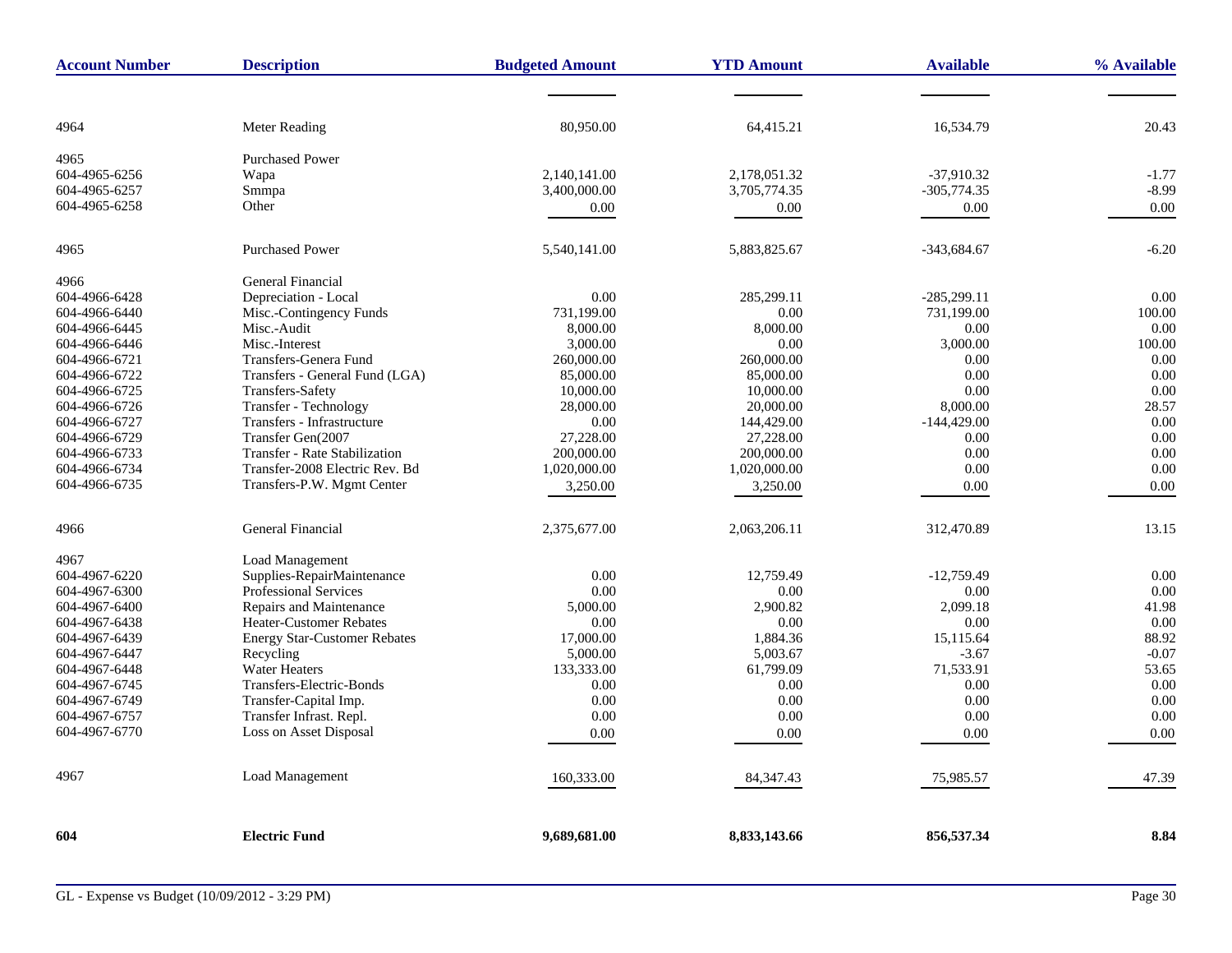User: BethKargas Printed: 10/09/12 15:29:52 Period 01 - 12 Fiscal Year 2010

LITCHFIELD

| <b>Account Number</b> | <b>Description</b>                     | <b>Budgeted Amount</b> | <b>YTD Amount</b> | <b>Available</b> | % Available |
|-----------------------|----------------------------------------|------------------------|-------------------|------------------|-------------|
|                       |                                        |                        |                   |                  |             |
| 611<br>4985           | <b>Civic Arena</b><br>Misc.-Main Arena |                        |                   |                  |             |
| 611-4985-6101         |                                        | 58,784.00              | 59,009.44         | $-225.44$        | $-0.38$     |
| 611-4985-6103         | Wages-Full-Time-Supervisor             | 0.00                   | 0.00              | $0.00\,$         | 0.00        |
|                       | Wages-Full-Time-Maintenance            |                        | 0.00              |                  | 0.00        |
| 611-4985-6106         | Wages-Full-Time-Overtime               | 0.00                   |                   | 0.00             |             |
| 611-4985-6107         | Wages-Part-Time                        | 17,000.00<br>200.00    | 18,343.10<br>0.00 | $-1,343.10$      | $-7.90$     |
| 611-4985-6108         | Wages-Part-Time-Overtime               |                        |                   | 200.00           | 100.00      |
| 611-4985-6112         | Other Pay-Sick Leave Pay               | 1,285.00               | 1,356.54          | $-71.54$         | $-5.57$     |
| 611-4985-6121         | <b>Employer Contributions-Pera</b>     | 4,115.00               | 3,971.77          | 143.23           | 3.48        |
| 611-4985-6122         | <b>Employer Contributions-Fica</b>     | 3,724.00               | 4,354.90          | $-630.90$        | $-16.94$    |
| 611-4985-6123         | <b>Employer Contributions-Medic</b>    | 871.00                 | 1.018.49          | $-147.49$        | $-16.93$    |
| 611-4985-6131         | Employer Paid Ins.-Health              | 14,008.00              | 14,170.08         | $-162.08$        | $-1.16$     |
| 611-4985-6132         | Employer Paid Ins.-Dental              | 952.00                 | 955.00            | $-3.00$          | $-0.32$     |
| 611-4985-6133         | Employer Paid Ins.-Life                | 156.00                 | 144.32            | 11.68            | 7.49        |
| 611-4985-6134         | <b>Employer Paid Ins-Disability</b>    | 294.00                 | 271.99            | 22.01            | 7.49        |
| 611-4985-6148         | Cafeteria Plan Service Chgs.           | 50.00                  | 54.00             | $-4.00$          | $-8.00$     |
| 611-4985-6199         | Wages-Audit Adjustment                 | 0.00                   | 0.00              | 0.00             | 0.00        |
| 611-4985-6200         | Supplies-Office Supplies               | 100.00                 | 0.00              | 100.00           | 100.00      |
| 611-4985-6210         | <b>Supplies-Operating Supplies</b>     | 0.00                   | 0.00              | 0.00             | 0.00        |
| 611-4985-6212         | Supplies-Operating-Fuel                | 600.00                 | 495.46            | 104.54           | 17.42       |
| 611-4985-6219         | Supplies-Operating-Conc.Pop            | 0.00                   | 0.00              | 0.00             | 0.00        |
| 611-4985-6220         | Supplies-RepairMaintenance             | 14,000.00              | 8,253.77          | 5,746.23         | 41.04       |
| 611-4985-6240         | Small Tools & Minor Equip.             | 500.00                 | 271.48            | 228.52           | 45.70       |
| 611-4985-6300         | <b>Professional Services</b>           | 250.00                 | 0.00              | 250.00           | 100.00      |
| 611-4985-6320         | Communication                          | 2,400.00               | 2,181.15          | 218.85           | 9.12        |
| 611-4985-6331         | Training                               | 1,000.00               | 469.07            | 530.93           | 53.09       |
| 611-4985-6340         | Advertising                            | 200.00                 | 121.65            | 78.35            | 39.18       |
| 611-4985-6360         | Insurance                              | 9,000.00               | 8,603.36          | 396.64           | 4.41        |
| 611-4985-6380         | Utility Services - Electric            | 30,000.00              | 30,951.87         | $-951.87$        | $-3.17$     |
| 611-4985-6383         | <b>Utility Services - Gas</b>          | 17,000.00              | 8,931.88          | 8,068.12         | 47.46       |
| 611-4985-6400         | <b>Repairs And Maintenance</b>         | 10,000.00              | 24,640.48         | $-14,640.48$     | $-146.40$   |
| 611-4985-6410         | Rentals                                | 0.00                   | 0.00              | 0.00             | 0.00        |
| 611-4985-6417         | Rentals - Revolving - 2008             | 2,562.00               | 2,562.00          | 0.00             | 0.00        |
| 611-4985-6418         | Rentals-Revolving-2007                 | 5,145.00               | 5,145.00          | 0.00             | 0.00        |
| 611-4985-6423         | Rentals-Revolving-1994                 | 0.00                   | 0.00              | 0.00             | 0.00        |
| 611-4985-6428         | Depreciation - Local                   | 0.00                   | 0.00              | 0.00             | 0.00        |
| 611-4985-6429         | Depreciation Expense                   | 0.00                   | 0.00              | 0.00             | 0.00        |
| 611-4985-6430         | Miscellaneous                          | 500.00                 | 4,709.12          | $-4,209.12$      | $-841.82$   |
|                       |                                        |                        |                   |                  |             |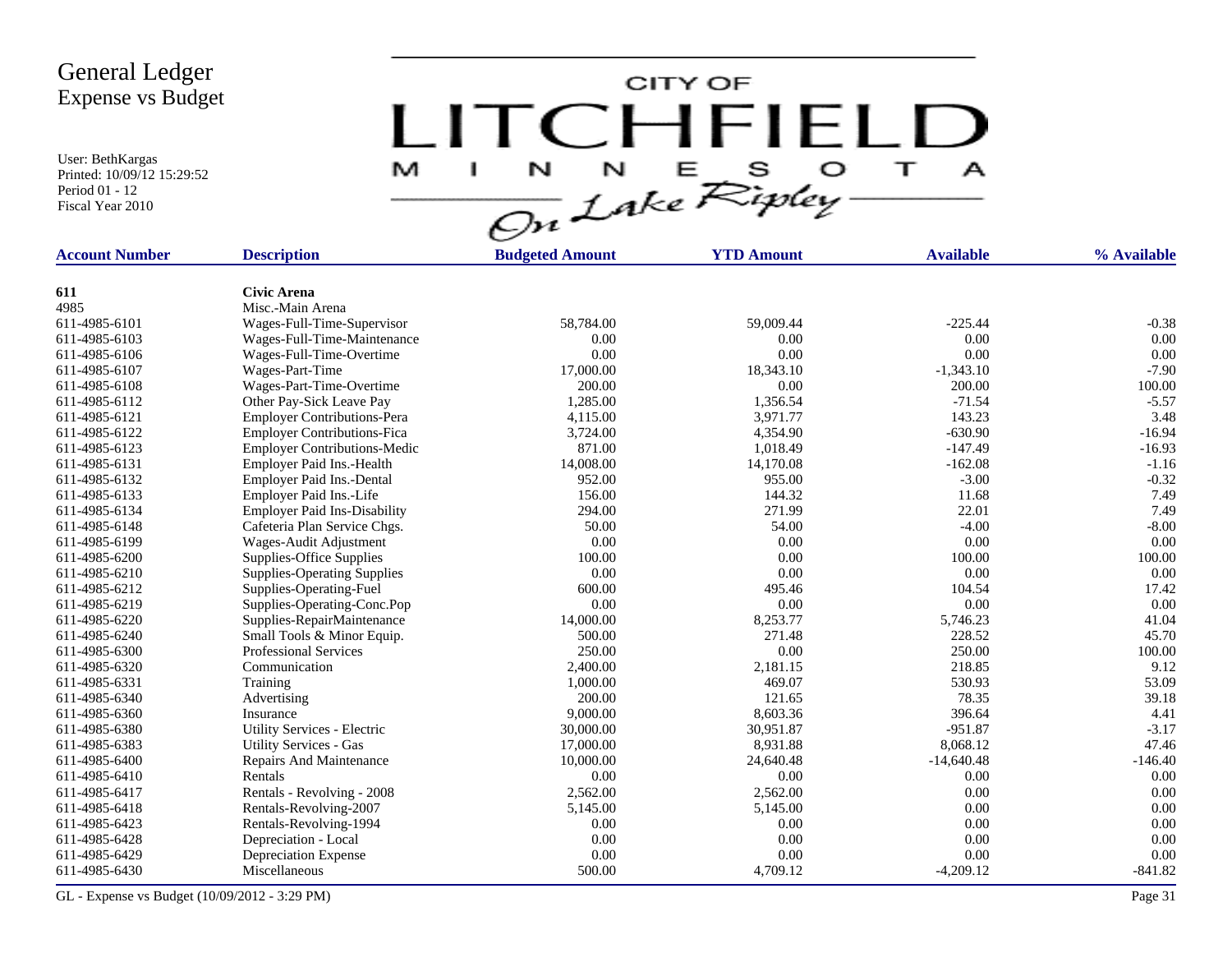| <b>Account Number</b> | <b>Description</b>            | <b>Budgeted Amount</b> | <b>YTD Amount</b> | <b>Available</b> | % Available |
|-----------------------|-------------------------------|------------------------|-------------------|------------------|-------------|
| 611-4985-6440         | Misc.-Contingency Funds       | 2,959.00               | 0.00              | 2,959.00         | 100.00      |
| 611-4985-6441         | Misc.-Taxes                   | 120.00                 | 568.00            | $-448.00$        | $-373.33$   |
| 611-4985-6446         | Misc.-Interest                | 0.00                   | 0.00              | 0.00             | 0.00        |
| 611-4985-6447         | Misc.-Roller Skating          | 0.00                   | 0.00              | 0.00             | 0.00        |
| 611-4985-6455         | Misc.-New Employee Costs      | 0.00                   | 0.00              | 0.00             | 0.00        |
| 611-4985-6476         | Misc.-Vendor Sales Tax        | 0.00                   | 0.00              | 0.00             | 0.00        |
| 611-4985-6477         | Misc.-Vendor Use Tax          | 200.00                 | 0.00              | 200.00           | 100.00      |
| 611-4985-6580         | C.O.-Equip.-Other             | 0.00                   | 0.00              | 0.00             | 0.00        |
| 611-4985-6729         | Transfer Gen(2007 C of I)     | 10,678.00              | 10,678.00         | 0.00             | 0.00        |
| 611-4985-6747         | Transfer - Insurance Rev.     | 0.00                   | 0.00              | 0.00             | 0.00        |
| 611-4985-6749         | Transfer-Capital Imp. Fund    | 0.00                   | 0.00              | 0.00             | 0.00        |
|                       |                               |                        |                   |                  |             |
| 4985                  | Misc.-Main Arena              | 208,653.00             | 212,231.92        | $-3,578.92$      | $-1.72$     |
| 4986                  | Misc.-Community Room          |                        |                   |                  |             |
| 611-4986-6220         | Supplies-RepairMaintenance    | 1,200.00               | 0.00              | 1,200.00         | 100.00      |
| 611-4986-6240         | Small Tools & Minor Equip.    | 1,700.00               | 0.00              | 1,700.00         | 100.00      |
| 611-4986-6300         | Professional Services         | 200.00                 | 0.00              | 200.00           | 100.00      |
| 611-4986-6320         | Communication                 | 550.00                 | 0.00              | 550.00           | 100.00      |
| 611-4986-6340         | Advertising                   | 0.00                   | 0.00              | 0.00             | 0.00        |
| 611-4986-6360         | Insurance                     | 0.00                   | $0.00\,$          | 0.00             | 0.00        |
| 611-4986-6380         | Utility Services - Electric   | 4,600.00               | 4,355.14          | 244.86           | 5.32        |
| 611-4986-6383         | <b>Utility Services - Gas</b> | 2,000.00               | 868.77            | 1,131.23         | 56.56       |
| 611-4986-6400         | Repairs And Maintenance       | 700.00                 | 9,912.37          | $-9,212.37$      | $-1,316.05$ |
| 611-4986-6430         | Miscellaneous                 | 1,147.00               | 0.00              | 1,147.00         | 100.00      |
| 611-4986-6446         | Misc.-Interest                | 0.00                   | 0.00              | 0.00             | 0.00        |
| 611-4986-6476         | Misc.-Vendor Sales Tax        | 0.00                   | 0.00              | 0.00             | 0.00        |
| 611-4986-6477         | Misc.-Vendor Use Tax          | 0.00                   | 0.00              | 0.00             | 0.00        |
| 611-4986-6521         | C.O.-Buildings                | 500.00                 | 0.00              | 500.00           | 100.00      |
| 611-4986-6580         | C.O.-Equip.-Other             | 0.00                   | 0.00              | 0.00             | 0.00        |
| 4986                  | Misc.-Community Room          |                        |                   | $-2,539.28$      | $-20.16$    |
|                       |                               | 12,597.00              | 15,136.28         |                  |             |
| 611                   | <b>Civic Arena</b>            | 221,250.00             | 227,368.20        | $-6,118.20$      | $-2.77$     |
|                       |                               |                        |                   |                  |             |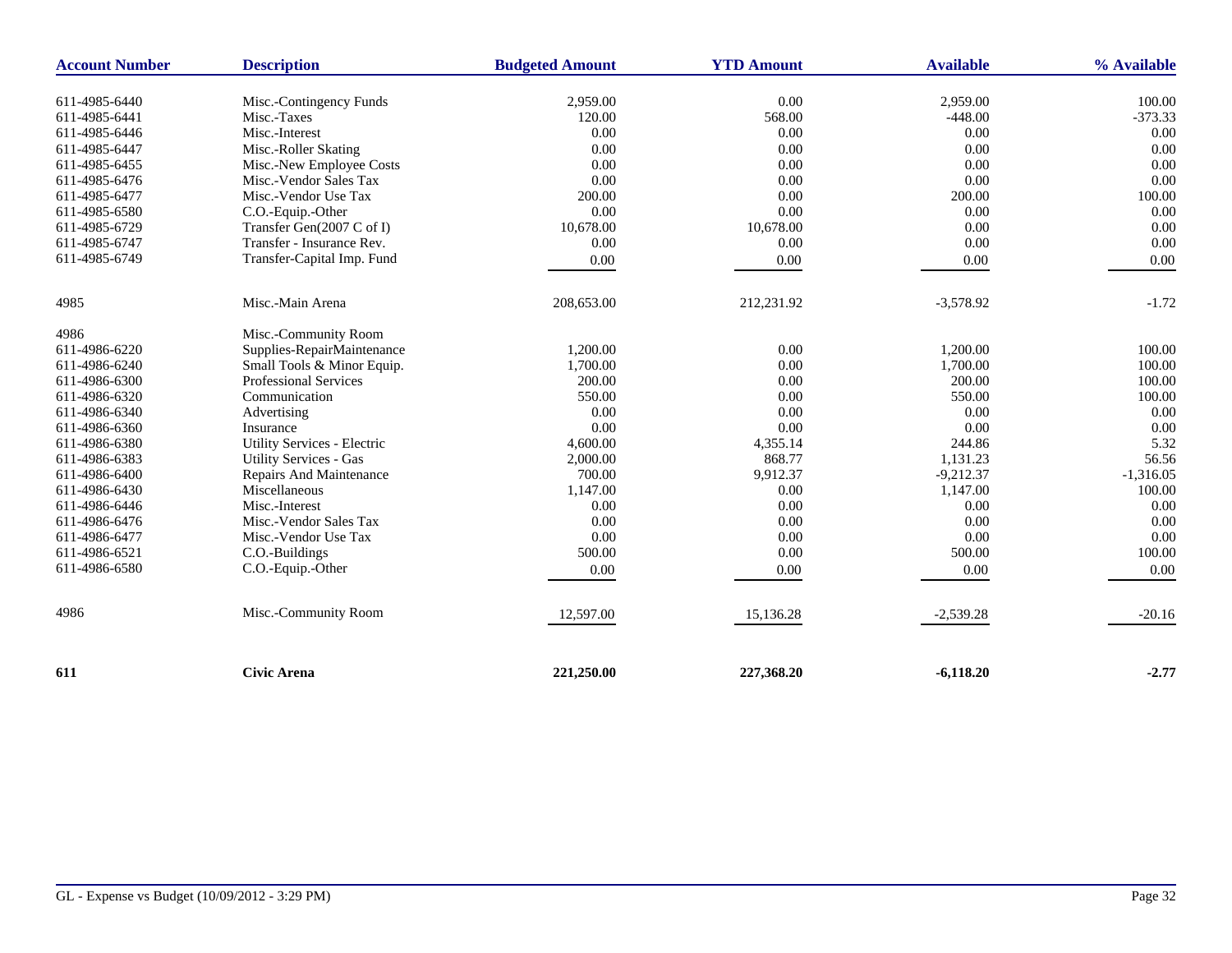User: BethKargas Printed: 10/09/12 15:29:52 Period 01 - 12 Fiscal Year 2010

LITCHFIELD

| <b>Account Number</b>          | <b>Description</b>                                | <b>Budgeted Amount</b> | <b>YTD Amount</b> | <b>Available</b> | % Available  |
|--------------------------------|---------------------------------------------------|------------------------|-------------------|------------------|--------------|
|                                |                                                   |                        |                   |                  |              |
| 614<br>4945                    | <b>Sewer</b>                                      |                        |                   |                  |              |
| 614-4945-6102                  | Misc.-Collection System                           | 0.00                   | 0.00              | 0.00             | 0.00         |
| 614-4945-6103                  | Wages-Full-Time-Regular                           | 0.00                   | 0.00              | 0.00             | 0.00         |
| 614-4945-6106                  | Wages-Full-Time-Maintenance                       | 0.00                   | 0.00              | 0.00             | 0.00         |
|                                | Wages-Full-Time-Overtime                          |                        |                   |                  |              |
| 614-4945-6107<br>614-4945-6112 | Wages-Part-Time                                   | 0.00<br>0.00           | 0.00<br>0.00      | 0.00<br>0.00     | 0.00<br>0.00 |
| 614-4945-6121                  | Other Pay-Sick Leave Pay                          | 0.00                   | 0.00              | 0.00             | 0.00         |
| 614-4945-6122                  | <b>Employer Contributions-Pera</b>                | 0.00                   | 0.00              | 0.00             | 0.00         |
|                                | <b>Employer Contributions-Fica</b>                |                        |                   |                  |              |
| 614-4945-6123                  | <b>Employer Contributions-Medic</b>               | 0.00                   | 0.00              | 0.00             | 0.00         |
| 614-4945-6131                  | Employer Paid Ins.-Health                         | 0.00                   | 0.00              | 0.00             | 0.00         |
| 614-4945-6132                  | Employer Paid Ins.-Dental                         | 0.00                   | 0.00              | 0.00             | 0.00         |
| 614-4945-6133                  | Employer Paid Ins.-Life                           | 0.00                   | 0.00              | 0.00             | 0.00         |
| 614-4945-6134                  | <b>Employer Paid Ins-Disability</b>               | 0.00                   | 0.00              | 0.00             | 0.00         |
| 614-4945-6148                  | Cafeteria Plan Service Chgs.                      | 0.00                   | 0.00              | 0.00             | 0.00         |
| 614-4945-6199                  | Wages-Audit Adjustment                            | 0.00                   | 0.00              | 0.00             | 0.00         |
| 614-4945-6210                  | <b>Supplies-Operating Supplies</b>                | 0.00                   | 0.00              | 0.00             | 0.00         |
| 614-4945-6212                  | Supplies-Operating-Fuel                           | 1,000.00               | 0.00              | 1,000.00         | 100.00       |
| 614-4945-6220                  | Supplies-RepairMaintenance                        | 5,000.00               | $-4,458.47$       | 9,458.47         | 189.17       |
| 614-4945-6240                  | Small Tools & Minor Equip.                        | 5,500.00               | 0.00              | 5,500.00         | 100.00       |
| 614-4945-6300                  | <b>Professional Services</b>                      | 250.00                 | 0.00              | 250.00           | 100.00       |
| 614-4945-6325                  | Communication - Alarm System                      | 1,100.00               | 0.00              | 1,100.00         | 100.00       |
| 614-4945-6331                  | Training                                          | 300.00                 | 0.00              | 300.00           | 100.00       |
| 614-4945-6360                  | Insurance                                         | 500.00                 | 0.00              | 500.00           | 100.00       |
| 614-4945-6380                  | <b>Utility Services - Electric</b>                | 3,600.00               | 3,283.92          | 316.08           | 8.78         |
| 614-4945-6400                  | Repairs And Maintenance                           | 25,000.00              | 225.00            | 24,775.00        | 99.10        |
| 614-4945-6402                  | Repairs & Maint.-Vehicles                         | 1,000.00               | 0.00              | 1,000.00         | 100.00       |
| 614-4945-6404                  | Repairs & Maint.-Mach.Equip                       | 0.00                   | 0.00              | 0.00             | 0.00         |
| 614-4945-6405                  | RepairMaint - Sewer Backups                       | 0.00                   | 63,611.51         | $-63,611.51$     | 0.00         |
| 614-4945-6430                  | Miscellaneous                                     | 0.00                   | 0.00              | 0.00             | 0.00         |
| 614-4945-6520                  | C.O.-Buildings                                    | 0.00                   | 0.00              | 0.00             | 0.00         |
| 614-4945-6580                  | C.O.-Equip.-Other                                 | 1,000.00               | 0.00              | 1,000.00         | 100.00       |
| 4945                           | Misc.-Collection System                           | 44,250.00              | 62,661.96         | $-18,411.96$     | $-41.61$     |
| 4946<br>614-4946-6220          | Misc.-Lift Stations<br>Supplies-RepairMaintenance | 9,000.00               | 290.00            | 8,710.00         | 96.78        |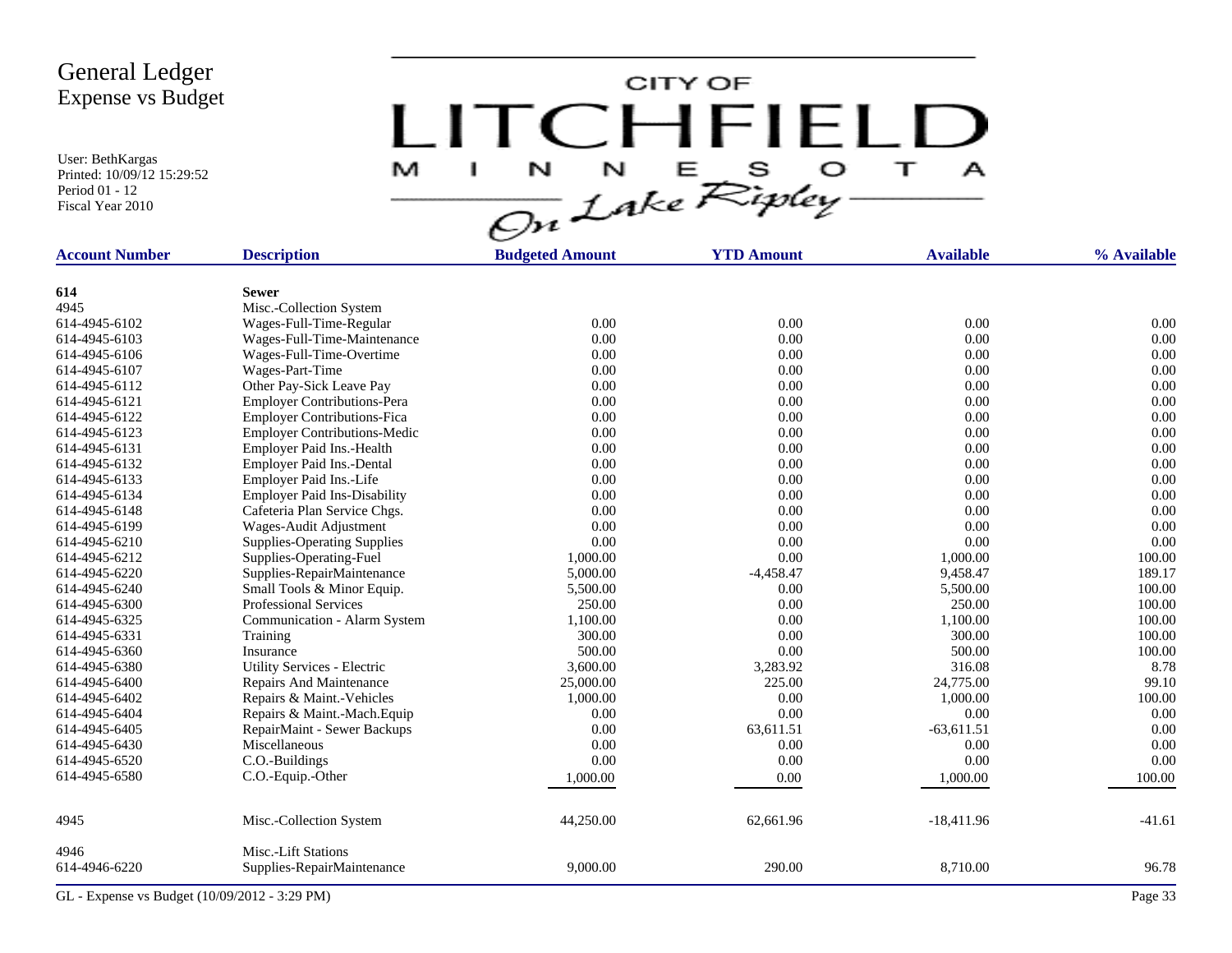| <b>Account Number</b> | <b>Description</b>                  | <b>Budgeted Amount</b> | <b>YTD Amount</b> | <b>Available</b> | % Available |
|-----------------------|-------------------------------------|------------------------|-------------------|------------------|-------------|
| 614-4946-6300         | <b>Professional Services</b>        | 0.00                   | 0.00              | 0.00             | 0.00        |
| 614-4946-6403         | Repairs & Maint.-Imp. Other         | 7,000.00               | 4,964.84          | 2,035.16         | 29.07       |
| 614-4946-6530         | C.O.-Other Imp.                     | 0.00                   | 0.00              | 0.00             | 0.00        |
|                       |                                     |                        |                   |                  |             |
| 4946                  | Misc.-Lift Stations                 | 16,000.00              | 5,254.84          | 10,745.16        | 67.16       |
| 4947                  | Misc.-Treatment Plant               |                        |                   |                  |             |
| 614-4947-6101         | Wages-Full-Time-Supervisor          | 68,789.00              | 67,791.25         | 997.75           | 1.45        |
| 614-4947-6102         | Wages-Full-Time-Regular             | 178,926.00             | 168,088.47        | 10,837.53        | 6.06        |
| 614-4947-6103         | Wages-Full-Time-Maintenance         | 0.00                   | 0.00              | 0.00             | 0.00        |
| 614-4947-6106         | Wages-Full-Time-Overtime            | 22,000.00              | 33,568.84         | $-11,568.84$     | $-52.59$    |
| 614-4947-6107         | Wages-Part-Time                     | 5,000.00               | 0.00              | 5,000.00         | 100.00      |
| 614-4947-6108         | Wages-Part-Time-Overtime            | 0.00                   | 0.00              | 0.00             | 0.00        |
| 614-4947-6111         | Other Pay-Severance Pay             | 0.00                   | 0.00              | 0.00             | 0.00        |
| 614-4947-6112         | Other Pay-Sick Leave Pay            | 1,617.00               | 1,637.99          | $-20.99$         | $-1.30$     |
| 614-4947-6116         | Pager Allowance                     | 7,624.00               | 4,104.64          | 3,519.36         | 46.16       |
| 614-4947-6121         | <b>Employer Contributions-Pera</b>  | 18,056.00              | 19,353.82         | $-1,297.82$      | $-7.19$     |
| 614-4947-6122         | <b>Employer Contributions-Fica</b>  | 16,093.00              | 15,758.45         | 334.55           | 2.08        |
| 614-4947-6123         | <b>Employer Contributions-Medic</b> | 3,764.00               | 3,685.32          | 78.68            | 2.09        |
| 614-4947-6131         | Employer Paid Ins.-Health           | 61,777.00              | 61,899.64         | $-122.64$        | $-0.20$     |
| 614-4947-6132         | Employer Paid Ins.-Dental           | 5,962.00               | 5,939.37          | 22.63            | 0.38        |
| 614-4947-6133         | Employer Paid Ins.-Life             | 780.00                 | 717.45            | 62.55            | 8.02        |
| 614-4947-6134         | <b>Employer Paid Ins-Disability</b> | 1,239.00               | 1,139.85          | 99.15            | 8.00        |
| 614-4947-6148         | Cafeteria Plan Service Chgs.        | 300.00                 | 270.00            | 30.00            | 10.00       |
| 614-4947-6199         | Wages-Audit Adjustment              | 0.00                   | $-13,447.99$      | 13,447.99        | 0.00        |
| 614-4947-6200         | Supplies-Office Supplies            | 1,000.00               | 549.19            | 450.81           | 45.08       |
| 614-4947-6209         | Supplies-Operating-Fuels-Sld        | 1,000.00               | 0.00              | 1,000.00         | 100.00      |
| 614-4947-6210         | <b>Supplies-Operating Supplies</b>  | 0.00                   | 0.00              | 0.00             | 0.00        |
| 614-4947-6212         | Supplies-Operating-Fuel             | 20,000.00              | 15,800.70         | 4,199.30         | 21.00       |
| 614-4947-6216         | Supplies-Operating-SaltChlo         | 260,000.00             | 196,351.90        | 63,648.10        | 24.48       |
| 614-4947-6218         | Supplies-Operating-Lab              | 9,000.00               | 5,601.55          | 3,398.45         | 37.76       |
| 614-4947-6220         | Supplies-RepairMaintenance          | 78,000.00              | 66,869.85         | 11,130.15        | 14.27       |
| 614-4947-6240         | Small Tools & Minor Equip.          | 3,000.00               | 24,044.33         | $-21,044.33$     | $-701.48$   |
| 614-4947-6300         | Professional Services               | 125,000.00             | 84,361.92         | 40,638.08        | 32.51       |
| 614-4947-6321         | Communication - Telephone           | 11,000.00              | 10,093.53         | 906.47           | 8.24        |
| 614-4947-6322         | Communication - Postage             | 350.00                 | 0.00              | 350.00           | 100.00      |
| 614-4947-6331         | Training                            | 4,000.00               | 4,203.12          | $-203.12$        | $-5.08$     |
| 614-4947-6333         | Transportation - Freight            | 500.00                 | 240.08            | 259.92           | 51.98       |
| 614-4947-6350         | Printing, Publish, & Record         | 100.00                 | 0.00              | 100.00           | 100.00      |
| 614-4947-6360         | Insurance                           | 56,000.00              | 56,225.05         | $-225.05$        | $-0.40$     |
| 614-4947-6380         | Utility Services - Electric         | 180,000.00             | 194,470.36        | $-14,470.36$     | $-8.04$     |
| 614-4947-6383         | Utility Services - Gas              | 75,000.00              | 31,167.96         | 43,832.04        | 58.44       |
| 614-4947-6400         | Repairs And Maintenance             | 50,000.00              | 41,131.88         | 8,868.12         | 17.74       |
| 614-4947-6402         | Repairs & Maint.-Vehicles           | 1,000.00               | $0.00\,$          | 1,000.00         | 100.00      |
| 614-4947-6405         | Repair & Maintenance-Tank           | 0.00                   | 0.00              | 0.00             | 0.00        |
| 614-4947-6410         | Rentals                             | 1,500.00               | $0.00\,$          | 1,500.00         | 100.00      |
| 614-4947-6417         | Rentals - Revolving - 2009          | 5,389.00               | 5,389.00          | 0.00             | $0.00\,$    |
| 614-4947-6418         | Rentals-Revolving-2007              | 6,680.00               | 6,680.00          | 0.00             | 0.00        |
| 614-4947-6421         | Rentals-Revolving-2003              | $0.00\,$               | 0.00              | 0.00             | 0.00        |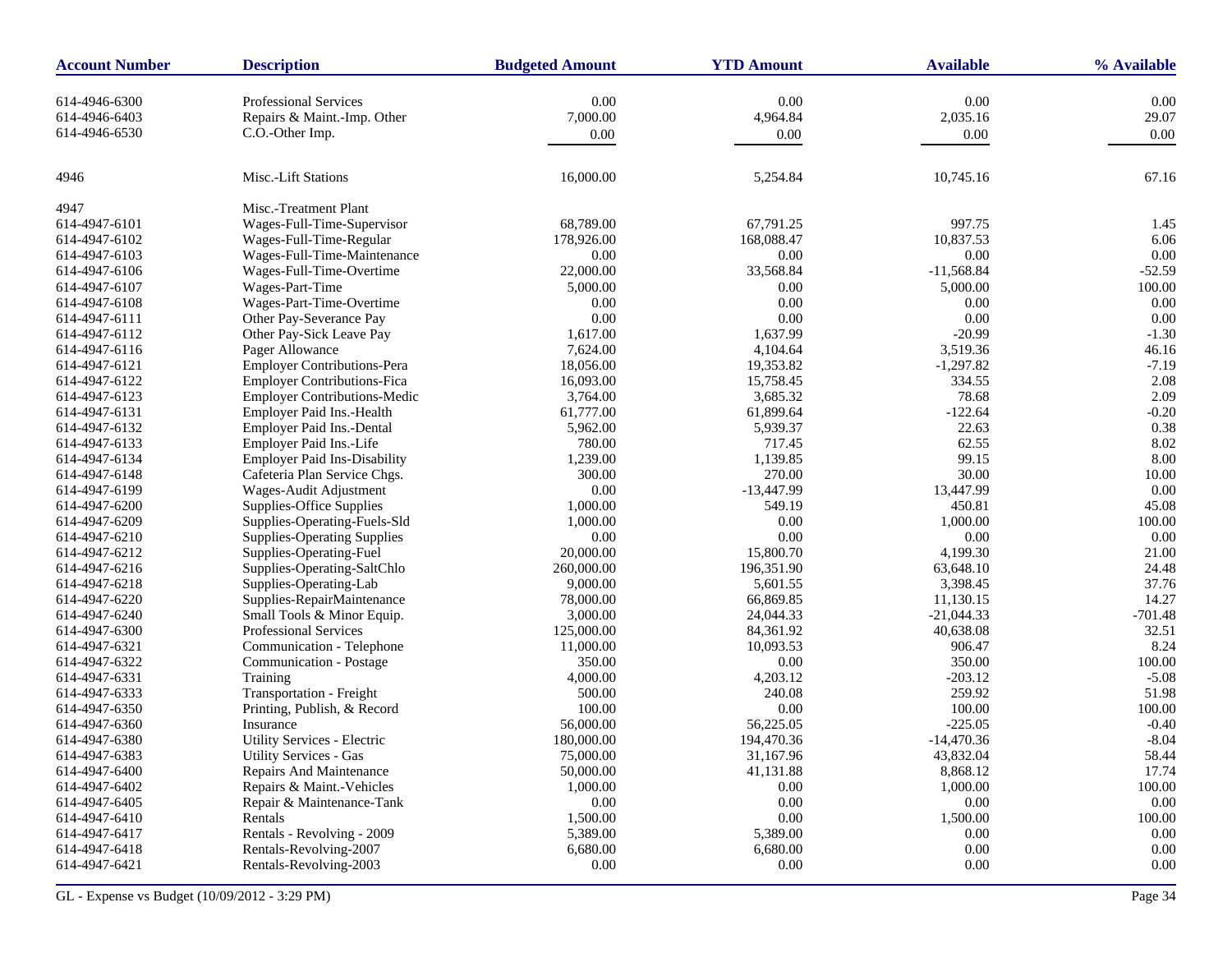| <b>Account Number</b> | <b>Description</b>             | <b>Budgeted Amount</b> | <b>YTD Amount</b> | <b>Available</b> | % Available    |
|-----------------------|--------------------------------|------------------------|-------------------|------------------|----------------|
| 614-4947-6422         | Rentals-Revolving-2004         | 0.00                   | 0.00              | 0.00             | 0.00           |
| 614-4947-6425         | Rentals-Revolving-2006         | 5,623.00               | 5,623.00          | 0.00             | 0.00           |
| 614-4947-6426         | Rentals - Uniforms             | 10,000.00              | 8,468.29          | 1,531.71         | 15.32          |
| 614-4947-6427         | Rentals-Revolving-2005         | 0.00                   | 0.00              | 0.00             | 0.00           |
| 614-4947-6428         | Depreciation - Local           | 0.00                   | 0.00              | 0.00             | 0.00           |
| 614-4947-6429         | Depreciation Expense           | 0.00                   | 536,909.05        | -536,909.05      | 0.00           |
| 614-4947-6430         | Miscellaneous                  | 5,500.00               | 3,870.13          | 1,629.87         | 29.63          |
| 614-4947-6431         | Miscellaneous - Mpca - Annua   | 6,000.00               | 5,900.00          | 100.00           | 1.67           |
| 614-4947-6432         | Misc.-Elected Or Appointed     | 500.00                 | $0.00\,$          | 500.00           | 100.00         |
| 614-4947-6433         | Misc.-Wwtp Engineering Study   | 0.00                   | 0.00              | 0.00             | 0.00           |
| 614-4947-6436         | Misc.-Creek Study              | 0.00                   | 0.00              | 0.00             | 0.00           |
| 614-4947-6455         | Misc.-New Employee Costs       | 0.00                   | $0.00\,$          | 0.00             | 0.00           |
| 614-4947-6456         | Misc.-Gopher State One Call    | 500.00                 | 0.00              | 500.00           | 100.00         |
| 614-4947-6476         | Misc.-Vendor Sales Tax         | 0.00                   | 0.00              | 0.00             | 0.00           |
| 614-4947-6477         | Misc.-Vendor Use Tax           | 0.00                   | $0.00\,$          | 0.00             | 0.00           |
| 614-4947-6510         | C. O.-Land                     | 0.00                   | 0.00              | 0.00             | 0.00           |
| 614-4947-6520         | C.O.-Buildings                 | 0.00                   | 0.00              | 0.00             | 0.00           |
| 614-4947-6530         | C.O.-Other Imp.                | 0.00                   | 0.00              | 0.00             | 0.00           |
| 614-4947-6544         | C.O.-Heavy Equip.              | 0.00                   | 0.00              | 0.00             | 0.00           |
| 614-4947-6550         | C.O.-Vehicles                  | 0.00                   | 0.00              | 0.00             | 0.00           |
| 614-4947-6560         | C.O.-Furniture & Fixtures      | 0.00                   | 0.00              | 0.00             | 0.00           |
| 614-4947-6580         | C.O.-Equip.-Other              | 0.00                   | 0.00              | 0.00             | 0.00           |
|                       |                                |                        |                   |                  |                |
| 4947                  | Misc.-Treatment Plant          | 1,308,569.00           | 1,674,457.99      | -365,888.99      | $-27.96$       |
| 4948                  | Misc.-Admin. & General         |                        |                   |                  |                |
| 614-4948-6300         | <b>Professional Services</b>   | 0.00                   | 617.50            | $-617.50$        | 0.00           |
| 614-4948-6425         | Rentals-Revolving-2006         | 0.00                   | 0.00              | 0.00             | 0.00           |
| 614-4948-6428         | Depreciation - Local           | 0.00                   | 0.00              | 0.00             | 0.00           |
| 614-4948-6430         | Miscellaneous                  | 0.00                   | 0.00              | 0.00             | 0.00           |
| 614-4948-6437         | Misc.-Retiree Health Insurance | 15,409.00              | 13,941.00         | 1,468.00         | 9.53           |
| 614-4948-6440         | Misc.-Contingency Funds        | 32,455.00              | 0.00              | 32,455.00        | 100.00         |
| 614-4948-6442         | <b>Uncollectible Accounts</b>  | 0.00                   | 0.00              | 0.00             | 0.00           |
| 614-4948-6444         | Misc.-Bookkeeping              | 10,000.00              | 10,000.00         | 0.00             | 0.00           |
| 614-4948-6445         | Misc.-Audit                    | 8,000.00               | 8,000.00          | 0.00             | 0.00           |
| 614-4948-6446         | <b>Interest Expense</b>        | 0.00                   | $-4,675.00$       | 4,675.00         | 0.00           |
| 614-4948-6460         | Misc.-Sewer                    | 0.00                   | 0.00              | 0.00             | 0.00           |
| 614-4948-6530         | C.O.-Locally Fund Construct.   | 0.00                   | 0.00              | 0.00             | 0.00           |
| 614-4948-6600         | Debt Ser.-Principal            | 0.00                   | 0.00              | 0.00             | 0.00           |
| 614-4948-6610         | Debt Ser.-Interest             | 0.00                   | 0.00              | 0.00             | 0.00           |
| 614-4948-6620         | Debt Serv.-Agent Fee           | 0.00                   | 0.00              | 0.00             | 0.00           |
| 614-4948-6624         | <b>Bond Discount</b>           | 0.00                   | 4,624.92          | -4,624.92        | $0.00^{\circ}$ |
| 614-4948-6713         | Rentals Rev. Fund-2003         | 0.00                   | 0.00              | 0.00             | 0.00           |
| 614-4948-6721         | Transfers-Int.-Perm.-General   | 0.00                   | $0.00\,$          | 0.00             | 0.00           |
| 614-4948-6724         | Transfer-Receptionist          | 10,000.00              | 10,000.00         | 0.00             | 0.00           |
| 614-4948-6725         | Transfers-Safety               | 5,000.00               | 5,000.00          | 0.00             | 0.00           |
| 614-4948-6726         | Transfer - Technology          | 10,000.00              | 10,000.00         | 0.00             | $0.00\,$       |
| 614-4948-6735         | Transfer-P.W. Mgmt. Center     | 3,250.00               | 3,250.00          | 0.00             | 0.00           |
| 614-4948-6743         | Transfer-General Fund          | 65,000.00              | 65,000.00         | 0.00             | 0.00           |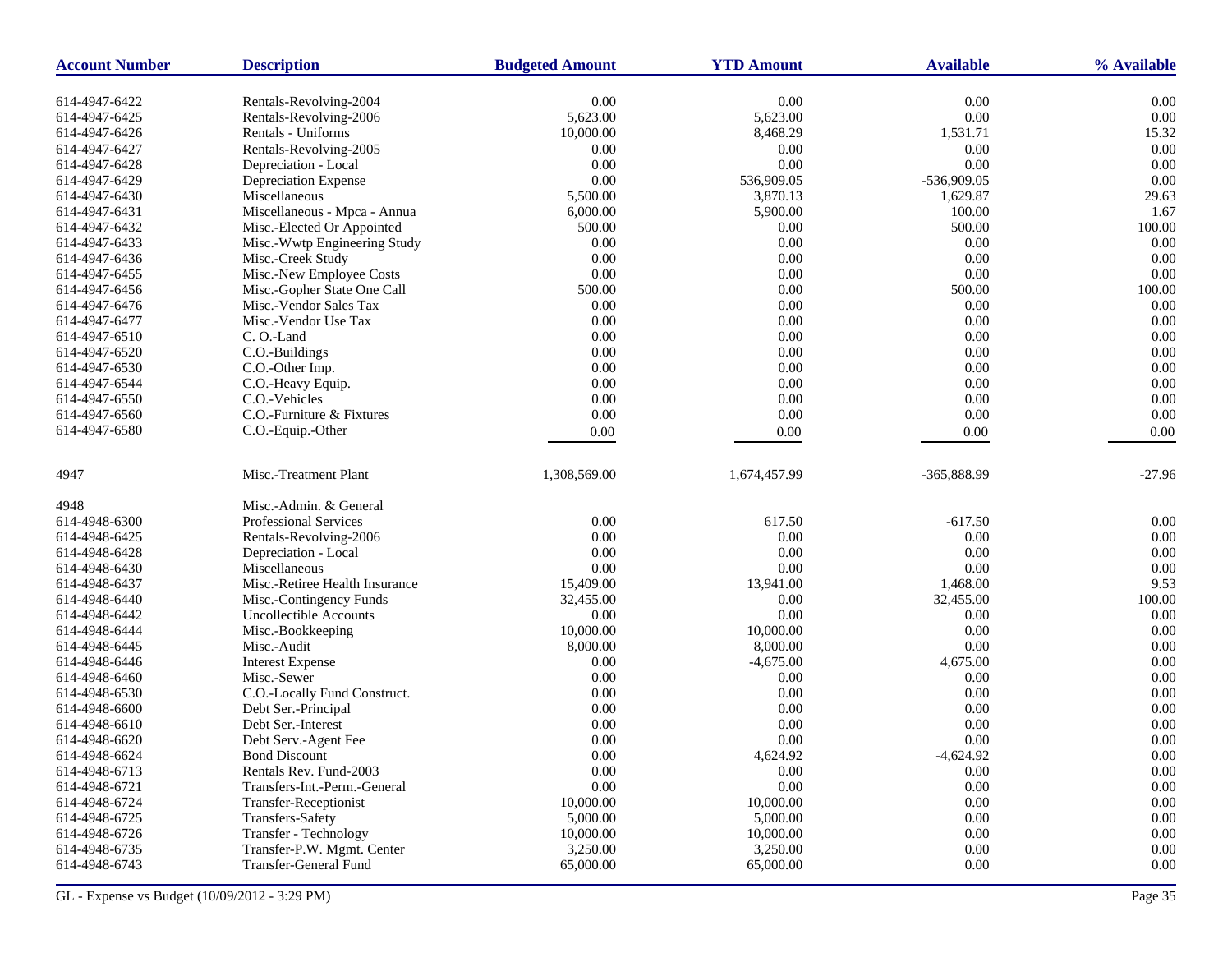| <b>Account Number</b> | <b>Description</b>            | <b>Budgeted Amount</b> | <b>YTD Amount</b> | <b>Available</b> | % Available |
|-----------------------|-------------------------------|------------------------|-------------------|------------------|-------------|
| 614-4948-6745         | Transfer - General Fund (LGA) | 60,000.00              | 60,000.00         | 0.00             | 0.00        |
| 614-4948-6747         | Transfer - Insurance Rev.     | 0.00                   | 0.00              | 0.00             | 0.00        |
| 614-4948-6749         | Transfer-Capital Imp. Fund    | 0.00                   | 0.00              | 0.00             | 0.00        |
| 614-4948-6753         | Transfer-2002 W.W. Treat. Bd  | 378,600.00             | 48,600.00         | 330,000.00       | 87.16       |
| 614-4948-6754         | Transfer-2001 W.W. Treat. Bd  | 732,000.00             | 732,000.00        | 0.00             | 0.00        |
| 614-4948-6755         | Transfer-2009 W.W. P.F.A.     | 240,000.00             | 240,000.00        | 0.00             | 0.00        |
| 614-4948-6757         | Transfer-Infrastructure       | 0.00                   | 0.00              | 0.00             | 0.00        |
| 614-4948-6759         | Transfer-93B Ww Fac. Ref.     | 0.00                   | 0.00              | 0.00             | 0.00        |
| 614-4948-6761         | Transfer-Ww Imp. Pfa Loan O1  | 0.00                   | 0.00              | 0.00             | 0.00        |
| 614-4948-6770         | Loss on Asset Disposal        | 0.00                   | 0.00              | 0.00             | 0.00        |
| 4948                  | Misc.-Admin. & General        | 1,569,714.00           | 1,206,358.42      | 363,355.58       | 23.15       |
| 614                   | <b>Sewer</b>                  | 2,938,533.00           | 2,948,733.21      | $-10,200.21$     | $-0.35$     |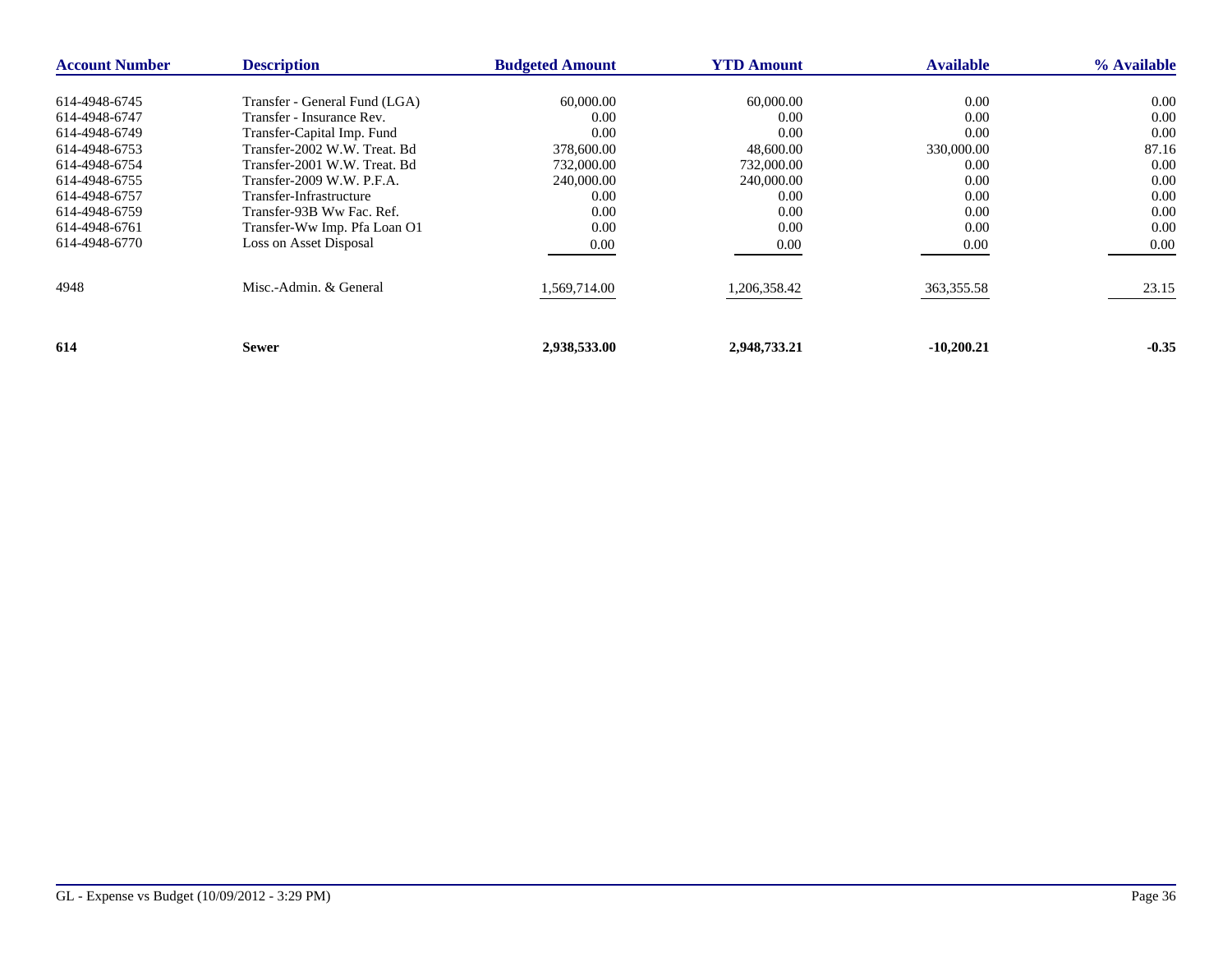User: BethKargas Printed: 10/09/12 15:29:53 Period 01 - 12 Fiscal Year 2010



| <b>Account Number</b> | <b>Description</b>                  | <b>Budgeted Amount</b> | <b>YTD Amount</b> | <b>Available</b> | % Available |
|-----------------------|-------------------------------------|------------------------|-------------------|------------------|-------------|
|                       |                                     |                        |                   |                  |             |
| 620                   | Liquor                              |                        |                   |                  |             |
| 4975                  | Misc.-Purchases-Off-Sale            |                        |                   |                  |             |
| 620-4975-6250         | Merchandise-Resale-Ice              | 0.00                   | 0.00              | 0.00             | 0.00        |
| 620-4975-6251         | Merchandise-Resale-Liquor           | 492,000.00             | 494,578.49        | $-2,578.49$      | $-0.52$     |
| 620-4975-6252         | Merchandise-Resale-Beer             | 823,000.00             | 769,661.91        | 53,338.09        | 6.48        |
| 620-4975-6253         | Merchandise-Resale-Wine             | 149,000.00             | 168,666.10        | $-19,666.10$     | $-13.20$    |
| 620-4975-6254         | Merchandise-Resale-Taxable          | 19,000.00              | 19,921.91         | $-921.91$        | $-4.85$     |
| 620-4975-6255         | Merchandise-Resale-Non-Tax          | 12,000.00              | 11,564.69         | 435.31           | 3.63        |
| 620-4975-6333         | <b>Transportation - Freight</b>     | 10,500.00              | 11,956.28         | $-1,456.28$      | $-13.87$    |
| 620-4975-6452         | Misc.-Beer Cases                    | 2,600.00               | $-565.00$         | 3,165.00         | 121.73      |
| 620-4975-6742         | Transfer-Gov.-Perm.-Sales Tx        | 161,000.00             | 178,295.00        | $-17,295.00$     | $-10.74$    |
| 4975                  | Misc.-Purchases-Off-Sale            | 1,669,100.00           | 1,654,079.38      | 15,020.62        | 0.90        |
| 4976                  | Misc.-Operate Exp.-Off-Sale         |                        |                   |                  |             |
| 620-4976-6101         | Wages-Full-Time-Supervisor          | 58,784.00              | 53.661.97         | 5,122.03         | 8.71        |
| 620-4976-6102         | Wages-Full-Time-Regular             | 40,023.00              | 36,035.95         | 3,987.05         | 9.96        |
| 620-4976-6103         | Wages-Full-Time-Maintenance         | 0.00                   | 0.00              | 0.00             | 0.00        |
| 620-4976-6106         | Wages-Full-Time-Overtime            | 400.00                 | 0.00              | 400.00           | 100.00      |
| 620-4976-6107         | Wages-Part-Time                     | 48,000.00              | 48,876.22         | $-876.22$        | $-1.83$     |
| 620-4976-6108         | Wages-Part-Time-Overtime            | 0.00                   | 0.00              | 0.00             | 0.00        |
| 620-4976-6111         | Other Pay-Severance Pay             | 0.00                   | 0.00              | 0.00             | 0.00        |
| 620-4976-6112         | Other Pay-Sick Leave Pay            | 679.00                 | 1,173.78          | $-494.78$        | $-72.87$    |
| 620-4976-6121         | <b>Employer Contributions-Pera</b>  | 7,416.00               | 7,915.93          | -499.93          | $-6.74$     |
| 620-4976-6122         | <b>Employer Contributions-Fica</b>  | 6,668.00               | 8,283.85          | $-1,615.85$      | $-24.23$    |
| 620-4976-6123         | <b>Employer Contributions-Medic</b> | 1,563.00               | 1.937.27          | $-374.27$        | $-23.95$    |
| 620-4976-6131         | Employer Paid Ins.-Health           | 28,016.00              | 28,340.16         | $-324.16$        | $-1.16$     |
| 620-4976-6132         | Employer Paid Ins.-Dental           | 2,705.00               | 2,712.70          | $-7.70$          | $-0.28$     |
| 620-4976-6133         | Employer Paid Ins.-Life             | 312.00                 | 288.64            | 23.36            | 7.49        |
| 620-4976-6134         | <b>Employer Paid Ins-Disability</b> | 494.00                 | 457.17            | 36.83            | 7.46        |
| 620-4976-6148         | Cafeteria Plan Service Chgs.        | 100.00                 | 108.00            | $-8.00$          | $-8.00$     |
| 620-4976-6199         | Wages-Audit Adjustment              | 0.00                   | 6,358.47          | $-6,358.47$      | 0.00        |
| 620-4976-6200         | Supplies-Office Supplies            | 300.00                 | 0.00              | 300.00           | 100.00      |
| 620-4976-6210         | <b>Supplies-Operating Supplies</b>  | 6,200.00               | 5,894.60          | 305.40           | 4.93        |
| 620-4976-6215         | Supplies - Wine Club                | 0.00                   | 373.46            | $-373.46$        | 0.00        |
| 620-4976-6240         | Small Tools & Minor Equip.          | 50.00                  | 0.00              | 50.00            | 100.00      |
| 620-4976-6300         | <b>Professional Services</b>        | 100.00                 | 750.00            | $-650.00$        | $-650.00$   |
|                       |                                     |                        |                   |                  |             |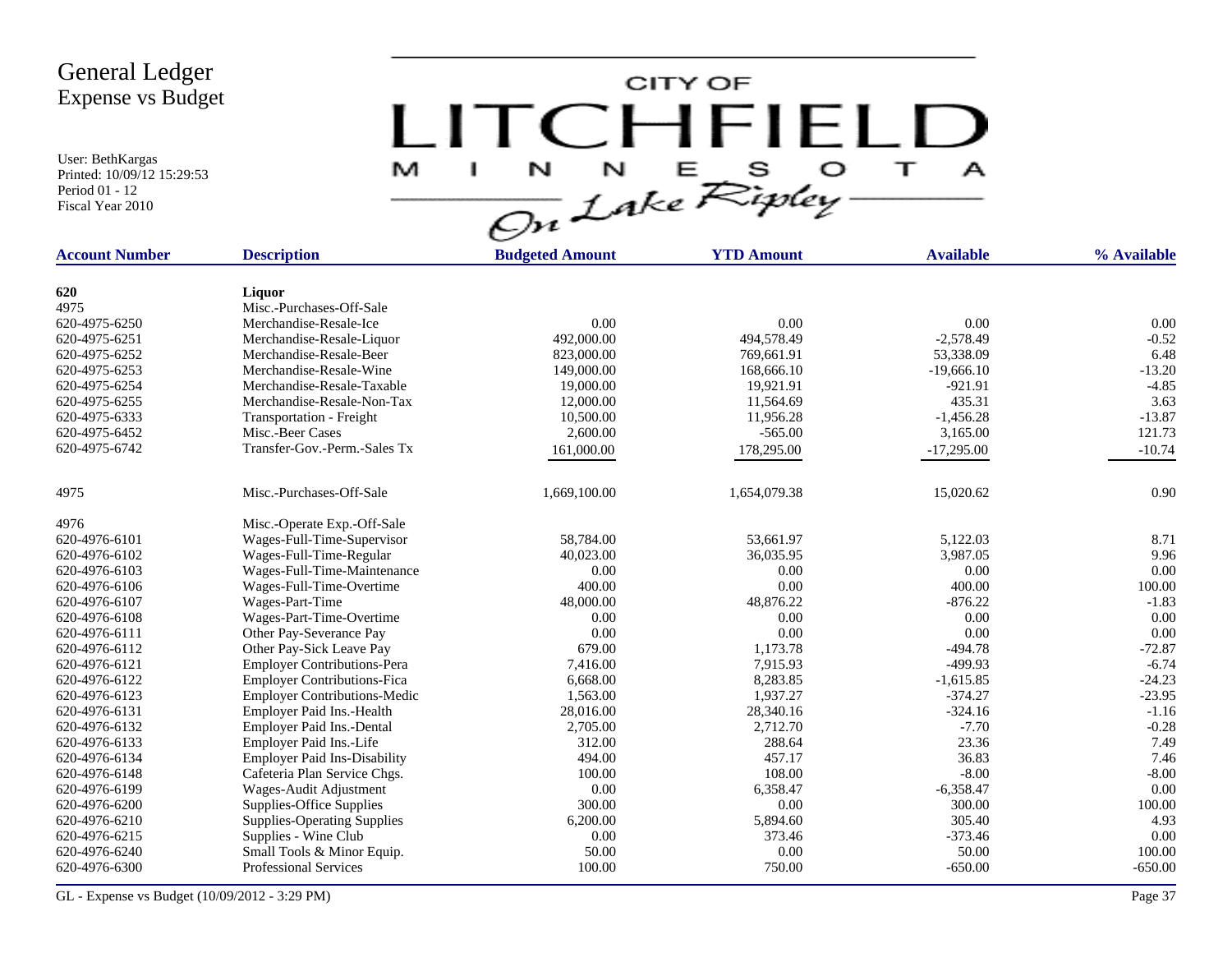| <b>Account Number</b>          | <b>Description</b>                       | <b>Budgeted Amount</b> | <b>YTD Amount</b> | <b>Available</b> | % Available   |
|--------------------------------|------------------------------------------|------------------------|-------------------|------------------|---------------|
| 620-4976-6321                  | Communication - Telephone                | 2,800.00               | 2,782.16          | 17.84            | 0.64          |
|                                |                                          |                        |                   | 800.00           | 100.00        |
| 620-4976-6325<br>620-4976-6331 | Communication - Alarm System<br>Training | 800.00<br>1,500.00     | 0.00<br>1,584.00  | $-84.00$         | $-5.60$       |
| 620-4976-6340                  | Advertising                              | 7,000.00               | 9,254.98          | $-2,254.98$      | $-32.21$      |
| 620-4976-6360                  |                                          |                        |                   |                  | $-9.41$       |
|                                | Insurance                                | 8,500.00               | 9,300.23          | $-800.23$        | $-54.21$      |
| 620-4976-6400                  | Repairs And Maintenance                  | 500.00                 | 771.05            | $-271.05$        |               |
| 620-4976-6428                  | Depreciation - Local                     | 0.00                   | 0.00              | 0.00             | 0.00<br>45.29 |
| 620-4976-6430                  | Miscellaneous                            | 7,000.00               | 3,829.80          | 3,170.20         |               |
| 620-4976-6431                  | Misc.-Charge Card Fees                   | 20,000.00              | 24,878.34         | $-4,878.34$      | $-24.39$      |
| 620-4976-6432                  | Misc.-Uncollected Checks                 | 0.00                   | 238.93            | $-238.93$        | 0.00          |
| 620-4976-6440                  | Contingency                              | 62,291.00              | 0.00              | 62,291.00        | 100.00        |
| 620-4976-6444                  | Misc.-Bookkeeping                        | 10,000.00              | 10,000.00         | 0.00             | 0.00          |
| 620-4976-6445                  | Misc.-Audit                              | 4,000.00               | 4,000.00          | 0.00             | 0.00          |
| 620-4976-6455                  | Misc.-New Employee Costs                 | 0.00                   | 0.00              | 0.00             | 0.00          |
| 620-4976-6476                  | Misc.-Vendor Sales Tax                   | 500.00                 | 0.00              | 500.00           | 100.00        |
| 620-4976-6742                  | Transfer-Gov.-Perm.-Sales Tx             | 0.00                   | 0.00              | 0.00             | 0.00          |
| 4976                           | Misc.-Operate Exp.-Off-Sale              | 326,701.00             | 269,807.66        | 56,893.34        | 17.41         |
| 4977                           | Misc.-Bldg & Maint-Off-Sale              |                        |                   |                  |               |
| 620-4977-6220                  | Supplies-RepairMaintenance               | 0.00                   | 1,455.73          | $-1,455.73$      | 0.00          |
| 620-4977-6380                  | <b>Utility Services</b>                  | 14,000.00              | 14,345.53         | $-345.53$        | $-2.47$       |
| 620-4977-6400                  | Repairs And Maintenance                  | 4,300.00               | 5,021.85          | $-721.85$        | $-16.79$      |
| 620-4977-6401                  | Repairs & Maint - Building               | 0.00                   | $0.00\,$          | 0.00             | 0.00          |
|                                |                                          |                        |                   |                  |               |
| 4977                           | Misc.-Bldg & Maint-Off-Sale              | 18,300.00              | 20,823.11         | $-2,523.11$      | $-13.79$      |
| 4978                           | Misc.-Non-Operate-Off-Sale               |                        |                   |                  |               |
| 620-4978-6429                  | Depreciation Expense                     | 0.00                   | 6,076.88          | $-6,076.88$      | 0.00          |
| 620-4978-6440                  | Misc.-Contingency Funds                  | 0.00                   | 0.00              | 0.00             | 0.00          |
| 620-4978-6476                  | Misc.-Vendor Sales Tax                   | 0.00                   | 0.00              | 0.00             | 0.00          |
| 620-4978-6477                  | Misc.-Vendor Use Tax                     | 0.00                   | $0.00\,$          | 0.00             | 0.00          |
| 620-4978-6520                  | C.O.-Buildings                           | 0.00                   | 0.00              | 0.00             | 0.00          |
| 620-4978-6580                  | C.O.-Equip.-Other                        | 0.00                   | $0.00\,$          | 0.00             | 0.00          |
| 620-4978-6721                  | Transfers-Int.-Perm.                     | 0.00                   | $0.00\,$          | 0.00             | 0.00          |
| 620-4978-6722                  | Transfers-Int.-Perm.-General             | 0.00                   | 0.00              | 0.00             | 0.00          |
| 620-4978-6723                  | Transfers-Int.-Perm-Gen.Side             | 0.00                   | 0.00              | 0.00             | 0.00          |
| 620-4978-6724                  | Transfer - Personal Study                | 0.00                   | 0.00              | 0.00             | 0.00          |
| 620-4978-6728                  | Transfers-Int.-Perm-Civic A.             | 59,000.00              | 59,000.00         | 0.00             | 0.00          |
| 620-4978-6747                  | Transfer - Insurance Rev.                | 0.00                   | 0.00              | 0.00             | 0.00          |
| 620-4978-6757                  | Transfer-Infrastructure                  | 0.00                   | 70,000.00         | $-70,000.00$     | 0.00          |
| 620-4978-6770                  | Loss on Asset Disposal                   | 0.00                   | 0.00              | 0.00             | 0.00          |
| 4978                           | Misc.-Non-Operate-Off-Sale               |                        |                   |                  |               |
|                                |                                          | 59,000.00              | 135,076.88        | $-76,076.88$     | $-128.94$     |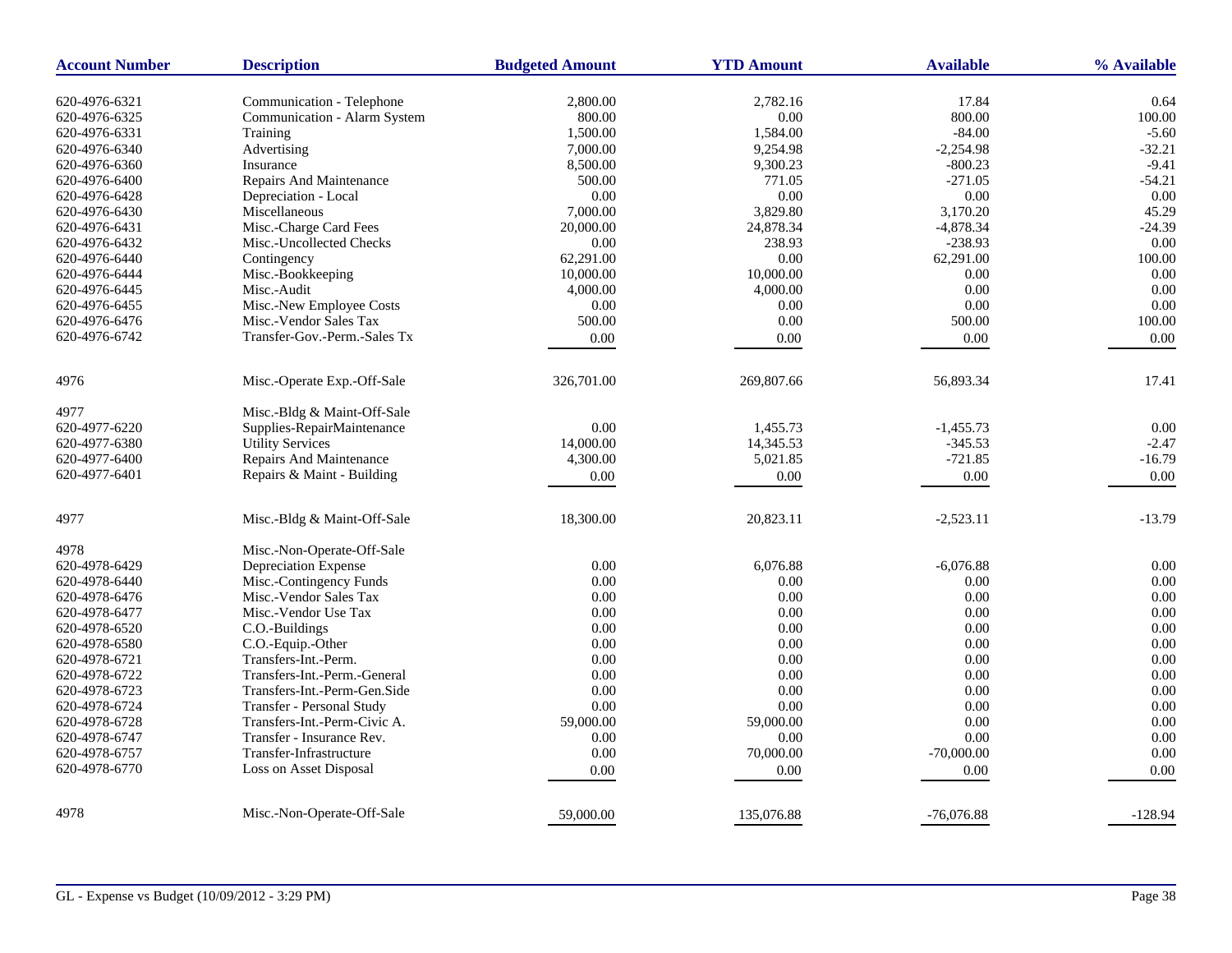| <b>Account Number</b> | <b>Description</b> | <b>Budgeted Amount</b> | <b>UTD</b><br>Amount | Available   | Available |
|-----------------------|--------------------|------------------------|----------------------|-------------|-----------|
| 620                   | Liquor             | 2,073,101.00           | 2,079,787.03         | $-6,686.03$ | $-0.32$   |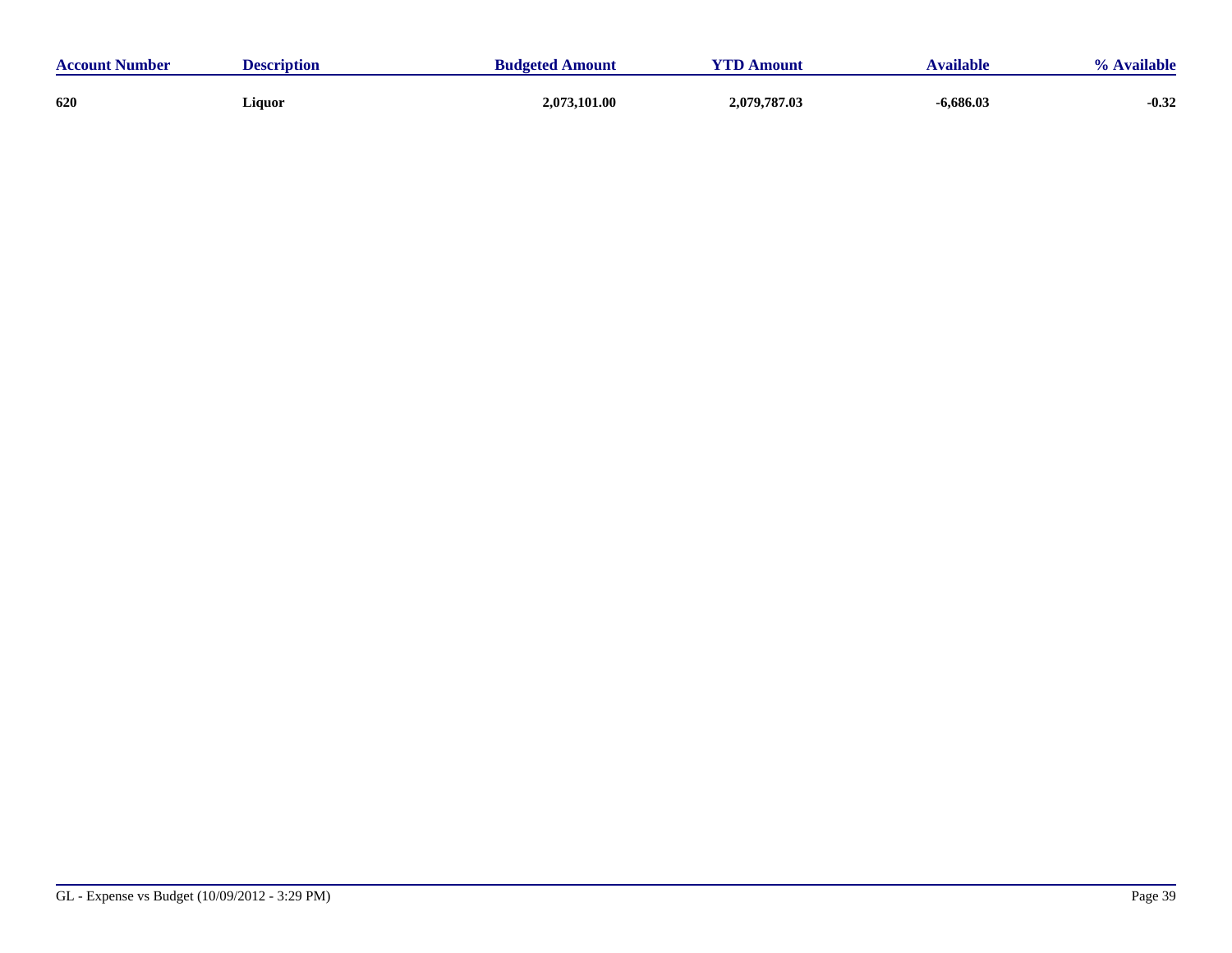User: BethKargas Printed: 10/09/12 15:29:53 Period 01 - 12 Fiscal Year 2010

LITCHFIELD

| <b>Account Number</b> | <b>Description</b>                        | <b>Budgeted Amount</b> | <b>YTD Amount</b> | <b>Available</b> | % Available |
|-----------------------|-------------------------------------------|------------------------|-------------------|------------------|-------------|
|                       |                                           |                        |                   |                  |             |
| 623                   | <b>Golf Course</b>                        |                        |                   |                  |             |
| 4983                  | Misc.-Golf Course                         |                        |                   |                  |             |
| 623-4983-6101         | Wages-Full-Time-Supervisor                | 0.00                   | 0.00              | 0.00             | 0.00        |
| 623-4983-6103         | Wages-Full-Time-Maintenance               | 0.00                   | 0.00              | 0.00             | 0.00        |
| 623-4983-6106         | Wages-Full-Time-Overtime                  | 0.00                   | 0.00              | 0.00             | 0.00        |
| 623-4983-6107         | Wages-Part-Time                           | 85,000.00              | 38,019.92         | 46,980.08        | 55.27       |
| 623-4983-6108         | Wages-Part-Time-Overtime                  | 0.00                   | 427.69            | $-427.69$        | 0.00        |
| 623-4983-6109         | Wages-Part-Time-Supervisor                | 32,500.00              | 30,134.38         | 2,365.62         | 7.28        |
| 623-4983-6121         | <b>Employer Contributions-Pera</b>        | 5,000.00               | 3,177.17          | 1,822.83         | 36.46       |
| 623-4983-6122         | <b>Employer Contributions-Fica</b>        | 7,000.00               | 4,180.53          | 2,819.47         | 40.28       |
| 623-4983-6123         | <b>Employer Contributions-Medic</b>       | 1,700.00               | 977.73            | 722.27           | 42.49       |
| 623-4983-6131         | Employer Paid Ins.-Health                 | 0.00                   | 0.00              | 0.00             | 0.00        |
| 623-4983-6132         | Employer Paid Ins.-Dental                 | 0.00                   | 0.00              | 0.00             | 0.00        |
| 623-4983-6133         | Employer Paid Ins.-Life                   | 0.00                   | 0.00              | 0.00             | 0.00        |
| 623-4983-6134         | <b>Employer Paid Ins-Disability</b>       | 0.00                   | 0.00              | 0.00             | 0.00        |
| 623-4983-6199         | Wages-Audit Adjustment                    | 0.00                   | 0.00              | 0.00             | 0.00        |
| 623-4983-6210         | <b>Supplies-Operating Supplies</b>        | 0.00                   | 0.00              | 0.00             | 0.00        |
| 623-4983-6212         | Supplies-Operating-Fuel                   | 10,000.00              | 16,655.47         | $-6,655.47$      | $-66.55$    |
| 623-4983-6220         | Supplies-RepairMaintenance                | 35,000.00              | 44,074.06         | $-9.074.06$      | $-25.93$    |
| 623-4983-6240         | Small Tools & Minor Equip.                | 500.00                 | 0.00              | 500.00           | 100.00      |
| 623-4983-6300         | <b>Professional Services</b>              | 0.00                   | 393.75            | $-393.75$        | 0.00        |
| 623-4983-6309         | Professional-Computer Hdcap               | 5,500.00               | 0.00              | 5,500.00         | 100.00      |
| 623-4983-6320         | Communication                             | 3,000.00               | 3,375.51          | $-375.51$        | $-12.52$    |
| 623-4983-6331         | Training                                  | 200.00                 | 0.00              | 200.00           | 100.00      |
| 623-4983-6340         | Advertising                               | 0.00                   | 0.00              | 0.00             | 0.00        |
| 623-4983-6360         | Insurance                                 | 25,000.00              | 27,132.52         | $-2,132.52$      | $-8.53$     |
| 623-4983-6380         | <b>Utility Services</b>                   | 6,000.00               | 4,978.97          | 1,021.03         | 17.02       |
| 623-4983-6400         | Repairs And Maintenance                   | 5,000.00               | 10,238.74         | $-5,238.74$      | $-104.77$   |
| 623-4983-6410         | Rentals                                   | 500.00                 | 1,491.58          | $-991.58$        | $-198.32$   |
| 623-4983-6411         | Rentals - Land                            | 0.00                   | 0.00              | 0.00             | 0.00        |
| 623-4983-6417         | Rentals - Revolving - 2009                | 4,215.00               | 4,215.00          | 0.00             | 0.00        |
| 623-4983-6418         | Rentals-Revolving-2007                    | 12,115.00              | 12,115.00         | 0.00             | 0.00        |
| 623-4983-6423         | Rentals-Revolving-2003                    | $0.00\,$               | 0.00              | 0.00             | 0.00        |
| 623-4983-6425         | Rentals-Revolving - 2006                  | 4,640.00               | 4,640.00          | 0.00             | 0.00        |
| 623-4983-6430         | Miscellaneous                             | 10,000.00              | 12,733.96         | $-2,733.96$      | $-27.34$    |
| 623-4983-6432         |                                           | 0.00                   | 0.00              | 0.00             | 0.00        |
| 623-4983-6441         | Misc.-Elected Or Appointed<br>Misc.-Taxes | 14,000.00              | 0.90              | 13,999.10        | 99.99       |
|                       |                                           |                        |                   |                  |             |
| 623-4983-6446         | Misc.-Interest                            | 0.00                   | 0.00              | 0.00             | 0.00        |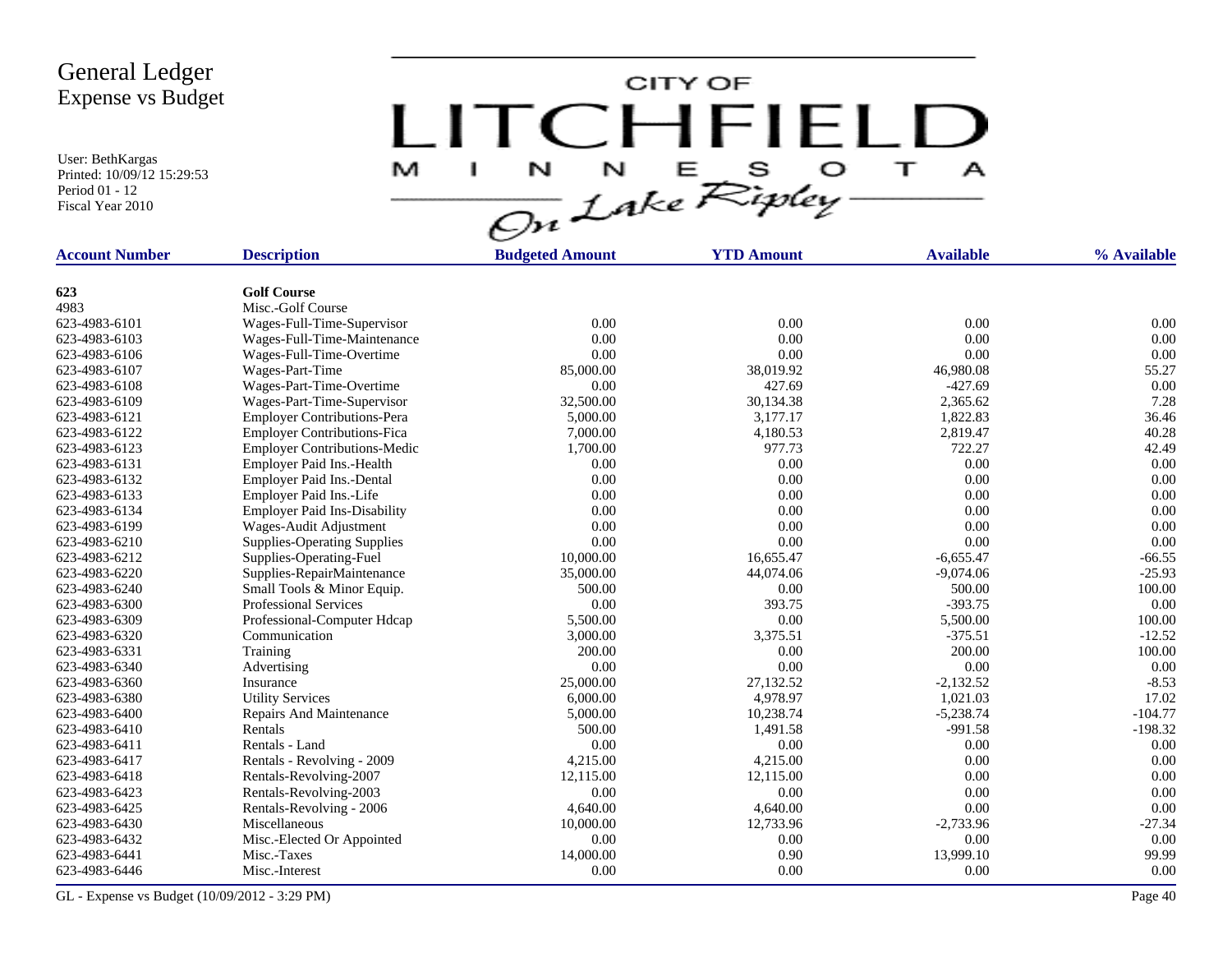| <b>Account Number</b> | <b>Description</b>        | <b>Budgeted Amount</b> | <b>YTD Amount</b> | <b>Available</b> | % Available |
|-----------------------|---------------------------|------------------------|-------------------|------------------|-------------|
| 623-4983-6476         | Misc.-Vendor Sales Tax    | 0.00                   | 0.00              | 0.00             | 0.00        |
| 623-4983-6477         | Misc.-Vendor Use Tax      | 0.00                   | 0.00              | 0.00             | 0.00        |
| 623-4983-6510         | C.O.-Land                 | 0.00                   | 0.00              | 0.00             | 0.00        |
| 623-4983-6520         | C.O.-Buildings            | 0.00                   | 0.00              | 0.00             | 0.00        |
| 623-4983-6530         | C.O.-Other Imp.           | 0.00                   | 0.00              | 0.00             | 0.00        |
| 623-4983-6580         | C.O.-Equip.-Other         | 0.00                   | 0.00              | 0.00             | 0.00        |
| 623-4983-6600         | Debt Ser.-Principal       | 0.00                   | 0.00              | 0.00             | 0.00        |
| 623-4983-6610         | Debt Ser.-Interest        | 0.00                   | 0.00              | 0.00             | 0.00        |
| 623-4983-6721         | Transfers-G.O. Imp. 2007A | 27,500.00              | 0.00              | 27,500.00        | 100.00      |
| 623-4983-6747         | Transfer - Insurance Rev. | 0.00                   | 0.00              | 0.00             | 0.00        |
| 623-4983-6749         |                           | 0.00                   | 0.00              | 0.00             | 0.00        |
| 623-4983-6772         | Misc. - Contingency       |                        |                   |                  |             |
|                       | Transfer-Golf Course Imp. | 0.00                   | 0.00              | $0.00\,$         | 0.00        |
| 4983                  | Misc.-Golf Course         | 294,370.00             | 218,962.88        | 75,407.12        | 25.62       |
| 4986                  | Misc.-Community Room      |                        |                   |                  |             |
| 623-4986-6425         | Rentals-Revolving-2006    | 0.00                   | 0.00              | $0.00\,$         | 0.00        |
|                       |                           |                        |                   |                  |             |
| 4986                  | Misc.-Community Room      | 0.00                   | 0.00              | $0.00\,$         | 0.00        |
|                       |                           |                        |                   |                  |             |
| 623                   | <b>Golf Course</b>        | 294,370.00             | 218,962.88        | 75,407.12        | 25.62       |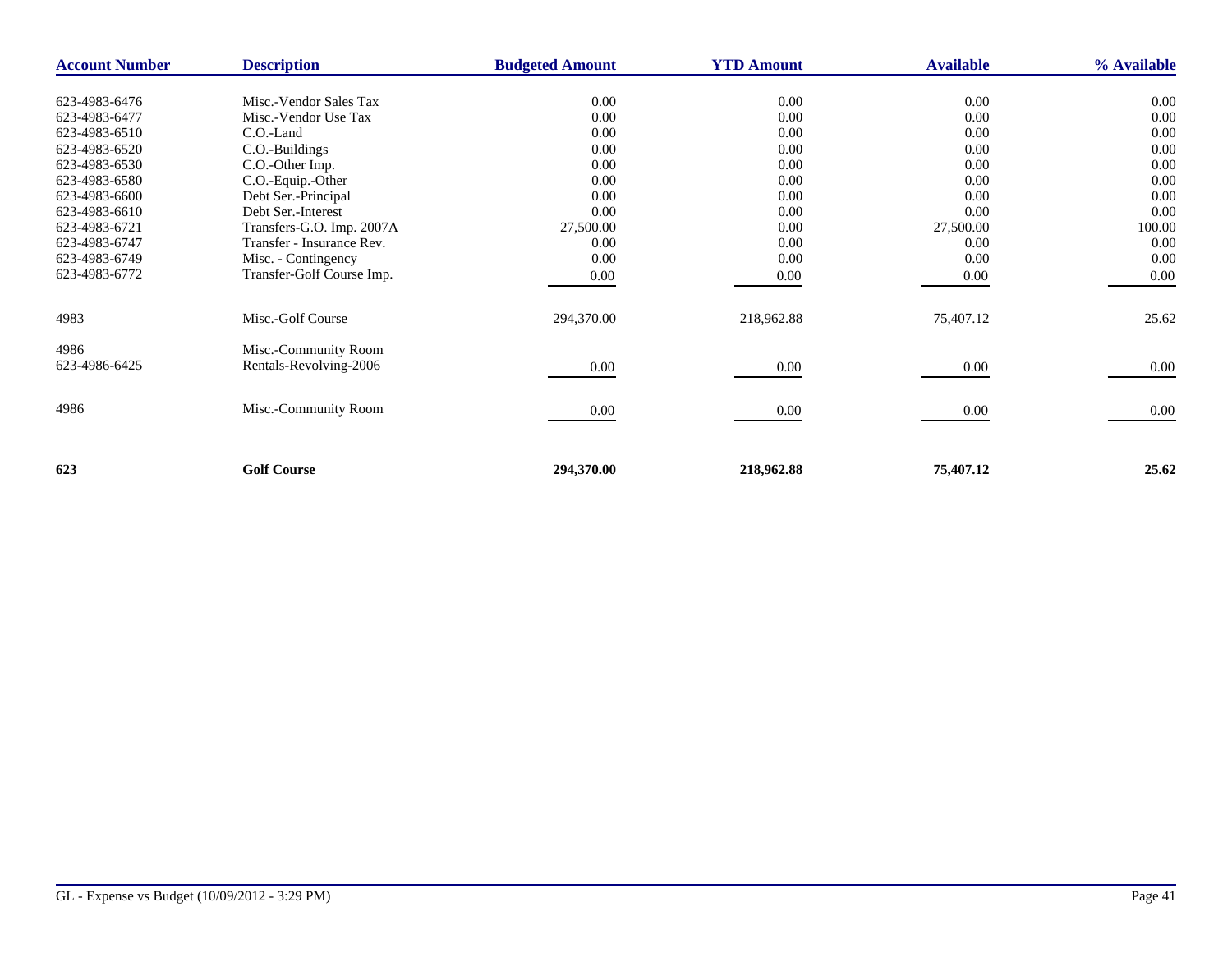User: BethKargas Printed: 10/09/12 15:29:53 Period 01 - 12 Fiscal Year 2010



| <b>Account Number</b> | <b>Description</b>                  | <b>Budgeted Amount</b> | <b>YTD Amount</b> | <b>Available</b> | % Available |
|-----------------------|-------------------------------------|------------------------|-------------------|------------------|-------------|
| 626                   | <b>Airport</b>                      |                        |                   |                  |             |
| 4953                  | Misc.-Airport                       |                        |                   |                  |             |
| 626-4953-6103         | Wages-Full-Time-Maintenance         | 0.00                   | 0.00              | 0.00             | 0.00        |
| 626-4953-6106         | Wages-Full-Time-Overtime            | 0.00                   | 0.00              | 0.00             | 0.00        |
| 626-4953-6107         | Wages-Part-Time                     | 300.00                 | 300.00            | 0.00             | 0.00        |
| 626-4953-6108         | Wages-Part-Time-Overtime            | 0.00                   | 0.00              | 0.00             | 0.00        |
| 626-4953-6121         | <b>Employer Contributions-Pera</b>  | 0.00                   | 0.00              | 0.00             | 0.00        |
| 626-4953-6122         | <b>Employer Contributions-Fica</b>  | 20.00                  | 18.60             | 1.40             | 7.00        |
| 626-4953-6123         | <b>Employer Contributions-Medic</b> | 5.00                   | 4.32              | 0.68             | 13.60       |
| 626-4953-6131         | Employer Paid Ins.-Health           | 0.00                   | 0.00              | 0.00             | 0.00        |
| 626-4953-6132         | Employer Paid Ins.-Dental           | 0.00                   | 0.00              | 0.00             | 0.00        |
| 626-4953-6133         | Employer Paid Ins.-Life             | 0.00                   | 0.00              | 0.00             | 0.00        |
| 626-4953-6134         | <b>Employer Paid Ins-Disability</b> | 0.00                   | 0.00              | 0.00             | 0.00        |
| 626-4953-6199         | Wages-Audit Adjustment              | 0.00                   | 0.00              | 0.00             | 0.00        |
| 626-4953-6210         | <b>Supplies-Operating Supplies</b>  | 0.00                   | 0.00              | 0.00             | 0.00        |
| 626-4953-6212         | Supplies-Operating-Fuel             | 50,000.00              | 71,565.87         | $-21,565.87$     | $-43.13$    |
| 626-4953-6220         | Supplies-RepairMaintenance          | 10,000.00              | 2,745.62          | 7,254.38         | 72.54       |
| 626-4953-6300         | <b>Professional Services</b>        | 500.00                 | 0.00              | 500.00           | 100.00      |
| 626-4953-6320         | Communication                       | 2,100.00               | 1,529.15          | 570.85           | 27.18       |
| 626-4953-6331         | Training                            | 400.00                 | 679.11            | $-279.11$        | $-69.78$    |
| 626-4953-6360         | Insurance                           | 18,000.00              | 20,226.67         | $-2,226.67$      | $-12.37$    |
| 626-4953-6380         | Utility Services - Electric         | 8,000.00               | 6,943.52          | 1,056.48         | 13.21       |
| 626-4953-6383         | <b>Utility Services - Gas</b>       | 2,000.00               | 686.77            | 1,313.23         | 65.66       |
| 626-4953-6400         | Repairs And Maintenance             | 5,300.00               | 3,444.32          | 1,855.68         | 35.01       |
| 626-4953-6415         | Repay-Sinking-1988                  | 0.00                   | 0.00              | 0.00             | 0.00        |
| 626-4953-6417         | Repay-Sinking-1990                  | 0.00                   | 0.00              | 0.00             | 0.00        |
| 626-4953-6430         | Miscellaneous                       | 3,975.00               | 3,631.59          | 343.41           | 8.64        |
| 626-4953-6432         | Misc.-Elected Or Appointed          | 0.00                   | 0.00              | 0.00             | 0.00        |
| 626-4953-6441         | Misc.-Taxes                         | 2,400.00               | 2,590.00          | $-190.00$        | $-7.92$     |
| 626-4953-6446         | Misc.-Interest                      | 0.00                   | 0.00              | 0.00             | 0.00        |
| 626-4953-6476         | Misc.-Vendor Sales Tax              | 0.00                   | 0.00              | 0.00             | 0.00        |
| 626-4953-6477         | Misc.-Vendor Use Tax                | 0.00                   | 0.00              | 0.00             | 0.00        |
| 626-4953-6520         | C.O.-Buildings                      | 0.00                   | 0.00              | 0.00             | 0.00        |
| 626-4953-6530         | C.O.-Other Imp.                     | 0.00                   | 0.00              | 0.00             | 0.00        |
| 626-4953-6625         | Hangar Loan-Principal-Only          | 0.00                   | 0.00              | 0.00             | 0.00        |
| 626-4953-6721         | Transfers-Airport                   | 0.00                   | 24,900.00         | $-24,900.00$     | 0.00        |
| 626-4953-6747         | Transfer - Insurance Rev.           | 0.00                   | 0.00              | 0.00             | 0.00        |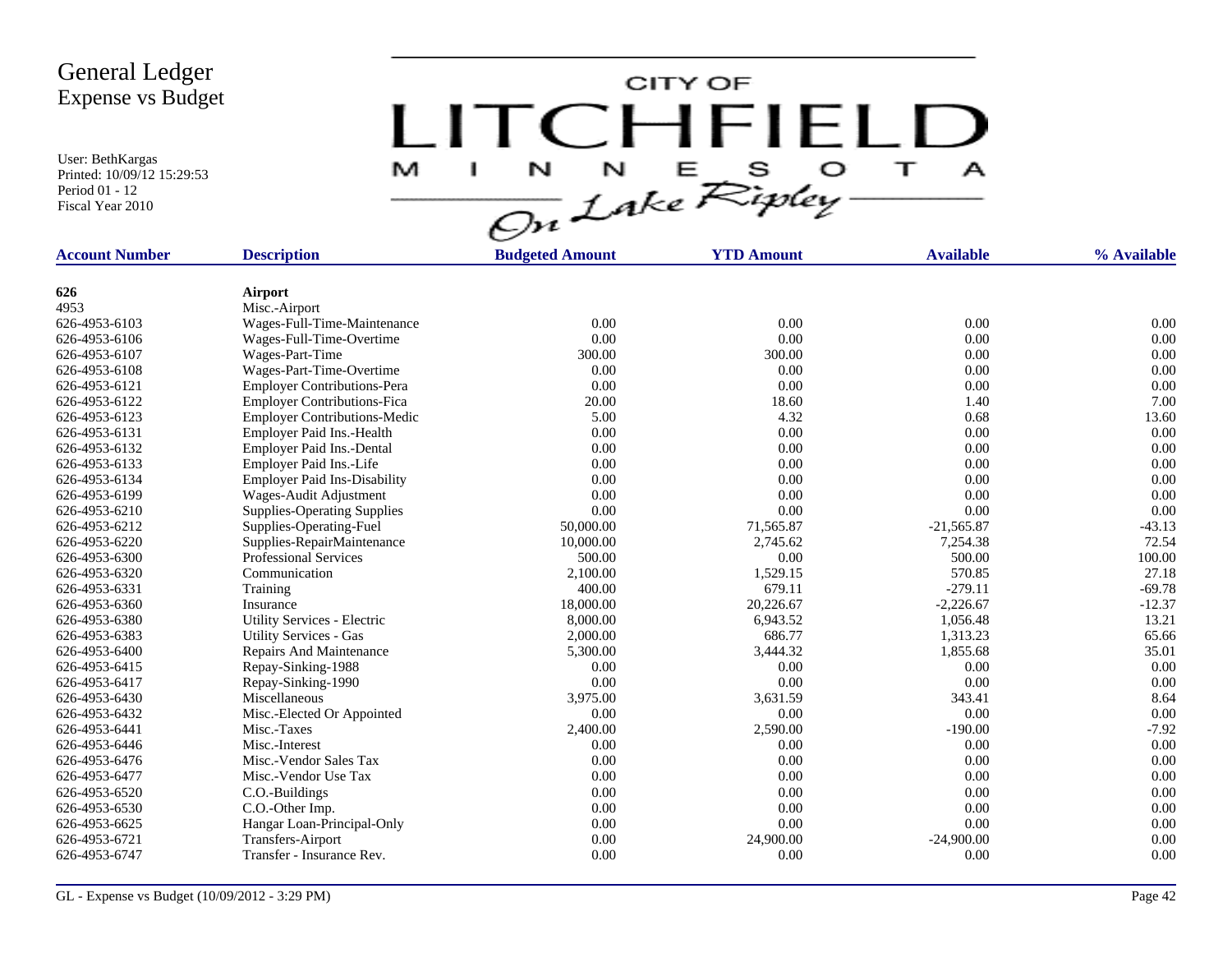| <b>Account Number</b> | <b>Description</b>         | <b>Budgeted Amount</b> | <b>YTD Amount</b> | <b>Available</b> | % Available |
|-----------------------|----------------------------|------------------------|-------------------|------------------|-------------|
| 626-4953-6749         | Transfer-Capital Imp. Fund | 0.00                   | 0.00              | 0.00             | $0.00\,$    |
| 4953                  | Misc.-Airport              | 103,000.00             | 139,265.54        | $-36,265.54$     | $-35.21$    |
| 626                   | Airport                    | 103,000.00             | 139,265.54        | $-36,265.54$     | $-35.21$    |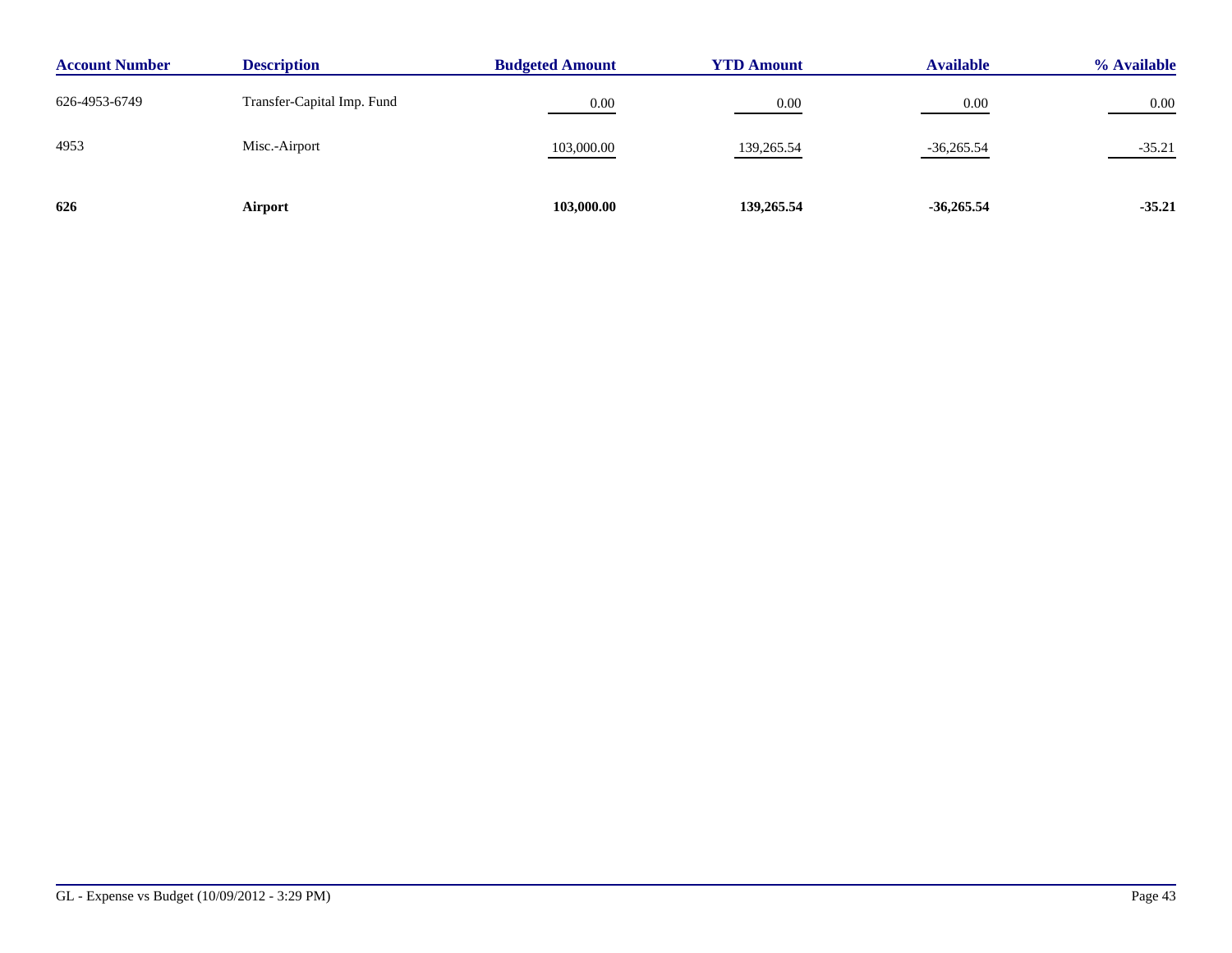User: BethKargas Printed: 10/09/12 15:29:53 Period 01 - 12 Fiscal Year 2010

LITCHFIELD

| <b>Account Number</b> | <b>Description</b>                                      | <b>Budgeted Amount</b> | <b>YTD Amount</b> | <b>Available</b> | % Available |
|-----------------------|---------------------------------------------------------|------------------------|-------------------|------------------|-------------|
|                       |                                                         |                        |                   |                  |             |
| 629<br>4956           | <b>Cemetery</b><br>Misc.-Cemetery                       |                        |                   |                  |             |
| 629-4956-6101         | Wages-Full-Time-Supervisor                              | 0.00                   | 0.00              | 0.00             | 0.00        |
| 629-4956-6102         |                                                         | 0.00                   | 0.00              | 0.00             | 0.00        |
| 629-4956-6103         | Wages-Full-Time-Regular                                 | 0.00                   | 0.00              | 0.00             | 0.00        |
| 629-4956-6106         | Wages-Full-Time-Maintenance<br>Wages-Full-Time-Overtime | 0.00                   | 0.00              | 0.00             | 0.00        |
| 629-4956-6107         |                                                         |                        | 19,016.50         | $-2,016.50$      | $-11.86$    |
| 629-4956-6108         | Wages-Part-Time                                         | 17,000.00<br>0.00      | 110.25            | $-110.25$        | 0.00        |
|                       | Wages-Part-Time-Overtime                                |                        |                   |                  |             |
| 629-4956-6109         | Wages-Part-Time-Supervisor                              | 0.00                   | 0.00              | 0.00             | 0.00        |
| 629-4956-6112         | Other Pay-Sick Leave Pay                                | 0.00                   | 0.00              | 0.00             | 0.00        |
| 629-4956-6121         | <b>Employer Contributions-Pera</b>                      | 0.00                   | 0.00              | 0.00             | 0.00        |
| 629-4956-6122         | <b>Employer Contributions-Fica</b>                      | 1,200.00               | 1,185.86          | 14.14            | 1.18        |
| 629-4956-6123         | <b>Employer Contributions-Medic</b>                     | 300.00                 | 277.35            | 22.65            | 7.55        |
| 629-4956-6131         | Employer Paid Ins.-Health                               | 0.00                   | 0.00              | 0.00             | 0.00        |
| 629-4956-6132         | Employer Paid Ins.-Dental                               | 0.00                   | 0.00              | 0.00             | 0.00        |
| 629-4956-6133         | Employer Paid Ins.-Life                                 | 0.00                   | 0.00              | 0.00             | 0.00        |
| 629-4956-6134         | <b>Employer Paid Ins-Disability</b>                     | 0.00                   | 0.00              | 0.00             | 0.00        |
| 629-4956-6199         | Wages-Audit Adjustment                                  | 0.00                   | 0.00              | 0.00             | 0.00        |
| 629-4956-6212         | Supplies-Operating-Fuel                                 | 4,300.00               | 5,619.59          | $-1,319.59$      | $-30.69$    |
| 629-4956-6220         | Supplies-RepairMaintenance                              | 5,000.00               | 11.670.19         | $-6,670.19$      | $-133.40$   |
| 629-4956-6240         | Small Tools & Minor Equip.                              | 0.00                   | 0.00              | 0.00             | 0.00        |
| 629-4956-6300         | <b>Professional Services</b>                            | 0.00                   | 0.00              | 0.00             | 0.00        |
| 629-4956-6360         | Insurance                                               | 1,000.00               | 1,416.88          | $-416.88$        | $-41.69$    |
| 629-4956-6380         | Utility Services - Electric                             | 7,000.00               | 4,365.99          | 2,634.01         | 37.63       |
| 629-4956-6400         | Repairs And Maintenance                                 | 5,000.00               | 894.11            | 4,105.89         | 82.12       |
| 629-4956-6410         | Rentals                                                 | 500.00                 | 519.08            | $-19.08$         | $-3.82$     |
| 629-4956-6417         | Rentals - Revolving - 2008                              | 6,758.00               | 6,758.00          | 0.00             | 0.00        |
| 629-4956-6418         | Rentals-Revolving-2007                                  | 4,130.00               | 4,130.00          | 0.00             | 0.00        |
| 629-4956-6421         | Rentals-Revolving-2003                                  | 0.00                   | 0.00              | 0.00             | 0.00        |
| 629-4956-6424         | Rentals-Revolving-1995                                  | 0.00                   | 0.00              | 0.00             | 0.00        |
| 629-4956-6430         | Miscellaneous                                           | 812.00                 | 398.71            | 413.29           | 50.90       |
| 629-4956-6440         | Contingency                                             | 0.00                   | 0.00              | 0.00             | 0.00        |
| 629-4956-6446         | Misc.-Interest                                          | 0.00                   | 0.00              | 0.00             | 0.00        |
| 629-4956-6476         | Misc.-Vendor Sales Tax                                  | 0.00                   | 0.00              | 0.00             | 0.00        |
| 629-4956-6477         | Misc.-Vendor Use Tax                                    | 0.00                   | 0.00              | 0.00             | 0.00        |
| 629-4956-6530         | C.O.-Other Imp.                                         | 0.00                   | 0.00              | 0.00             | 0.00        |
| 629-4956-6539         | C.O. Imp.-Project A                                     | 0.00                   | 0.00              | 0.00             | 0.00        |
| 629-4956-6722         | Transfer - General                                      | 0.00                   | 0.00              | 0.00             | 0.00        |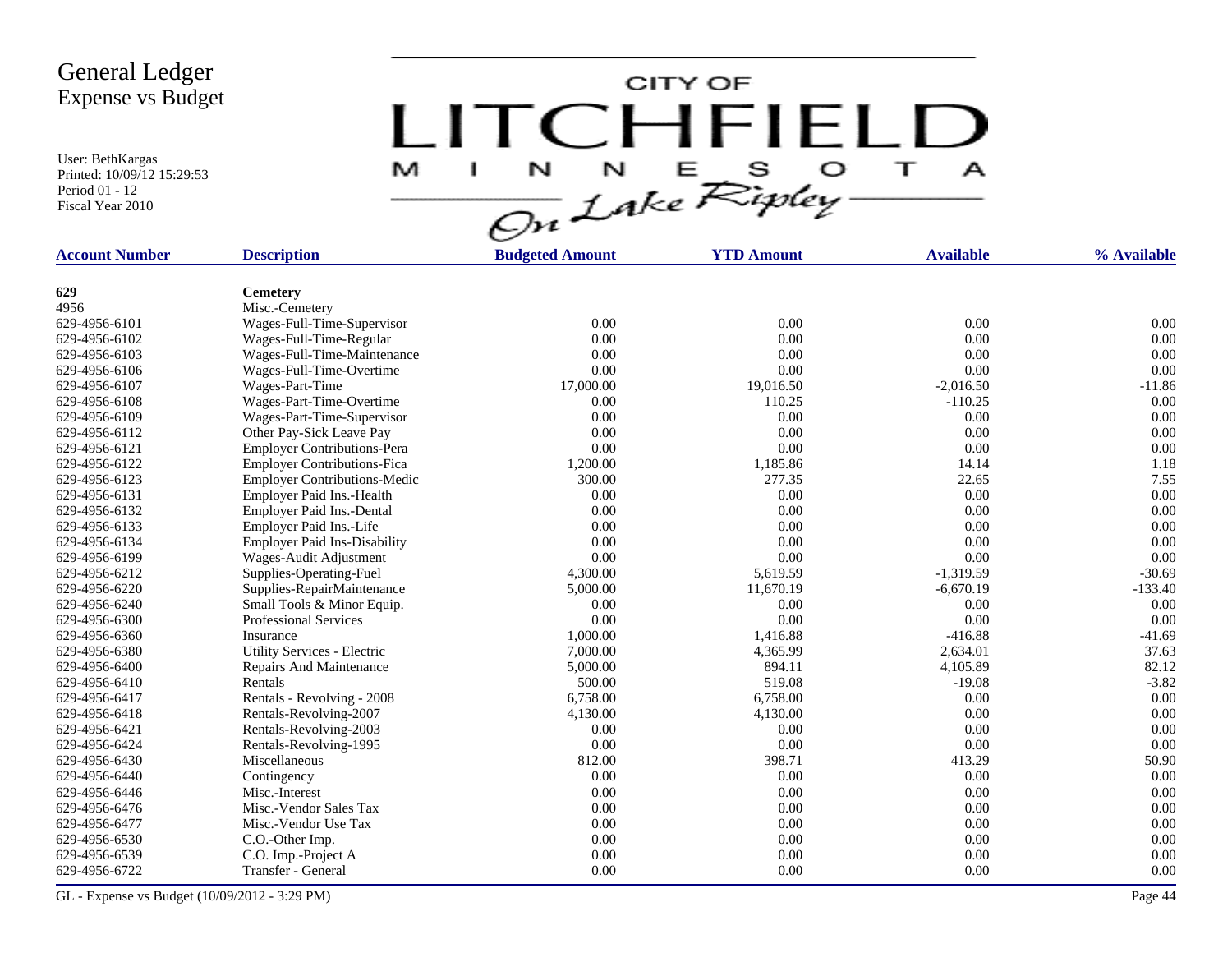| <b>Account Number</b> | <b>Description</b>        | <b>Budgeted Amount</b> | <b>YTD Amount</b> | <b>Available</b> | % Available |
|-----------------------|---------------------------|------------------------|-------------------|------------------|-------------|
| 629-4956-6747         | Transfer - Insurance Rev. | 0.00                   | 0.00              | 0.00             | 0.00        |
| 4956                  | Misc.-Cemetery            | 53,000.00              | 56,362.51         | $-3,362.51$      | $-6.34$     |
| 629                   | Cemetery                  | 53,000.00              | 56,362.51         | $-3,362.51$      | $-6.34$     |